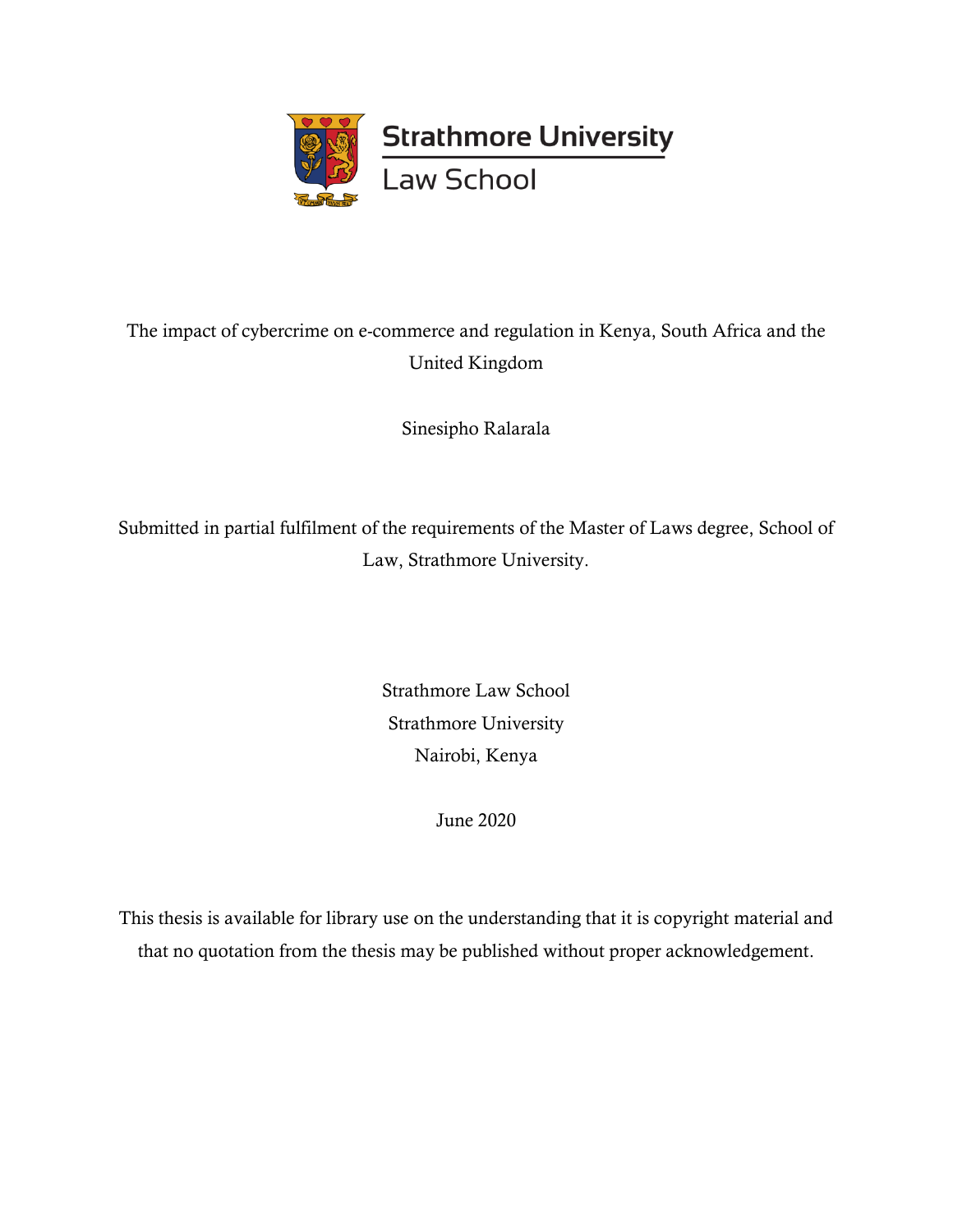### DECLARATION

<span id="page-1-0"></span>I declare that this work has not been previously submitted and approved for the award of a degree by this or any other University. To the best of my knowledge and belief, the thesis contains no material previously published or written by another person except where due reference is made in the thesis itself.

© No part of this thesis may be reproduced without the permission of the author and Strathmore University

Sinesipho Ralarala

……………............................................... ……………...............................................

## APPROVAL

The thesis/dissertation of **Sinesipho Ralarala** was reviewed and approved by the following:

### Dr Isaac Rutenburg

Senior Lecturer, Strathmore Law School, Strathmore University

### Professor Francisco B Lopez-Jurado

Dean, Strathmore Law School, Strathmore University

### Dr Bernard Shibwabo

Director, Office of Graduate Studies, Strathmore University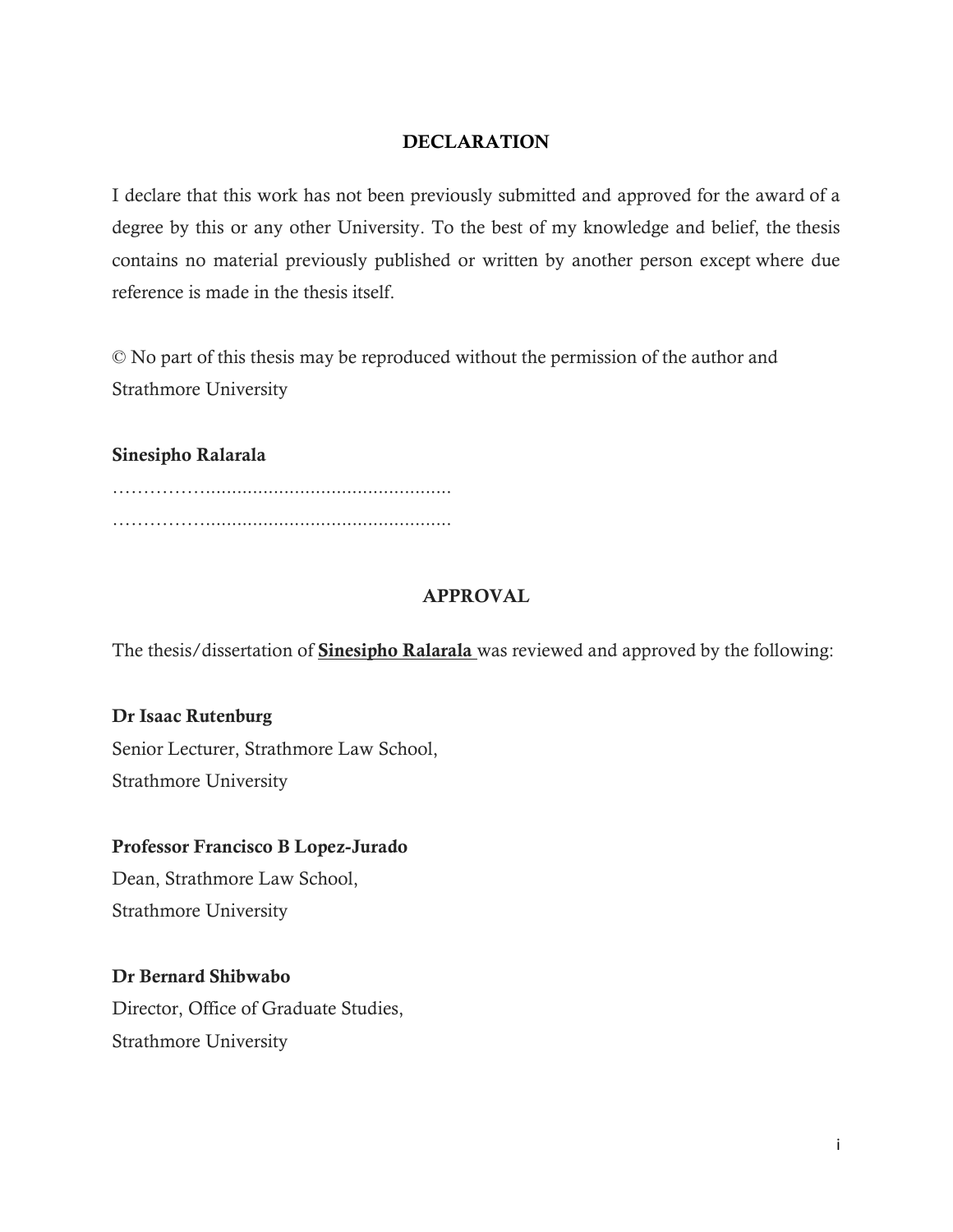#### ACKNOWLEDGEMENTS

<span id="page-2-0"></span>I would like to extend my gratitude to my parents, family, and friends for showing me unwavering support and believing in me even in moments when I did not believe in myself. I am also indebted to my colleagues and supervisor, Dr Isaac Rutenburg, for his helpful comments and guidance throughout this research exercise.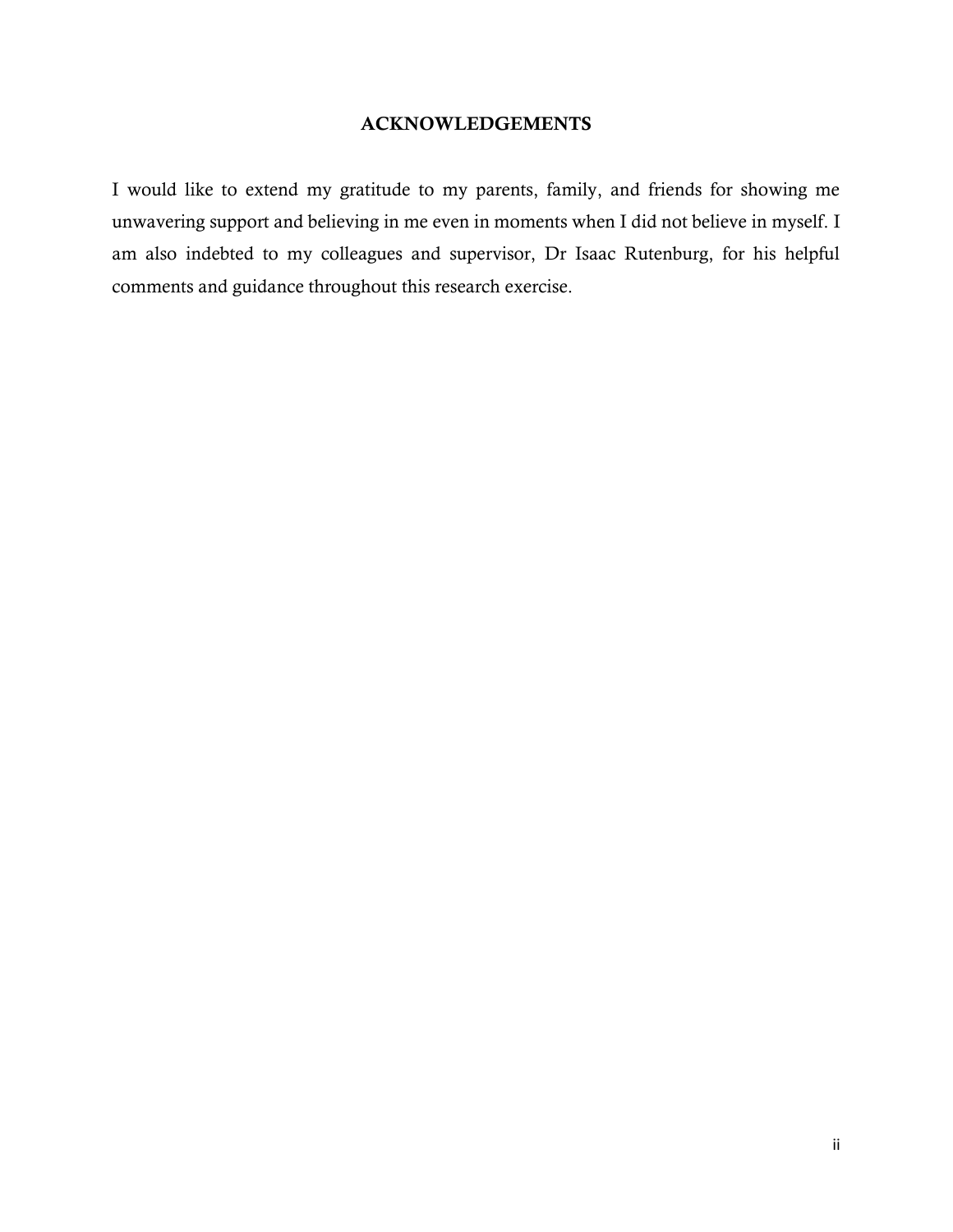# LIST OF ABBREVIATIONS

<span id="page-3-0"></span>

| <b>AST</b>           | <b>Adaptive Structuration Theory</b>                     |
|----------------------|----------------------------------------------------------|
| <b>BAKE</b>          | Bloggers of Kenya Association                            |
| B2B                  | Business-to-business                                     |
| B <sub>2</sub> C     | Business-to-consumer or business-to-customer             |
| <b>CPNI</b>          | Centre for the Protection of National Infrastructure     |
| <b>CSIRT</b>         | <b>Computer Security Incident Response Team</b>          |
| C2B                  | Consumer-to-business                                     |
| C2C                  | Consumer-to-consumer                                     |
| <b>CREST</b>         | Council for Registered Ethical Security Testers          |
| <b>CLRNN</b>         | Criminal Law Reform Now Network                          |
| <b>NIS Directive</b> | Directive on Security of Network and Information Systems |
| <b>GDP</b>           | <b>Gross National Product</b>                            |
| <b>ICT</b>           | <b>Information Communications Technology</b>             |
| <b>IT</b>            | Information technology                                   |
| <b>IACP</b>          | International Association of Cyber-crime Prevention      |
| <b>LDCs</b>          | <b>Least Developed Countries</b>                         |
| <b>NCFP</b>          | National Cybersecurity Policy Framework                  |
| <b>OECD</b>          | Organisation for Economic Cooperation and Development    |
| <b>TAM</b>           | <b>Technology Acceptance Theory</b>                      |
| <b>SDF</b>           | Secure Domain Foundation                                 |
| <b>SABRIC</b>        | South African Banking Risk Information Centre            |
| <b>SABC</b>          | South African Broadcasting Corporation                   |
| <b>SALC</b>          | South African Law Commission                             |
| UK                   | United Kingdom                                           |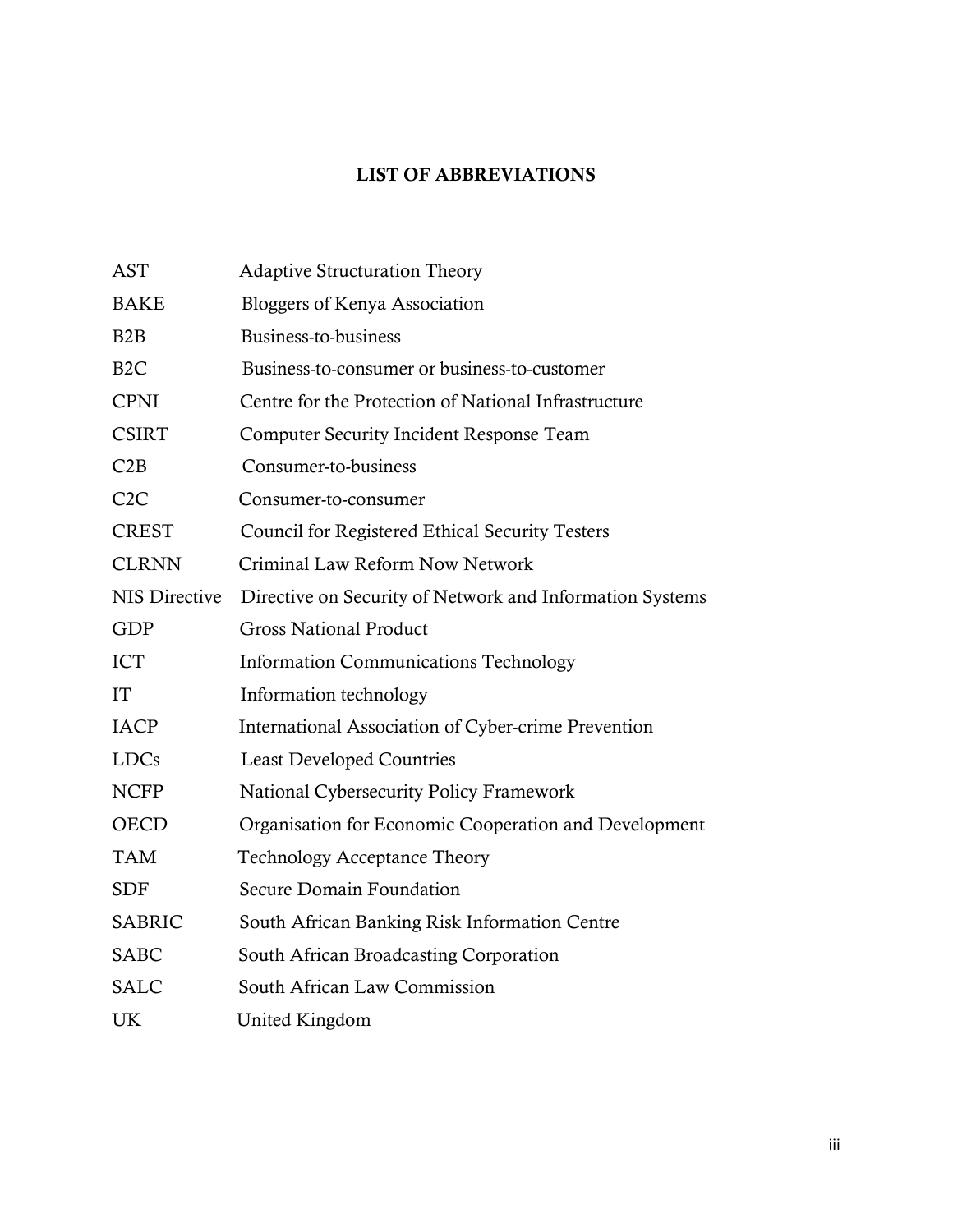### LIST OF STATUTES AND INTERNATIONAL INSTRUMENTS

#### <span id="page-4-0"></span>International Instruments

African Union Convention on Cybersecurity and Personal Data Protection Council of European Union Convention on Cybercrime General Data Protection Regulation

#### Kenya

Computer Misuse and Cybercrimes Act 5 of 2018 Data Protection Act 24 of 2019 Kenya Communications Amendment Act 2008 Kenya Criminal Procedure Code Cap 75 Kenya Information and Communications Act 2 of 1998 The Prevention of Terrorism Act 30 of 2012

### South Africa

Cybercrimes and Cybersecurity Bill 2017 Electronic Communications and Transactions Act 25 of 2002 Prevention of Organised Crime Act 38 of 1999 Protection of Personal Information Act 4 of 2013 Regulation of Interceptions and Provision of Communications-Related Information Act 70 of 2002

### United Kingdom

Civil Contingencies Act of 2004 Communications Act of 2003 Computer Misuse Act of 1990 Data Protection Act of 2018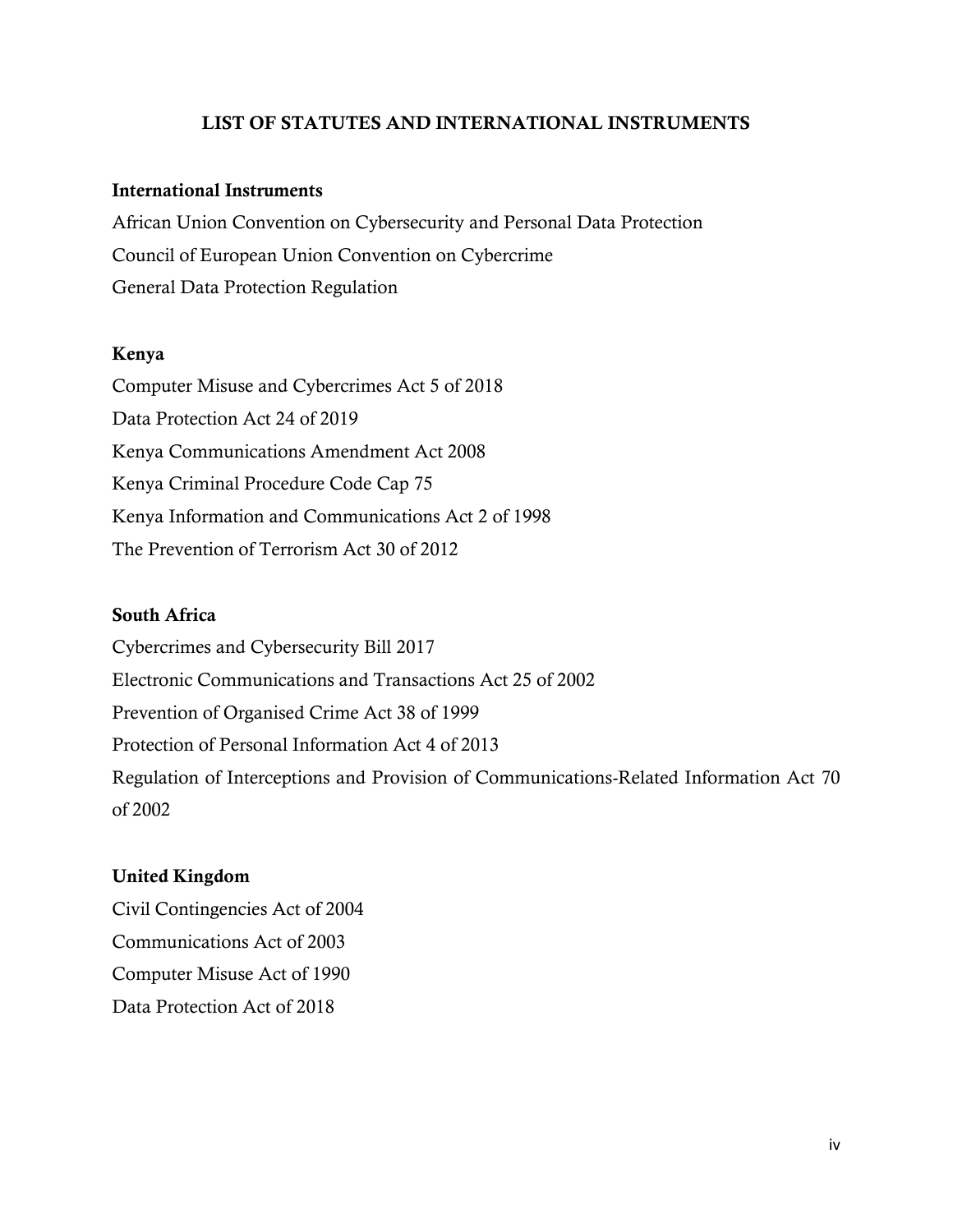#### **ABSTRACT**

<span id="page-5-0"></span>As the use of the internet increases across the world, it becomes imperative to be aware of the ways in which economies can benefit from such use and to be equally aware of the impediments to the maximisation of these benefits. Cybercriminal activity is considered to be one of the impediments to the economic growth promised by e-commerce. This study seeks to examine the impact of cybercrime on e-commerce and regulation, a research direction that has potential to provide insight in respect of the mechanisms meant to safeguard against cybercrime. The study underscores the need to direct more robust efforts towards combating cybercrime in both Kenya and South Africa, an idea that could lead to significant contribution to the growth of African economies (namely Africa).

This study is mainly underpinned by the *Routine Activity Theory*. A descriptive research design is employed. The study relies on reviews of relevant documents which include but are not limited to: legislation, case law, international law instruments. With these materials, an analysis has been carried out to interrogate cybercrime and cybersecurity and the way in which these concepts relate to each other in the context of e-commerce, and the extent to which they impact e-commerce and regulation.

The findings reveal that while Africa is ahead of the international landscape in developing legislation, there are efficient mechanisms used internationally that African (mainly in Kenya and South Africa) dispensations can apply to her context. Future studies on this topic could broaden the scope of the study by exploring the impact of cybercriminal activity on Small Medium Enterprises which have also been identified as significant contributors to African economies.

Key words: cybercrime, regulation and e-commerce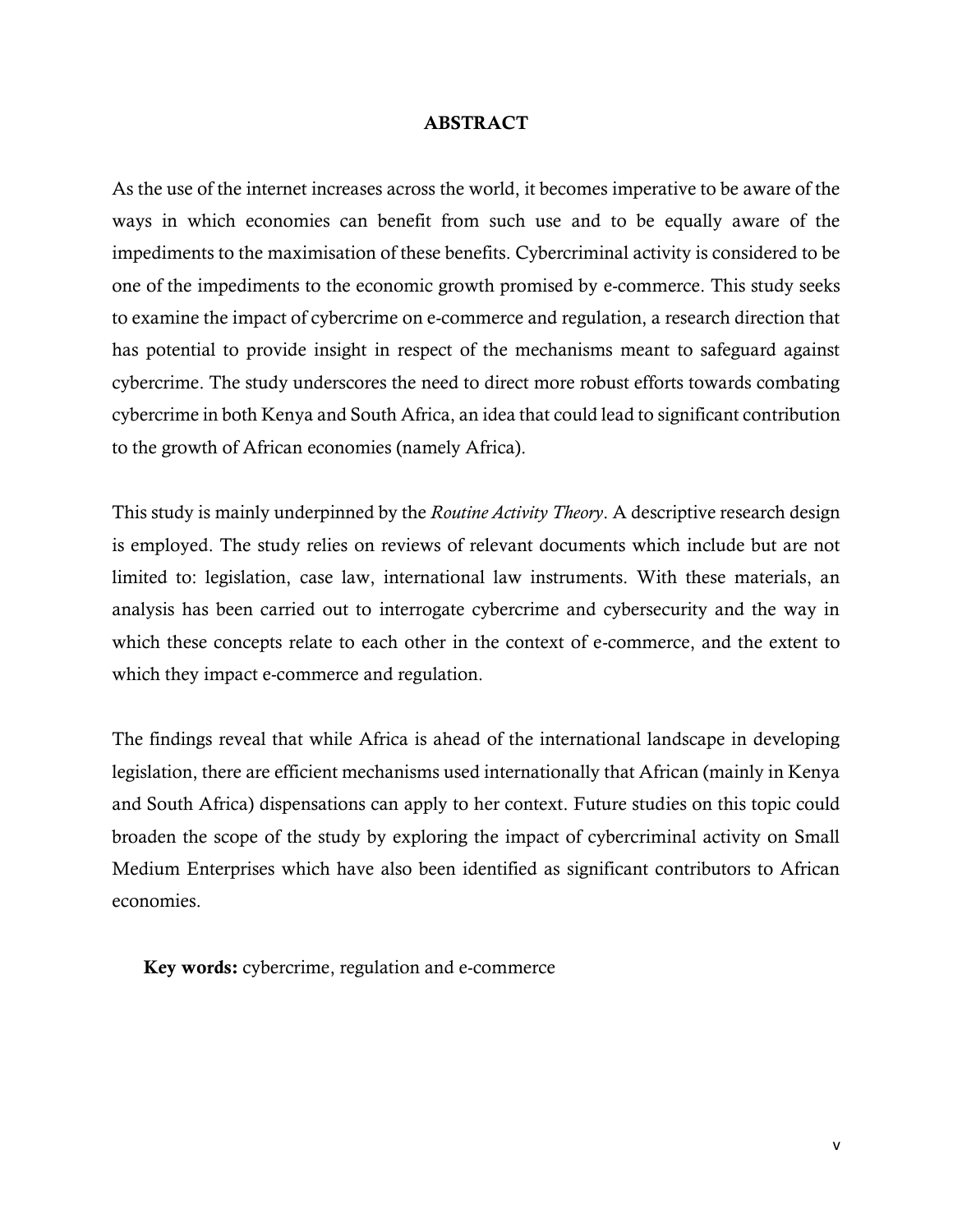# **TABLE OF CONTENTS**

| Chapter Two: Regulatory and Institutional Developments in Kenya and South Africa (African |  |
|-------------------------------------------------------------------------------------------|--|
|                                                                                           |  |
|                                                                                           |  |
|                                                                                           |  |
|                                                                                           |  |
|                                                                                           |  |
|                                                                                           |  |
|                                                                                           |  |
|                                                                                           |  |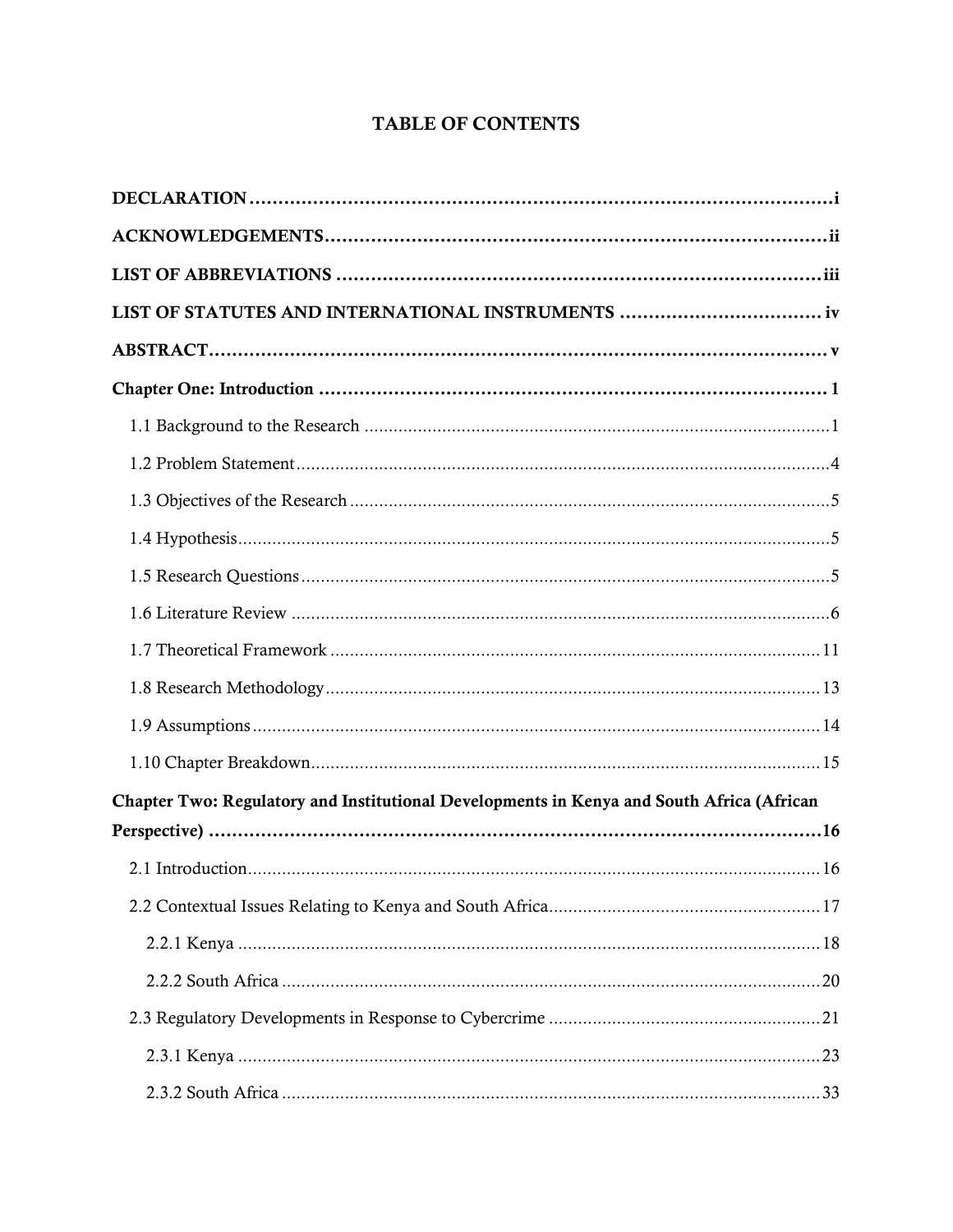| Chapter Three: Regulatory and Institutional Developments in the United Kingdom |  |
|--------------------------------------------------------------------------------|--|
|                                                                                |  |
|                                                                                |  |
|                                                                                |  |
|                                                                                |  |
|                                                                                |  |
|                                                                                |  |
|                                                                                |  |
|                                                                                |  |
|                                                                                |  |
|                                                                                |  |
|                                                                                |  |
|                                                                                |  |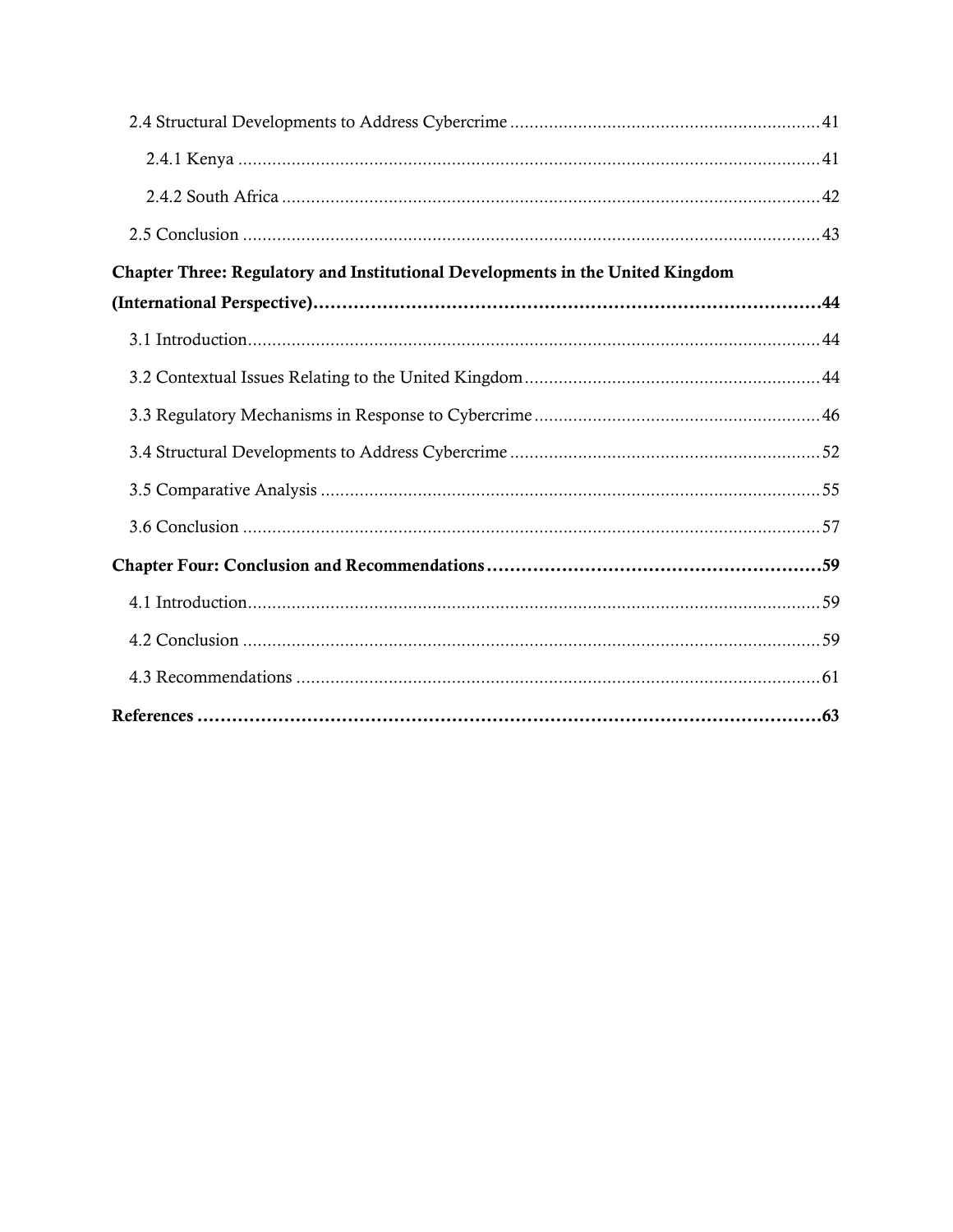### Chapter One: Introduction

#### <span id="page-8-1"></span><span id="page-8-0"></span>1.1 Background to the Research

Upon the commercialisation of the internet and the rise in users seeking to participate in the World Wide Web in the 1990s, the term e-commerce was coined.<sup>1</sup> Electronic Commerce, which is more commonly known as e-commerce, embodies technologies and infrastructures.<sup>2</sup> E-commerce unites narrow applications, entire industries, the exchange of digitally encoded information and economic activity on the global marketplace known as the internet.<sup>3</sup> However, defining e-commerce universally is challenging because the internet and its ecommerce participants are various and complexly related. Moreover, the intricate relationships between all participants and technologies evolve rapidly.

This research makes use of the definition submitted by  $Cudjoe<sup>4</sup>$  which provides that ecommerce is: business, society, technology and skills selling and buying products as well as services. This, according to Cudjoe, is done with the aid of computers and the internet or handheld devices. The process entails ordering of services or products to the time of delivery to the customer or consumer.<sup>5</sup>

There are several types of e-commerce that have been identified and it is important to highlight which types are most relevant to this research:

- Business-to-business (B2B) e-commerce relates to a commercial activity between businesses, such as transactions that may take place between a retailer and a wholesaler.
- Business-to-consumer or business-to-customer (B2C) e-commerce describes the conduct of a business serving the end consumer with a product and/or service. Online banking and online retail are examples of this type of e-commerce.

<sup>1</sup> Cudjoe D, 'Electronic Commerce: State-Of-The-Art' 4(4) *American Journal of Intelligent Systems*, 2014, 136.

<sup>2</sup> Mann CL, Eckert SE and Cleeland Knight S, *Global Electronic Commerce,* Institute for International Economics, Washington DC, 2000, 9.

<sup>3</sup> Mann CL et al, *Global Electronic Commerce*, 9.

<sup>4</sup> Cudjoe D, 'Electronic Commerce: State-Of-The-Art', 136.

<sup>5</sup> Nemat R, 'Taking a look at different types of ecommerce' (1)2 *World Applied Programming*, 2011, 101.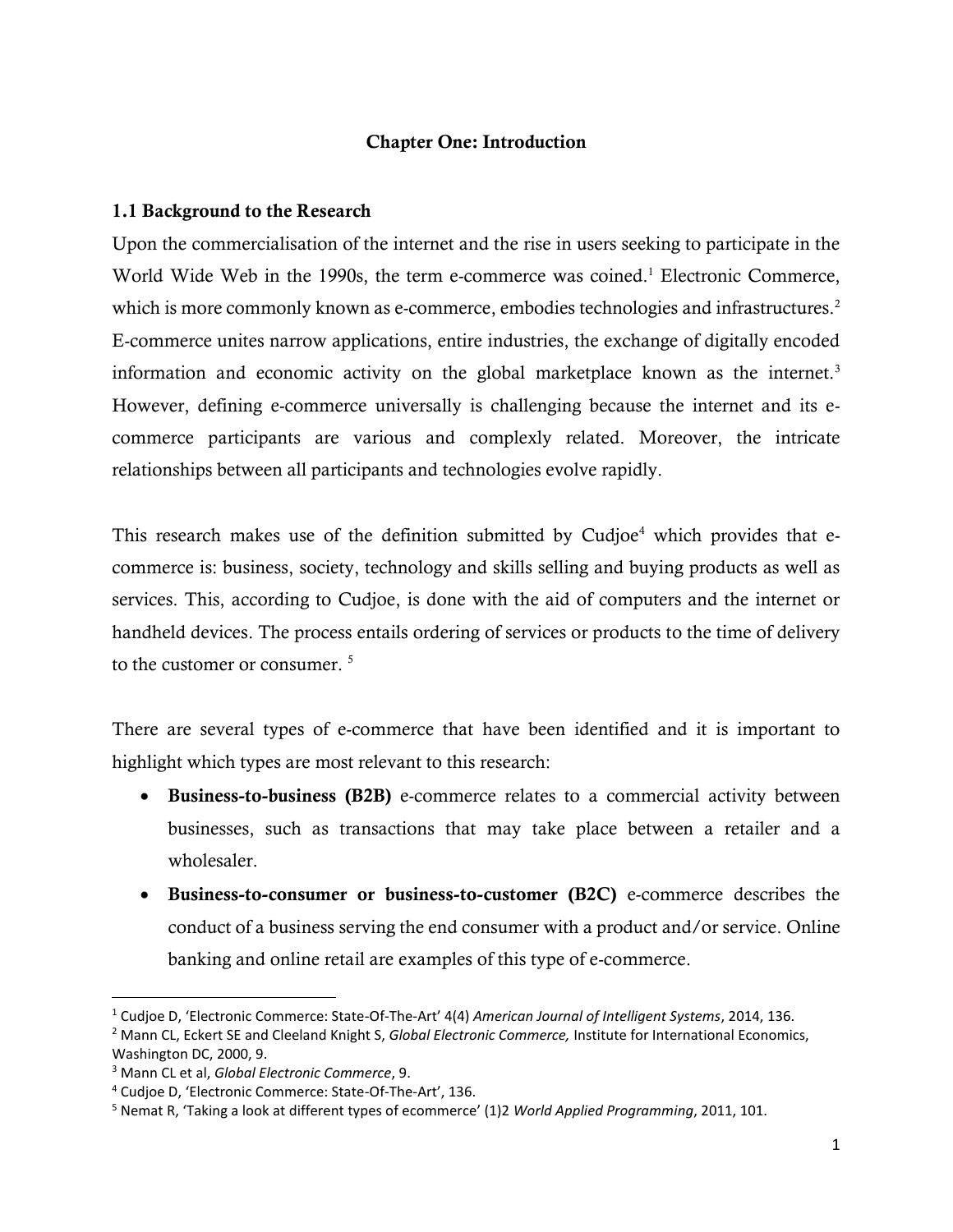- Consumer-to-consumer (C2C) e-commerce is commercial activity that involves transactions between consumers facilitated by a third party such as online auctions where one consumer sells, the other bids and the third party charges a fee for facilitating the sale.
- Consumer-to-business (C2B) e-commerce is a model where individual consumers are paid by companies for offering goods and services to companies.<sup>6</sup> These types of companies are those that operate largely online, such as Amazon.

Generally, the use of the internet has advanced human life quality. This is evident because the use of the internet in e-commerce is seen as an opportunity for developing countries and developing economies to gain more benefits from trade. On an e-commerce platform, the requirements to conduct business are less than in a traditional "brick and mortar" model using a physical building. For instance, there may be a requirement for storage space but one may still operate the business remotely meaning they would save on costs for rent when only paying for storage space. Therefore, a business might have fewer requirements for office infrastructure and maintenance, and thus, higher profit margins.<sup>7</sup> It can be said that the main benefit introduced by e-commerce is that it has enabled users to engage in international business, which is the term employed to describe any transaction of a commercial nature that crosses the borders of nations.<sup>8</sup>

There have been inadvertent consequences in the use of the internet in e-commerce<sup>9</sup> mostly in the form of cybercrimes. Therefore, in this dissertation, I have explored the legal and technological ways that can be employed to respond to these cybercrimes. In doing this more effectively, I have reviewed the cybercrime response mechanisms already in existence in three jurisidictions and submit recommendations as to how these can be improved. Central to this

 $6$  Nemat R, 'Taking a look at different types of ecommerce',  $111 - 112$ .

<sup>7</sup> Cudjoe D, 'Electronic Commerce: State-Of-The-Art', 136.

<sup>8</sup> Wild JJ, Wild KL and Han JCY*, International Business: The challenges of globalization*, Pearson Education Inc., New Jersey, 2010, 32.

<sup>9</sup> Raghavan AR and Parthiban L, 'The effect of cybercrime on a Bank's finances' 2(2) *International Journal of Current Research and Academic Review,* 2014, 173.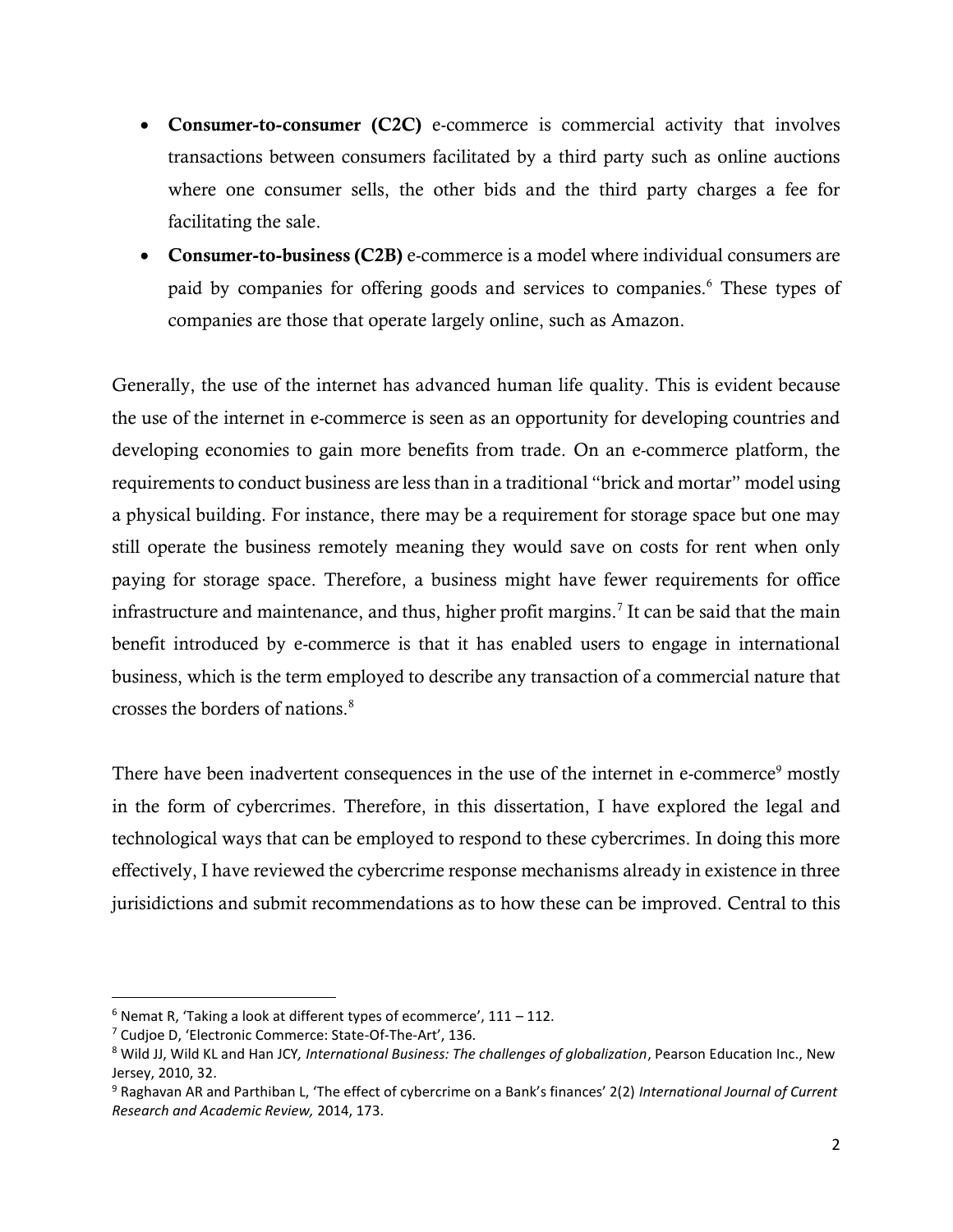dissertation is the Kenyan, South African and United Kingdom legal dispensations, as well as an outline of the jurisdictional issues that arise with respect to prosecution for these crimes.

Since there has been an increasing reliance on the internet by individuals and organisations, cybercrimes have posed financial threats along with theft of personal information and business data. <sup>10</sup> Information for a competitive purpose or that which is for political purposes has been identified as one of the main motivations behind cybercriminal activity; in addition to this, financial gain has proved to be another motivator for cybercriminals. Apart from these main motivators, fun, grudges, and ideologies also drive a number of cybercriminals.<sup>11</sup> There are different categories of cybercrimes that impact the types of e-commerce discussed above:

- Phishing (also known as spoofing) is an attempt to ruse consumers or customers into divulging security information that is personal (this may include bank account numbers or credit card information) by posing as trustworthy business accounts.<sup>12</sup>
- Spam mail which involves distributing bulk emails in order to advertise goods or services, usually at discounted prices, which may turn out to be fraudulent; and hacking, which has been defined as the unauthorised access into peoples' computer systems and the subsequent use of such systems. <sup>13</sup>
- Hacking takes place in a number of stages, from information gathering to scanning to finally entering into the target system (for instance a business' computer system). Thus, it has been identified as being similar to traditional robbery but that which occurs through the use of the internet.
- Identity theft entails the theft of personal and sensitive information about people and the use of that information to commit theft or fraud.<sup>14</sup>
- Internet auction fraud occurs where nonexistent goods/services are advertised and a consumer is hoaxed into paying for such 'goods/services.'

 $10$  Raghavan AR and Parthiban L, 'The effect of cybercrime on a Bank's finances', 173.

<sup>11</sup> <https://www.vircom.com/blog/cybercriminals-who-they-are-and-why-they-do-it/>

<sup>12</sup> Jahankhani H, Al-Nemrat A, Hosseinian-Far A, 'Cybercrime Classification and Characteristics' *ReseachGate,* 2014, 157,<https://www.researchgate.net/publication/280488873> , on 10 March 2019.

<sup>13</sup> Jahankhani H, Al-Nemrat A, Hosseinian-Far A, 'Cybercrime Classification and Characteristics', 136.

<sup>14</sup> Jahankhani H, Al-Nemrat A, Hosseinian-Far A, 'Cybercrime Classification and Characteristics', 136.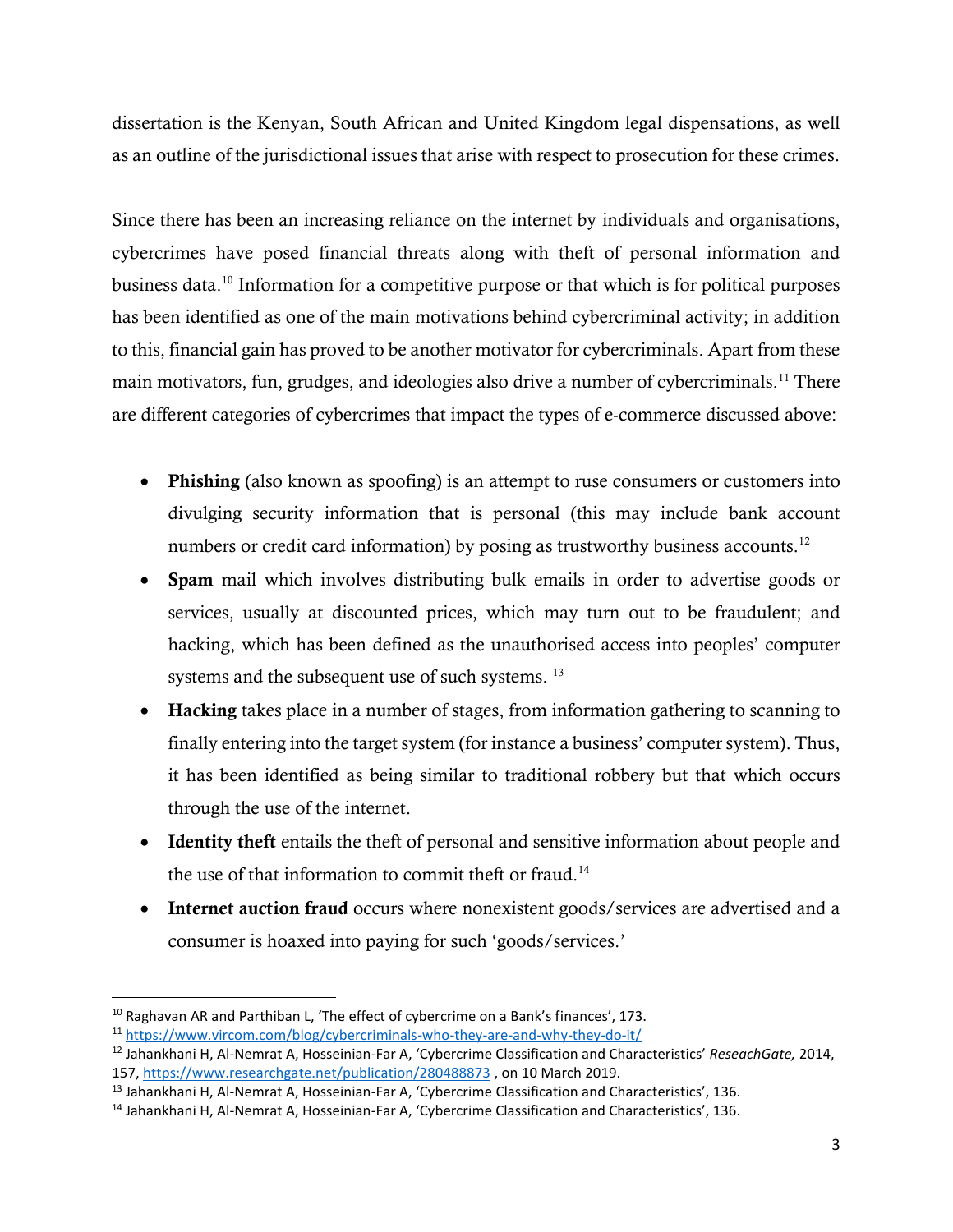The categories of cybercrime discussed above, find relevance to this study because when each is committed, there is an interference with the transactions between consumers and consumers, businesses and businesses, or consumers and businesses. Such interferences may also lead to mistrust between the actors in business activity.

From the above discussion, it can be deduced that cybercriminal activity has the effect of impeding the ability of users to engage safely in trade, which in turn has inopportune consequences to the economy. Put differently, since e-commerce is conducted on the internet and cybercrimes take place on the internet as well it can be said that these two activities are necessarily connected because the presence of one (cybercrime) affects the proper functioning of the other (e-commerce).

### <span id="page-11-0"></span>1.2 Problem Statement

l

The use of technology has become increasingly popular in our world. As has been alluded to above, e-commerce has brought benefits to trade, especially for countries such as Kenya and South Africa which are considered to be developing.

This dissertation posits that the lack of specialised regulatory and technological mechanisms to manage cybercrime has adversely impacted advancements in trade, especially for developing countries like Kenya and South Africa. Because of the increase in crimes (with an increase from 3.8 million to 10.2 million recorded in Kenya) <sup>15</sup> which breach the cybersecurity of internet users, and in particular those involved in different types of e-commerce, this malicious activity has impacted the law. Thus this calls for rigorous regulation to improve the effectiveness of existing legislation in Kenya, South Africa and the regulations that exist in United Kingdom which is a more developed jurisdiction.

This study is concerned with the categories of these crimes, which affect the types of ecommerce and have been discussed above. It is important to note that this issue is multi-

<sup>15</sup> Capital FM Kenya, 'Plight against cybercrime rife in Kenya' 02 July 2019 [<https://www.capitalfm.co.ke/business/2019/07/plight-against-cybercrime-rife-in-kenya/>](https://www.capitalfm.co.ke/business/2019/07/plight-against-cybercrime-rife-in-kenya/) on 12 August 2019.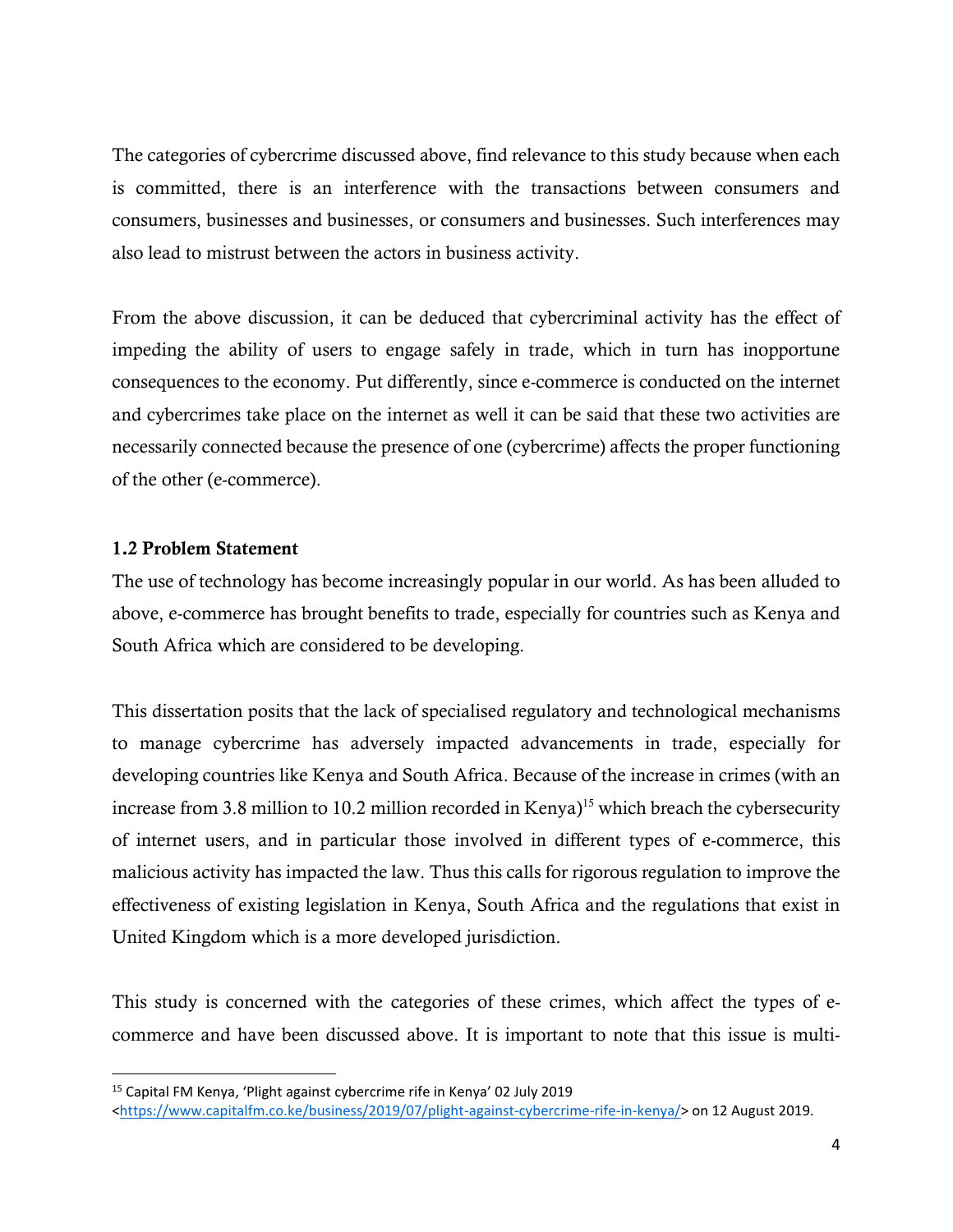layered in that it exists on an international level, because of the multijurisdictional nature of the crimes committed. The possible solutions to the outlined issues may be found through the development of existing legislation in Kenya and South Africa and in the development of security mechanisms in information technology (IT).

### <span id="page-12-0"></span>1.3 Objectives of the Research

The research has been conducted with the broad objective of assessing what measures are lacking in the regulatory and IT environments to guard against cybercriminal activity as a factor that impedes the growth promised by e-commerce to economies.

## <span id="page-12-1"></span>1.4 Hypothesis

The proposed hypothesis for this research is stated as follows: the development of cybercrime and data privacy legislation in combination with the refinement of cybersecurity measures in IT is positively associated with mitigating cybercrime, which affects e-commerce transactions.

The specific impact of cybercrime that I investigate in this research is that of the ability of users to partake in e-commerce. The impact related to jurisdictional matters that arise when responding to cybercrime has also been explored.

The hypothesis submitted above is based on the understanding that robust regulation in combination with enhanced technological mechanisms will tighten cybersecurity, and thereby, reduce the rates of cybercriminal activity.

### <span id="page-12-2"></span>1.5 Research Questions

This research propounds that effecting improvements to the legal framework together with software technology will result in advanced cybersecurity measures and, in turn, protect users from the rising cybercrimes. In light of this, a number of questions become relevant, with the primary question being:

1. What is the impact of cybercrime on e-commerce and regulatory frameworks in Kenya, South Africa, and the United Kingdom?

Secondary questions are as follows: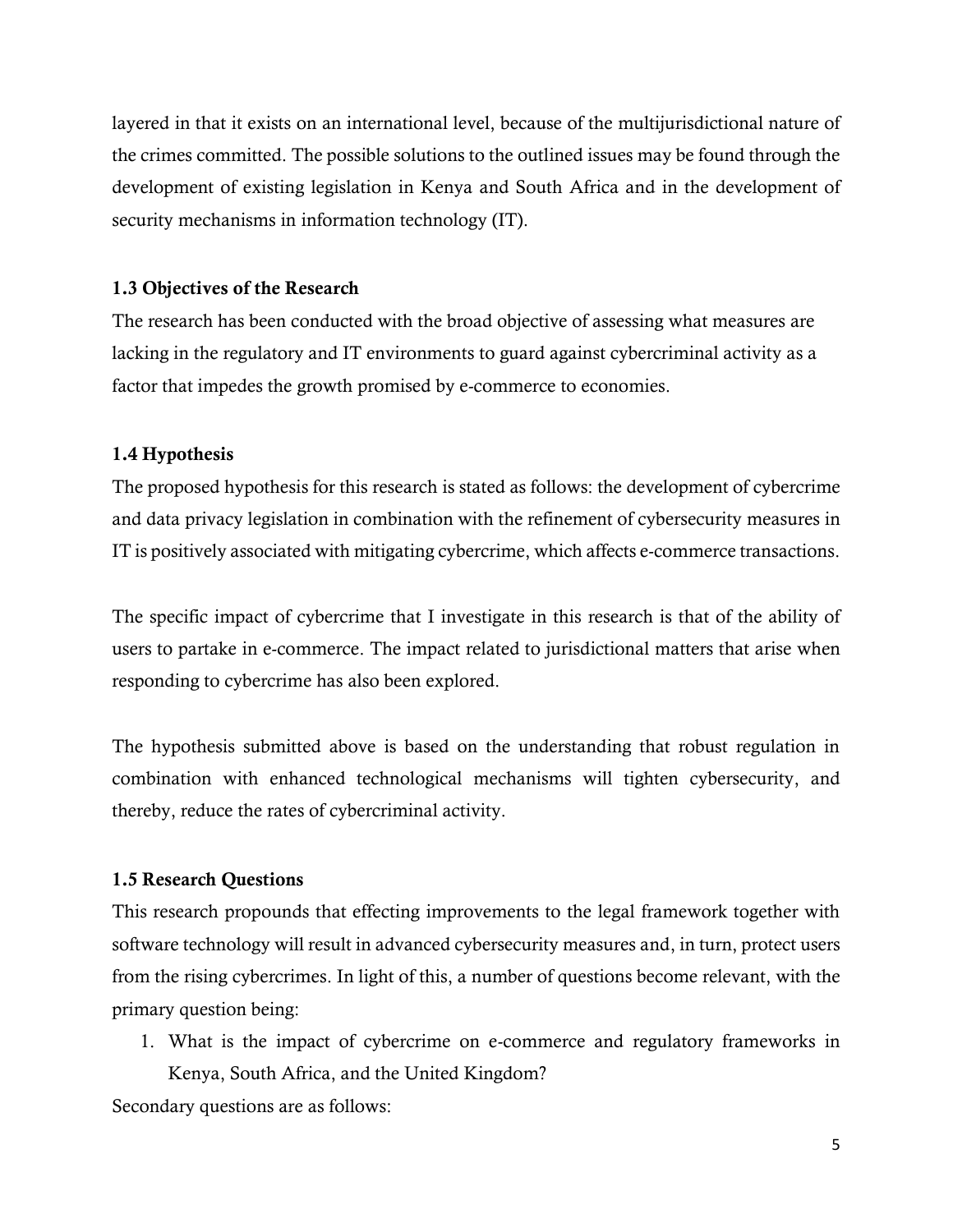- 1. What constitutes e-commerce in Kenya, South Africa, and the United Kingdom?
- 2. What constitutes cybercrime in Kenya, South Africa, and the United Kingdom?
- 3. How does cybercrime impact regulatory frameworks?
- 4. What methods are employed in law and information communications technology to respond to cybercrime in Kenya, South Africa, and the United Kingdom?

# <span id="page-13-0"></span>1.6 Literature Review

As alluded to in the background to the problem, an unintended consequence that follows when users engage in e-commerce is cybercrime. The crime committed through the use of computers has resulted in financial damage amounting to billions.<sup>16</sup> Because companies do not always disclose all information on the impact of cyberattacks, it has proved difficult to accurately quantify the losses that are experienced by victims of cyberattacks. In spite of this difficulty, the results indicate that cyberattacks negatively impact businesses by disrupting them, causing loss of information, revenue, and damage to equipment.<sup>17</sup>

Developing technological and suitable legislation has been conceded to respond to cybercrime as well as to promoting cybersecurity, which are integral aspects in addressing this matter.<sup>18</sup> Insufficient protection measures pose a greater risk in developing countries because of the weaker safeguards and protection in these countries. Poor internet security may result in developing countries encountering challenges in promoting participation in e-commerce.<sup>19</sup>

<sup>16</sup> Podgor ES, 'Cybercrime', 99.

<sup>&</sup>lt;sup>17</sup> Bendovschi A, Cyberattacks – Trends, Patterns and Security Countermeasures, International Conference on Financial Criminology organisd by Wadham College, Oxford, 13-14 April 2015, 28-29.

<sup>18</sup> Gercke M, 'Understanding Cybercrime: phenomena, challenges and legal response' *International Telecommunications Union*, 2012, 97 [<https://www.itu.int/en/ITU-](https://www.itu.int/en/ITU-D/Cybersecurity/Documents/Cybercrime2014_E.pdf)

[D/Cybersecurity/Documents/Cybercrime2014\\_E.pdf>](https://www.itu.int/en/ITU-D/Cybersecurity/Documents/Cybercrime2014_E.pdf) on 27 April 2019.

<sup>19</sup> Gercke M, 'Understanding Cybercrime: phenomena, challenges and legal response' *International Telecommunications Union*, 2012, 4.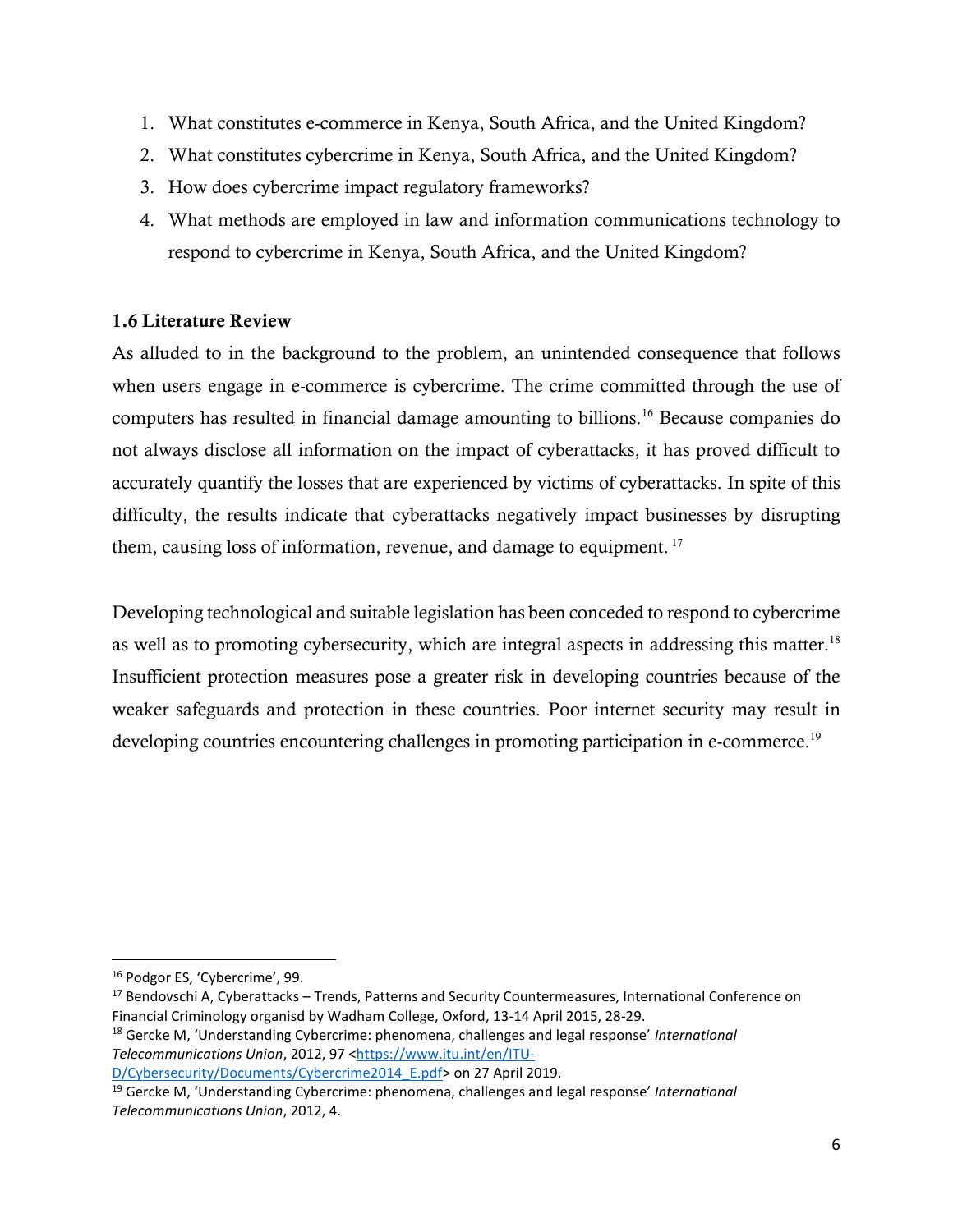On the African continent, it has been submitted that cybercrime has cost Africa's economy billions, with e-commerce costing the continent an estimated 173 million USD owing to its vulnerability to cybercrime.<sup>20</sup>

Serianu, a Pan-African consulting firm, committed to providing consulting services on technology, has shed much light on the progression of cybercrime and cybersecurity in Kenya (and other African countries) over the past seven years. In 2012, it was reported that Kenya's percentage for cybercrime is significantly higher than what has been recorded on a global scale.<sup>21</sup> The firm, in 2013, noted that the relationship between internet usage and cybercriminal activity was such that as the former increases, so does the latter. Furthermore, it was recorded that the malware activity increased from what was recorded during the previous year.<sup>22</sup> In 2016, it was submitted that the approximate expenditure on cybercrime amounts to 175 million USD in Kenya, $^{23}$  this estimation went up to 210 million USD in 2017.<sup>24</sup> An approximation of certified professionals in the IT space was also recorded in these reports. The number of professionals has proved to be wanting as there are seemingly not enough professionals with the skill set to assist in combating these issues.

In South Africa, cases of cyber-espionage, data exposures of a malicious nature, and hacking have been recorded to have taken place between the years 2013 to 2017. These attacks are reported to have cost the country millions of ZAR. The South African Banking Risk Information Centre (SABRIC) submitted that cyberattacks cost the country an estimation of 157 million USD annually. <sup>25</sup> Toure, who was previously the secretary of the International Telecommunications Union, stated that cybercriminals deem the African continent as an ideal place to conduct illicit activity with impunity. <sup>26</sup>

<sup>20</sup> Dahir AL, 'Cybercrime is costing Africa's businesses billions' *Quartz Africa*, 2018 [<https://qz.com/africa/1303532/cybercrime-costs-businesses-in-kenya-south-africa-nigeria-billions/](https://qz.com/africa/1303532/cybercrime-costs-businesses-in-kenya-south-africa-nigeria-billions/) > 05 September 2019.

<sup>21</sup> Serianu, *Kenya Cybersecurity Report,* 2012, 5.

<sup>22</sup> Serianu, 2013, 13.

<sup>23</sup> Serianu, 2016, 10.

<sup>24</sup> Serianu*,* 2017, 11.

<sup>25</sup> Van Niekerk B, 'An Analysis of Cyber-Incidents in South Africa' 20 *The African Journal of Information and Communication,* 2017, 117 – 118.

<sup>26</sup> Kshetri N, 'Cybercrime and Cybersecurity in Africa' 22(2) *Journal of Global Information Technology Management*, 2019, 77.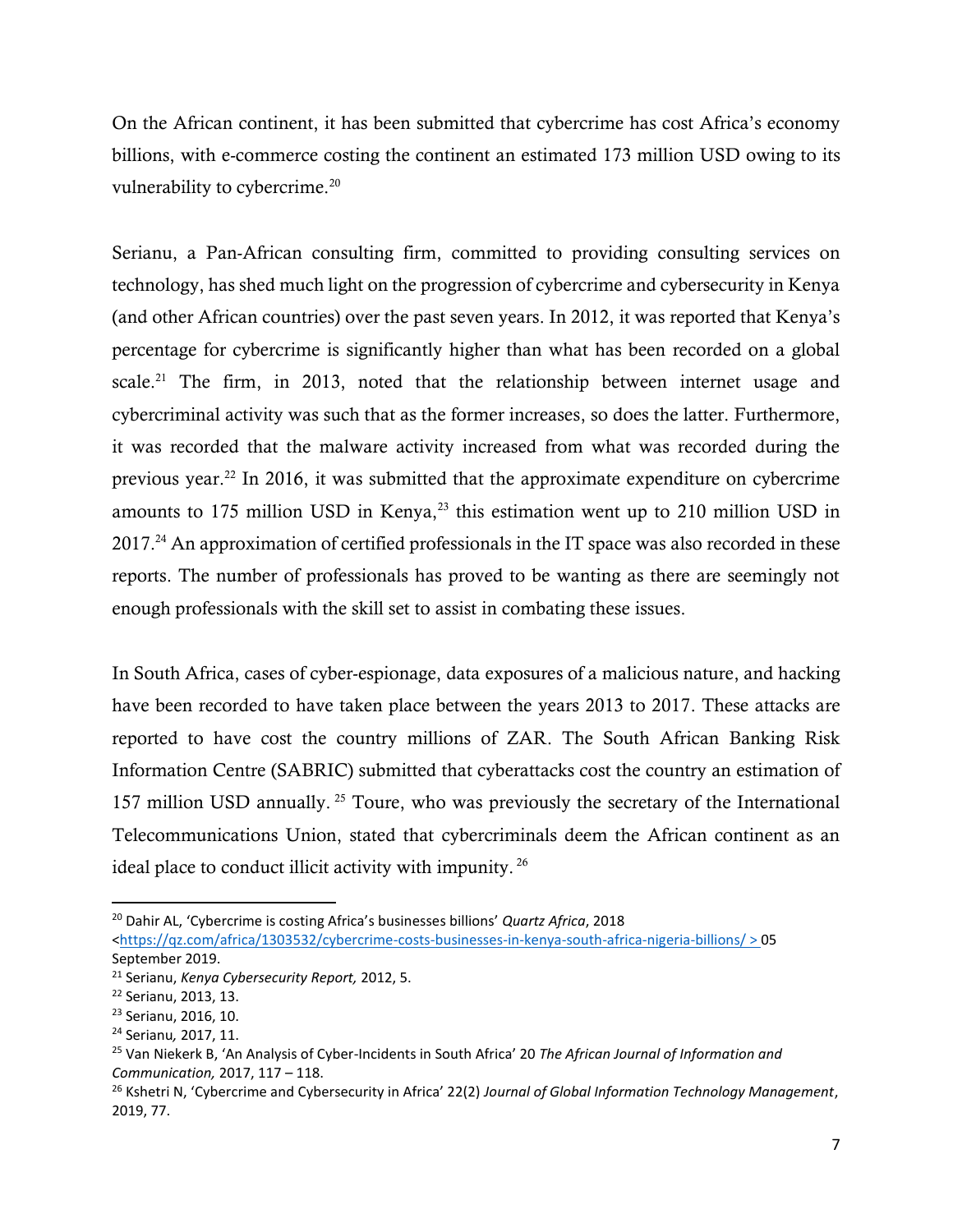I argue that this statement highlights the importance of the creation of punitive sanctions for such illegal activity as a means to deter such activity.

Several security technologies have, over the years, been developed worldwide in an effort to maintain secure networks.<sup>27</sup> Such technologies are Intrusion Detection Systems, Pretty Good Privacy, Secure Socket Layer, IP Security, and Wired Equivalent Privacy, to name a few. Cybercrimes continue to rise in spite of these developments.<sup>28</sup>

Internal and external security countermeasures have been developed in response to the need for cybersecurity to protect users against cybercrimes. The internal countermeasures that have been submitted are continuous risk assessment, maintenance of a healthy IT environment, authentication; internal commitment and responsibility, access to information, data retention, and independent reviews. Where external countermeasures are concerned, there are various nonprofit organisations that have attempted to make users aware of the risks of and exposure to cyberattacks as well as how users can defend themselves from such attacks. Among these organisations are the Secure Domain Foundation (SDF) and the International Association of Cyber-crime Prevention (IACP). In addition to these organisations, Google has developed a team – Project Zero – which seeks to analyse vulnerabilities in other company codes and their own in order to improve software products and ultimately reduce the risk of cyberattacks. Financial institutions such as AXA Corporate Solutions Company have introduced insurance products that cover the costs lost as a result of a cyberattack.<sup>29</sup>

In addition to this, other external measures to promote cybersecurity are the developments to legislative frameworks in response to cybercrime and to promote cybersecurity by deterring cybercriminals. The *Computer Misuse and Cybercrimes Act* was promulgated in May of 2018 in Kenya. This piece of legislation mainly purports to ensure that using computer systems for illegal purposes is prevented, also to protect the confidentiality of users and data. The offences,

<sup>&</sup>lt;sup>27</sup> Comer DE, *Computer and Networks Internets with Internet Application*, Pearson Education Inc., New Jersey, 2004, 618 – 619.

<sup>&</sup>lt;sup>28</sup> Comer DE, *Computer and Networks Internets with Internet Application*, 618 – 619.

 $29$  Bendovschi A, Cyberattacks – Trends, Patterns and Security Countermeasures, 28-29.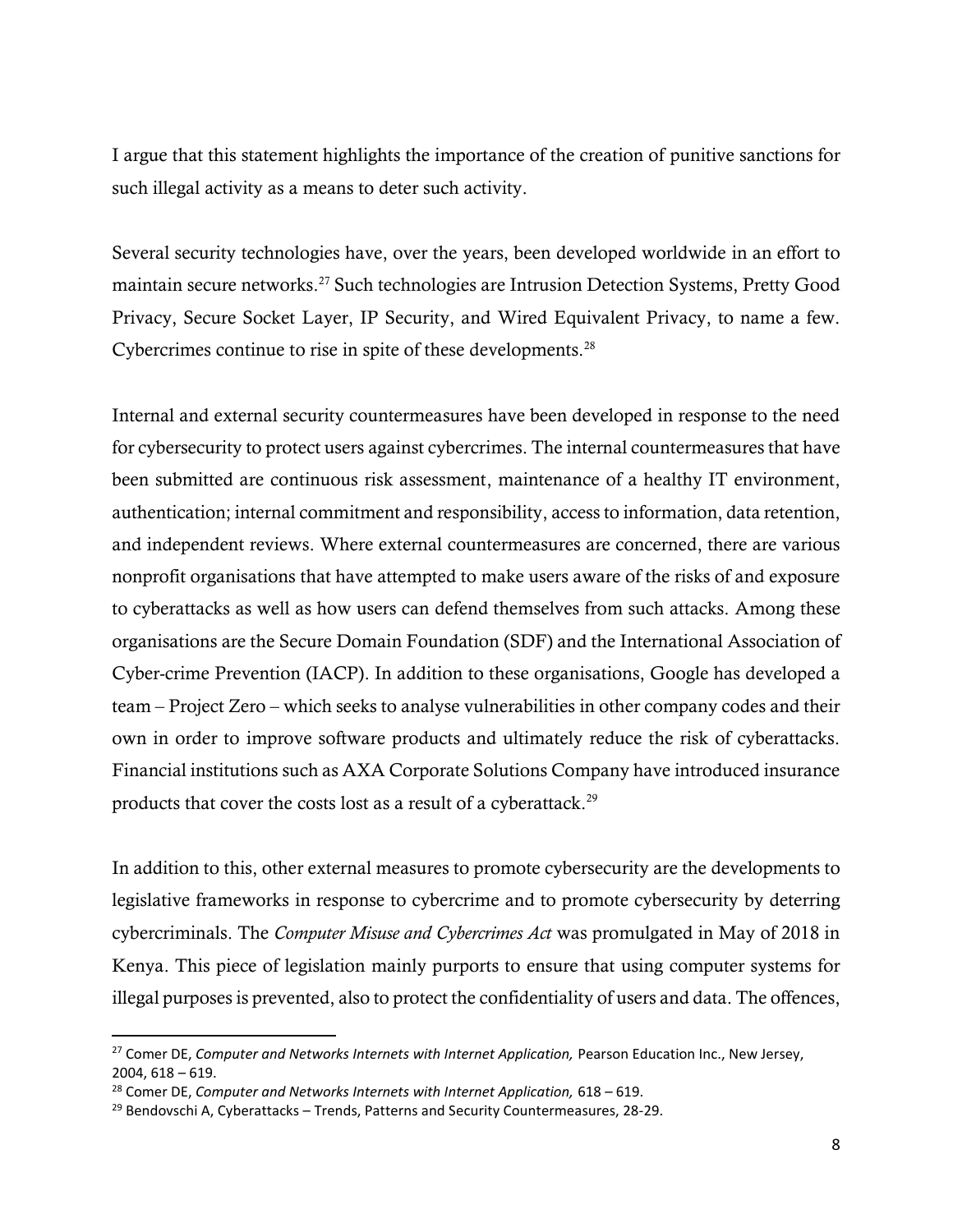investigation procedures, and international co-operation, among other provisions, are outlined in the Act. Until now, no case law has been reported where the above-mentioned Act has been applied. However, the statistics of cybercrime and their impact are indicative of the need that arose for the development of legislation to address these crimes. In a 2016 report, it was noted that at least 19 organisations in Kenya were affected by a ransomware virus that was ongoing globally. $30<sup>30</sup>$ 

In South Africa, the *Regulation of Interceptions and Provision of Communications-Related Information Act* (*RICA*),<sup>31</sup> and the *Electronic Communications and Transactions Act* (*ECTA*)<sup>32</sup> are the main regulations that seek to address cybercrime. It is in this latter Act, that the jurisdiction for cybercrimes is outlined.<sup>33</sup> There are other pieces of legislation enacted prior to the Acts mentioned such as the *Prevention of Organised Crime Act.*<sup>34</sup> The most recent development in the South African legal dispensation is the *Cybercrimes and Cybersecurity Bill*, which was proposed to address the shortcomings and gaps that have been found in prior pieces of legislation.<sup>35</sup>

The United Kingdom has been far ahead of the two jurisdictions mentioned above with its *Computer Misuse Act* that was enacted in the nineties.<sup>36</sup> Over a decade later the *Data Protection*  Act came into force in 2018.<sup>37</sup>

Because of the cross-border nature of international business activity,<sup>38</sup> the crimes committed in this field may give rise to issues of jurisdiction.<sup>39</sup> The matter of jurisdiction is relevant to this research because one of the solutions proposed is the development of legal frameworks

<sup>30</sup> Nida T, 'The Impact of Cyberattacks on Financial Institutions' 23(2) *Journal of Internet Banking and Commerce*, 2018, 7.

<sup>&</sup>lt;sup>31</sup> Regulation of Interception of Communications (Act No. 70 of 2002).

<sup>32</sup> Section 85 – 89, *Electronic Communications and Transactions Act* (Act No. 25 of 2002).

<sup>33</sup> Section 90, *Electronic Communications and Transactions Act* (Act No. 25 of 2002).

<sup>34</sup> *Prevention of Organised Crime Act*(Act No. 38 of1999)

<sup>35</sup> Schultz CB, 'Cybercrime: An Analysis of Current Legislation in South Africa' unpublished, University of Pretoria, Pretoria, 2016, 9.

<sup>36</sup> *Computer Misuse* (Act of 1990).

<sup>37</sup> *Data Protection* (Act of 2018).

<sup>38</sup> Wild JJ et al, *International Business*, 32.

<sup>39</sup> Podgor ES, 'Cybercrime: National, Transnational or International' 50(97) *The Wayne Law Review*, 2004: 97.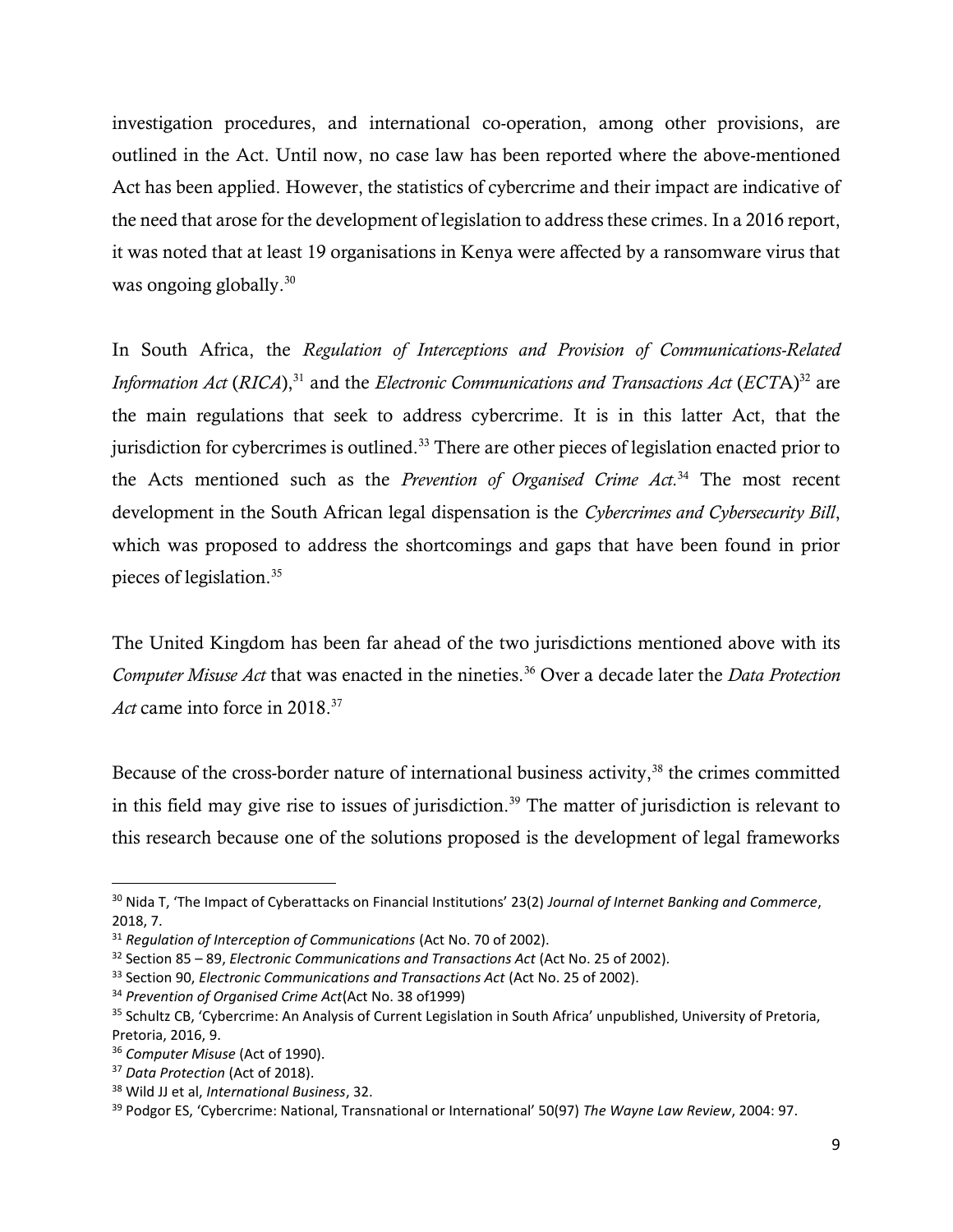that respond adequately to cybercrime and in order to have an adequate response jurisdiction must be provided for. Jurisdictional issues may arise because of differences in the definition of the crime and the subsequent penalties imposed for that defined crime in a specific state.<sup>40</sup> As a result, it becomes difficult to conduct investigations because procedural laws are specific to the territory in which they exist.<sup>41</sup> As early as 1980, the Organisation for Economic Cooperation and Development (OECD) issued Guidelines Governing the Protection of Privacy and Trans-border Flows of Personal Data, which encompassed guidelines and principles. In 2007, the OECD then published Cross-border Cooperation in the Enforcement of Laws Protecting Privacy. Data privacy is inadvertently connected to issues that relate to cybercrime because when categories of data, such as the private details of an individual, are easily accessible, it creates an environment that enables cybercriminal activity. There are universal principles that are applicable to data privacy, which are derived from these international instruments. Briefly, these principles may be stated as follows: 42

- The processing of data must be done fairly and lawfully.
- When data is processed, the purpose for such processing must be fair and lawful and this processing should be done for a limited range of purposes.
- The nature of the data must at all times be accurate and if it is necessary to do so, the data must be updated at regular intervals.
- Where data is kept, it must be for limited and not unnecessarily prolonged periods.
- The rights of the data subject must be taken into account when data is processed. The data must not be processed in a manner that infringes on such rights.
- The data should at all times be secure.
- Before data is transferred between nations, it must be ensured that there is adequate protection of the personal data

l

<sup>40</sup> Podgor ES, 'Cybercrime', 97.

<sup>41</sup> Brenner SW, Schwerha JJ, 'Introduction—Cybercrime: A Note on International Issues' 6(2) *Information Systems Frontiers*, 2004, 111.

<sup>&</sup>lt;sup>42</sup> Mwangi RW, 'Data Protection Principles and Cybercrime in Kenya' unpublished, Catholic University of Eastern Africa, Nairobi, 2010,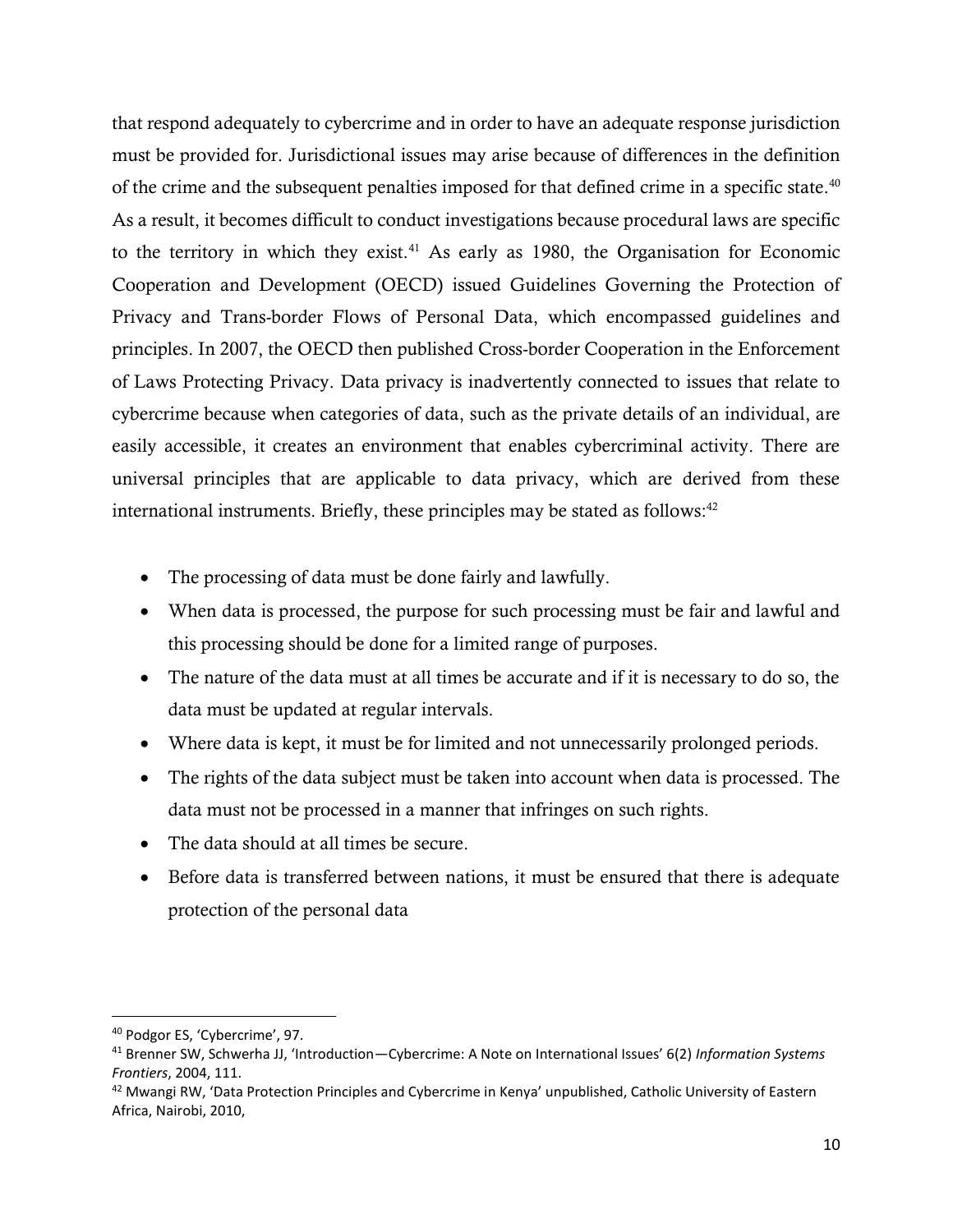There have been other more recent developments that I have focused on in this study because the use of the internet is ever-changing meaning more recent frameworks are relevant as older frameworks can quickly become obsolete. These developments include the Council of Europe's introduction of the *Convention on Cybercrime<sup>43</sup>* which seeks to establish uniform standards for the response to cross-border cybercrimes. The African Union also adopted the African Union *Convention on Cybersecurity and Personal Data Protection<sup>44</sup>* in 2014 with the aim of addressing the jurisdictional challenges that arise on an African level. In addition to this, the European Union promulgated the *Global Data Protection Regulation*, which frames the protection of private and personal data as a fundamental right.<sup>45</sup> These pieces of legislation are important because they seek to establish uniformity among legislative frameworks and avoid the confusion caused by those that are difficult to apply because of major territorial differences.

An analysis of the literature suggests first that cybercrime is a rising concern; second that the alarming increase in cybercrime acts as an impediment to business activities especially in developing countries and lastly, that the matter should be addressed in order to counter the adverse consequences. This study posits that an ideal response to this issue is the interface of a specialised regulatory framework together with advancements in technology to promote cybersecurity.

### <span id="page-18-0"></span>1.7 Theoretical Framework

l

The purpose of a theoretical framework is to provide guidance to a research study as well as to highlight the variables that the study seeks to assess and to explore the relationship that exists between such variables. 46

A few theories that are found in information systems are the *Technology Acceptance Theory*, (TAM) which models that a user's perception of technology is deterministic of the user's

<sup>43</sup> Article 22, *Council of Europe Convention on Cybercrime*, 23 November 2001, ETS 185.

<sup>&</sup>lt;sup>44</sup> African Union Convention on Cybersecurity and Personal Data Protection, 27 June 2014.

<sup>45</sup> Mcdermott Y, 'Conceptualizing the right to data protection in an era of Big Data' *SAGE Journals*, 2017, 1.

<sup>46</sup> Obeng-Adjei A, 'Analysis of Cybercrime Activity: Perceptions from a South African Financial Bank' unpublished, University of the Witwaterstrand, Johannesburg, 2017, 19.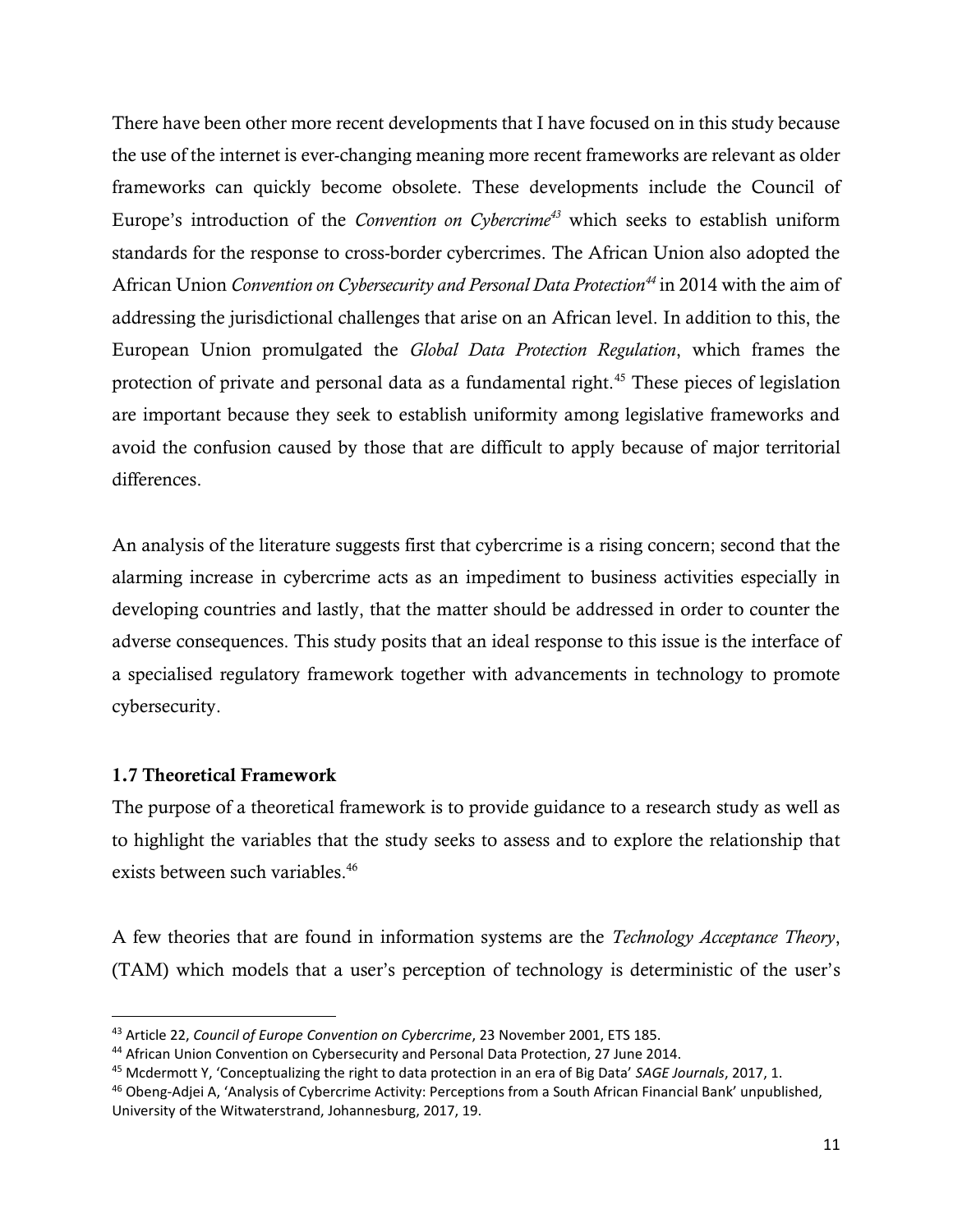acceptance of that technology.<sup>47</sup> The *Stages Theory* consists of concepts for assimilating the way in which IT is absorbed into business organisations. The *Structuration Model* describes the way in which changes in technology influence organisational design. Specifically related to the structuration model, is the *Adaptive Structuration Theory*, (AST) which detects the influence of changes to organisations in two ways. First, the various structures, which are dispensed by the technological advances, and second, the structures that emerge as the use of technology increases.<sup>48</sup>

This particular study combines elements from IT as well as cybercriminal activity and law, which indicates that two theories are relevant to this study. However, the focus has been placed on one theory. This theory being the Adaptive Structuration Theory, which is relevant to the element of the study that relates to information systems because various structures and bodies have emerged for purposes of cybersecurity. Where the crime aspect of this study is concerned, use of the *Routine Activity Theory* mainly has been made. According to this theory, it is the structure of routine everyday activity that influences criminal opportunity.<sup>49</sup> Underpinning this theory is the notion that structural changes in routine activity patterns have the ability to influence the rates of crime by affecting the confluence of the three elements of predatory violations. These elements are motivated offenders, suitable targets as well as a lack of guardians to guard against crime. Yar<sup>50</sup> has posited that the absence of one of these three elements is enough to aid the prevention of a complete predatory crime that involves direct contact.

It can be said that the presence of the mentioned three elements in cybercrime elucidates the alarming increase in cybercrime. In other words, the conditions (outlined in the routine

<sup>47</sup> Halawi L, McCarthy R, 'Which Theory Applies: An Analysis of Information Systems Research' *Issues in Information Sysytems,* 7(2), 2006, 252.

<sup>48</sup> Halawi L, McCarthy R, 'Which Theory Applies: An Analysis of Information Systems Research' *Issues in Information Sysytems,* 7(2), 2006, 253.

<sup>49</sup> Yar M, 'The Novelty of Cybercrime: An Assessment in Light of the Routine Activity Theory' *European Journal of Criminology (2)4,* 2005, 412.

<sup>50</sup> Yar M, 'The Novelty of Cybercrime: An Assessment in Light of the Routine Activity Theory' *European Journal of Criminology (2)4,* 2005, 413.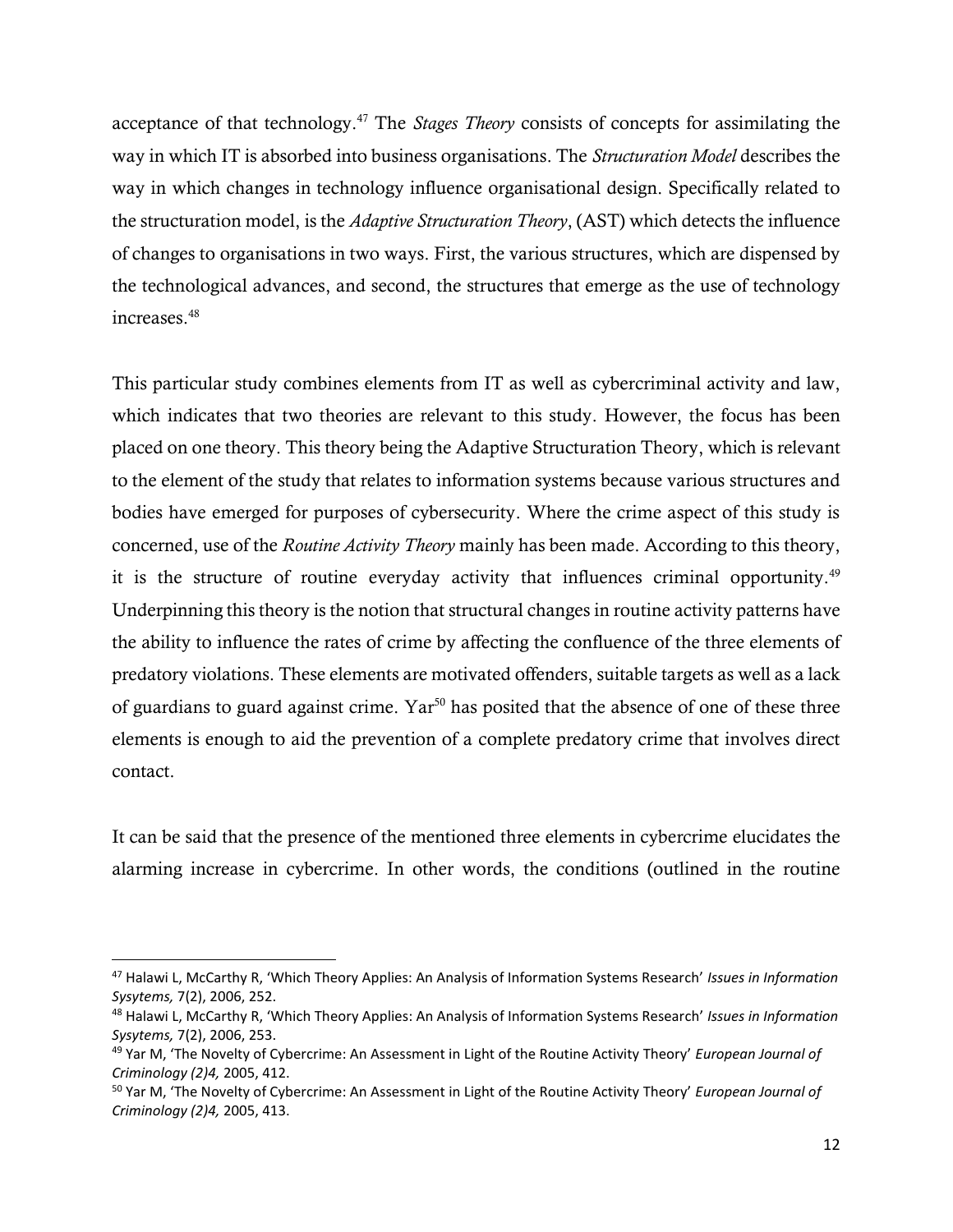activity theory) for cybercrime to flourish are ideal. In order for the rise in cybercrime to be countered, one of these conditions must be altered.

To apply this directly to this study, I identify the three elements in this study to be: cybercrime, e-commerce and regulation. The motivated offenders are the cybercriminals, the suitable condition is the e-commercial activity on the internet, and the lack of a guardian is the lack of a specialised framework. I opine that if this last aspect is altered by developing a legal framework will aid the prevention of a complete crime.

### <span id="page-20-0"></span>1.8 Research Methodology

The research methodology of a study furnishes a strategic plan of the way in which the research will be executed, which is a tool that encompasses the application of research design and procedures for collecting and analysing data.<sup>51</sup>

A research design has been defined by Kerlinger<sup>52</sup> as the structure that seeks to address research questions and manage variance. The design may be used to convey the way in which the crucial elements of the research collaborate in an attempt to respond to the questions that are central to the research.<sup>53</sup>

There are several types of research design that have been identified in research methods, these include an exploratory design, which is the type employed where the field of research is new, and there are few or no studies that have been made that can be referenced. Another, explanatory design/analytical, is most suitable for studies that seek to explore a new universe, which has not been studied before. Such research designs exist among a variety of other types.<sup>54</sup>

 $\overline{\phantom{a}}$ <sup>51</sup> Njogore EW, 'Effects Cybercrime Related Costs on Development of Financial Innovation Products and Services: A Case Study of NIC Bank of Kenya' Jomo Kenyatta University of Agriculture and Technology, Nairobi, 2017, 33. <sup>52</sup> Penial BB, 'Research Design' *ResearchGate*, 2017, 1 <

https://www.researchgate.net/publication/308262064 Research Design> on 27 April 2019. <sup>53</sup> Penial BB, 'Research Design' *ResearchGate*, 2017, 2.

<sup>54</sup> Akhtar I, 'Research in Social Science: Interdisciplinary Perspectives' *ResearchGate*, 2016, 73 – 74 < [https://www.researchgate.net/publication/308915548\\_Research\\_Design>](https://www.researchgate.net/publication/308915548_Research_Design) on 27 April 2018.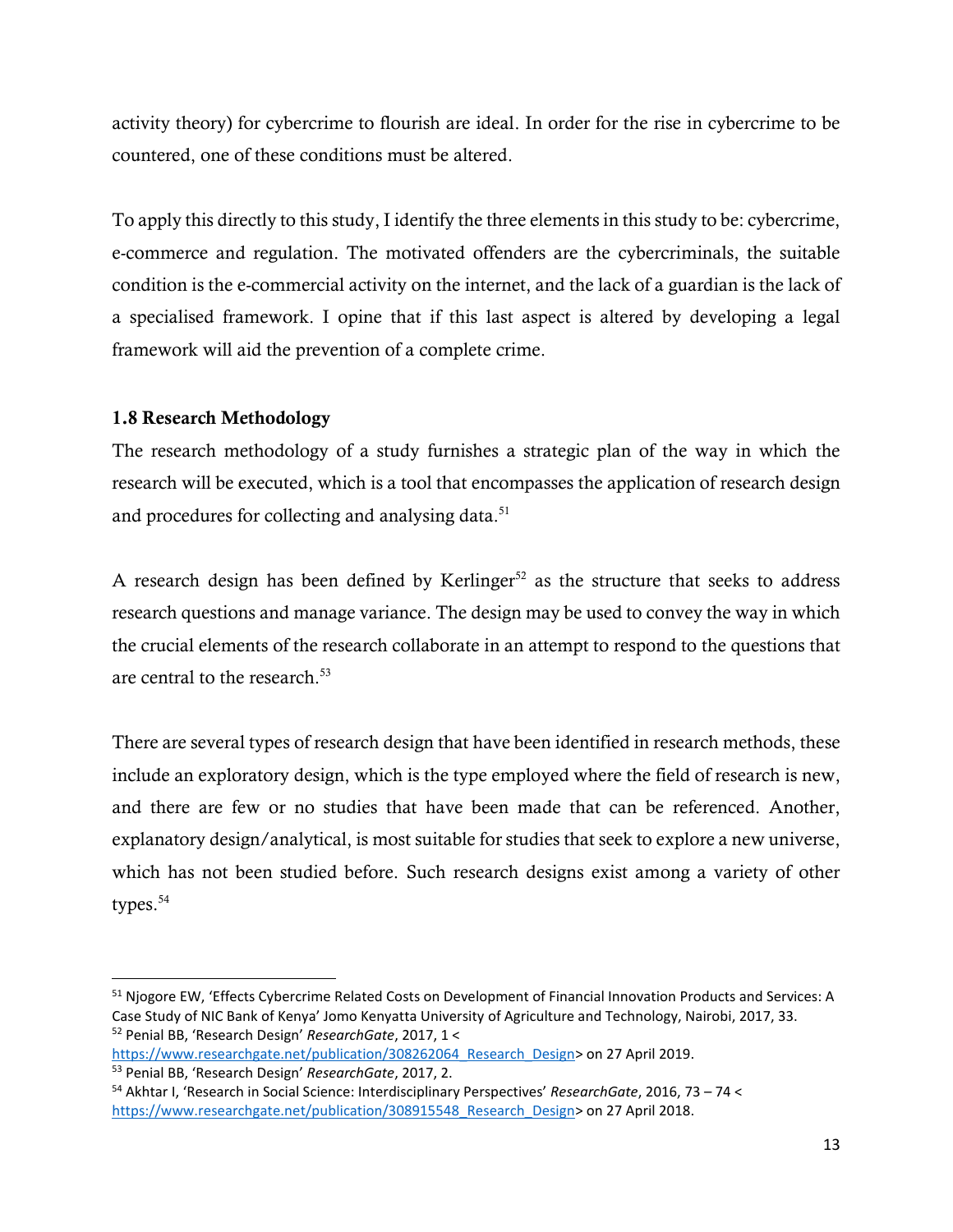In this study, the descriptive research design has been utilised. The descriptive research design may also be referred to as statistical research which illustrates events which exist as such. Where pinpointing and acquiring information related to a particular issue is necessary, this type of design is most useful. This is because a descriptive design entails an observer describing social events in a current situation.<sup>55</sup>

The procedure involved in a descriptive study, in general, and in particular to this research, can be outlined as follows: the selection of an objective for the research, determination of the manner in which data will be collected, selection of sampling, the collection of real data, and the evaluation of the conclusion that has been reached from the collection of data.<sup>56</sup>

The nature of this study being that information related to an issue has been identified and collected, determines that the descriptive design research method is most appropriate. Uncovering information to present a possible solution to the pressing issue of cybercrime as it relates to e-commerce is the purpose of this research. The technique for data collection that I have be employed is the review of documents and records, namely legislation, case law and international law instruments. With this material, I have made an analysis of what cybercrime and cybersecurity are and the way in which these concepts relate to each other in the context of e-commerce. This information has then be used to draw a comparison between existing situations and legislative frameworks in Kenya and those in South African for an African perspective as well as those in the UK for an international perspective. These three jurisidictions are the scope of this study. However, I have submitted a commentary on jurisdictional issues that arise where legislating cybercrime is concerned.

### <span id="page-21-0"></span>1.9 Assumptions

 $\overline{\phantom{a}}$ 

The problem identified in this research is constructed based on the assumption that if no robust cybersecurity measures are adopted, there will be a further increase in the cybercrimes committed which will affect the potential growth of e-commerce. Inadvertently, this will affect

<sup>55</sup> Akhtar I, 'Research in Social Science: Interdisciplinary Perspectives' *ResearchGate,* 2016, 75.

<sup>56</sup> Penial BB, 'Research Design' *ResearchGate*, 2017, 2.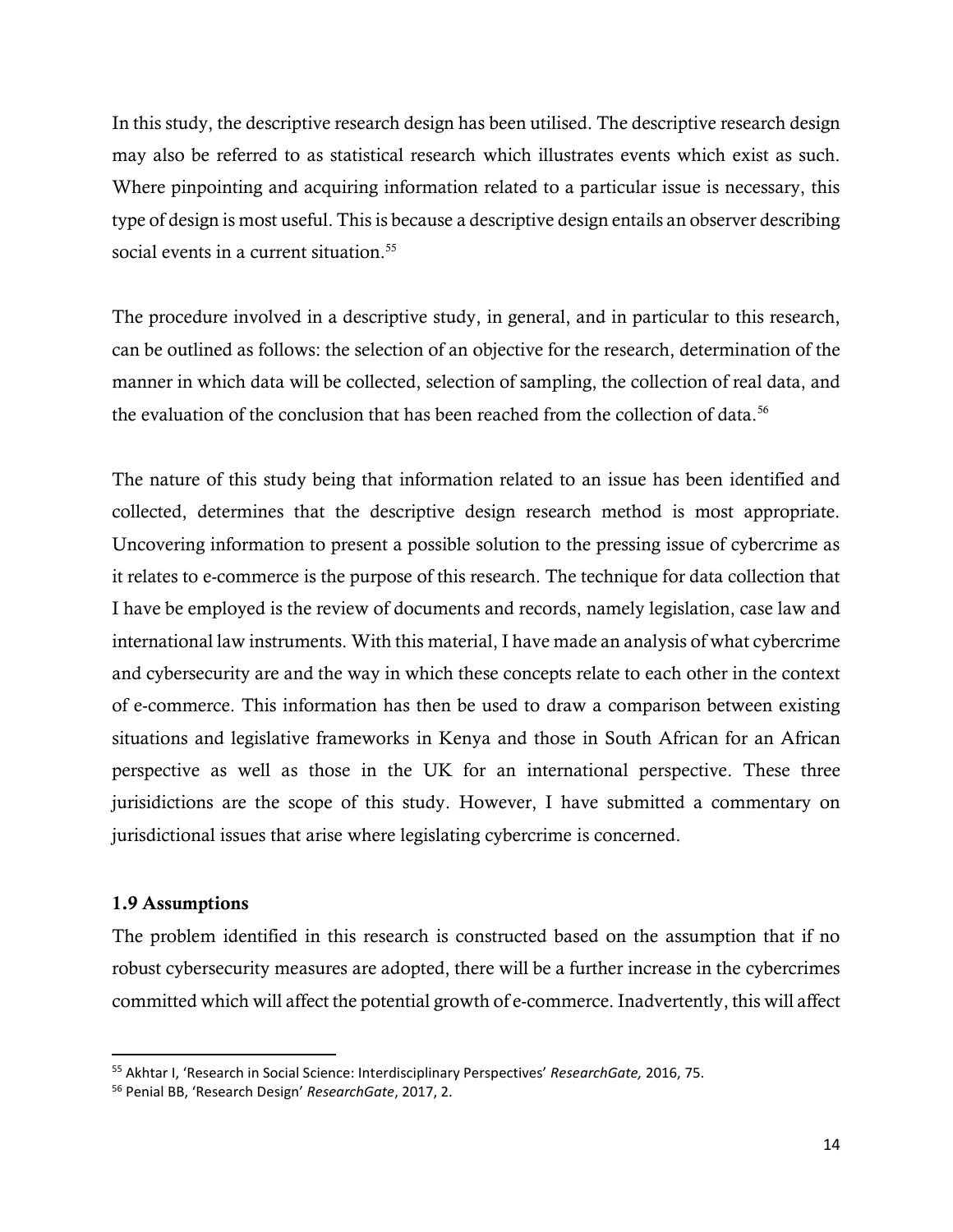the economies of Kenya, South Africa and the UK, since it has already been suggested submitted that e-commerce provides a significant contribution to economies.

### <span id="page-22-0"></span>1.10 Chapter Breakdown

In exploring the topic, the mini-thesis is comprised of four chapters with the first as the introduction. The second gives insight into the development of and the current legal dispensation in Kenya and South Africa to respond to cybercrime and the institutions that have emerged for cybersecurity. In the third chapter, the position in the UK is outlined to provide a perspective outside of the African continent and then I proceed to make use of the UK perspective as a point of reference to compare it to the African continent. In the fourth and final chapter the conclusion and recommendation on these findings are provided.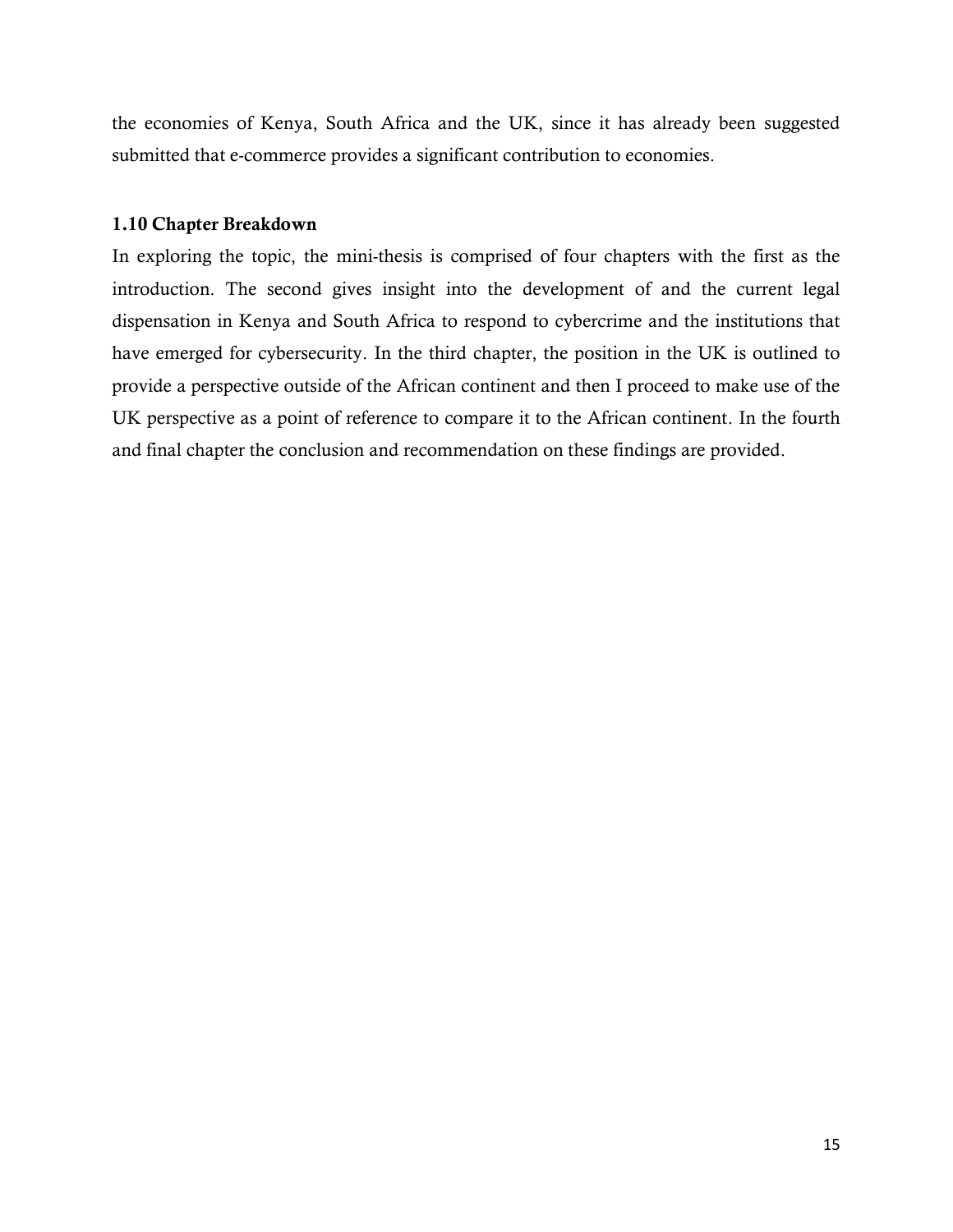# <span id="page-23-0"></span>Chapter Two: Regulatory and Institutional Developments in Kenya and South Africa (African Perspective)

### <span id="page-23-1"></span>2.1 Introduction

l

In the discussion in the preceding chapter, it has been highlighted that cybercrime is a critical issue, especially for the African continent where technology could be a key factor in advancing the social and economic landscape. The promise of development driven by technology can be seen in the surfacing of technology hubs in Africa that bring about the promise of entrepreneurship and innovation to the continent. Kenya and South Africa are locations to such hubs among other countries on the continent. $57$ 

However, this development is stifled by a number of issues such as cybercrime. Another of these issues being that the focus of the African continent is, and has been, centred around the eradication of illnesses such as HIV as well as poverty, delivery of basic services, a rise in unemployment, addressing corruption have led to cybercrime being tackled as a peripheral issue.<sup>58</sup>

In this chapter, I delve into the discussion pertaining to the legislative developments that have been made up until this point in Kenya as well as in South Africa. In addition to this, I note the institutions that have emerged as a measure to respond to cybercrime and in turn promote cybersecurity and provide commentary on how effective such developments have been. This study proposes that this development is threatened by the rise of cybercrime which can be seen in costs of cybercrime, especially to e-commerce, as outlined in the first chapter.

<sup>57</sup> De Beer J *et al,* 'A Framework for Assessing Technology Hubs In Africa' 6(2), *Journal Of Intellectual Property And Entertainment Law*, 2017, 239 – 240.

<sup>&</sup>lt;sup>58</sup> Gumbi D, 'Understanding the threat of cybercrime: A comparative study of cybercrime and the ICT legislative frameworks of South Africa, Kenya, India, the United States and the United Kingdom' published, University of Cape Town, Cape Town, 2018, 11.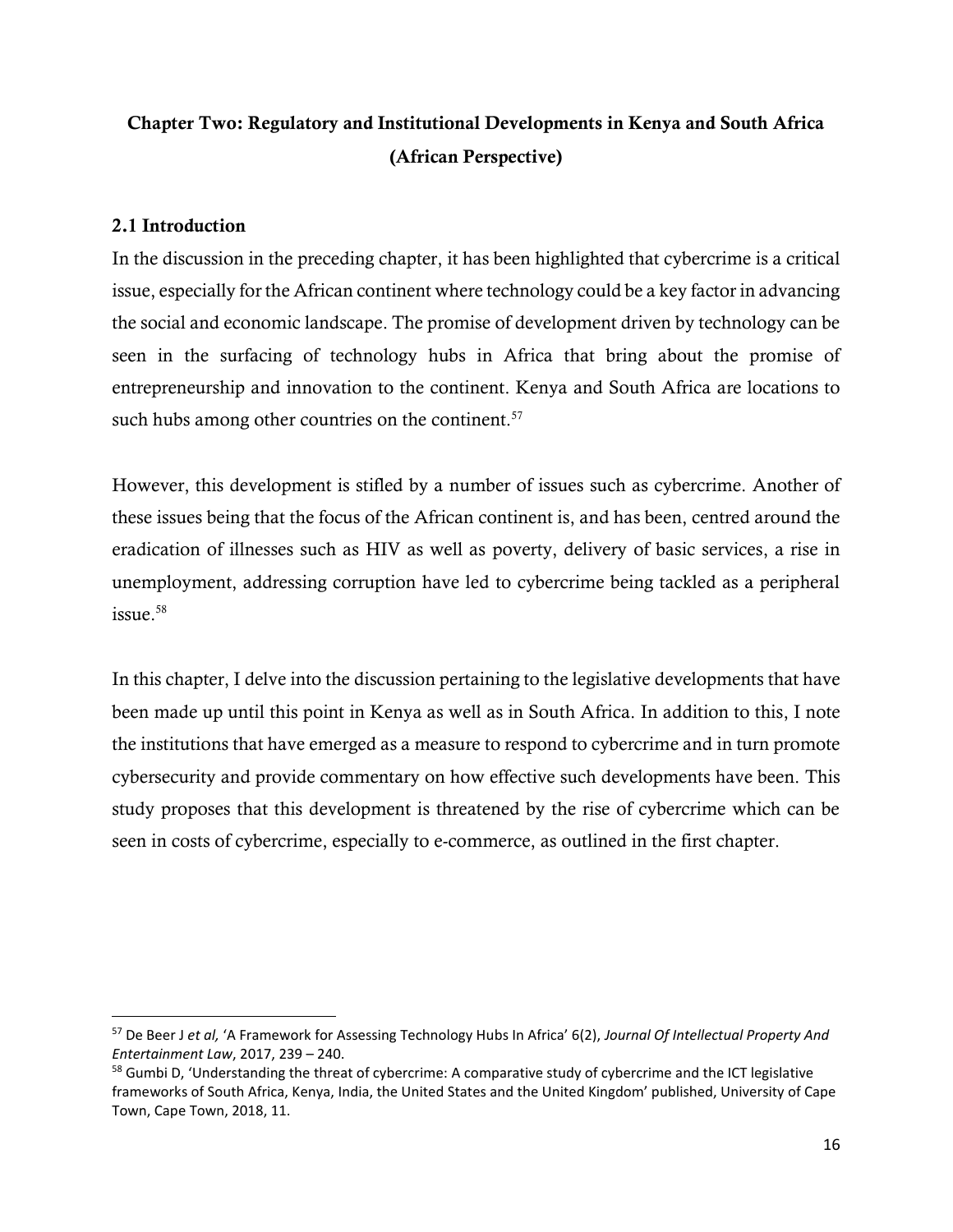#### <span id="page-24-0"></span>2.2 Contextual Issues Relating to Kenya and South Africa

As it has already been established, we have witnessed a rapid surge in utilisation of the internet globally. This increase has brought support to the development in the e-commerce industry globally through mainly introducing novel methods and ways of transacting as well as presenting the promise of economic development for Least Developed Countries (LDCs). Currently, the top six e-commerce sites in Africa have been identified as the Jumia group which is a Nigerian based company operating in 14 countries in Africa; Zando as the subsidiary of Jumia which was launched on South Africa in 2012; Takealot founded in 2002 in South Africa and Kilimall known as Kenya's largest online shopping mall, among others. It is worth noting that the use of MPESA (mobile money) in Kenya has made a significant contribution to e-commerce activity as it has provided a somewhat secure platform on which mobile transactions can take place thus encouraging online purchases.<sup>59</sup>

E-commercial activity is recognised as a platform with the potential to contribute to income generation through the facilitation of trade and in this way as having the ability to contribute to gross national product (GDP) as this is likely to foster export growth and the creation of employment opportunities. With the use of e-commerce a local business has access to a wider market when it penetrates the internet space. In developing countries, where women are often on the side line with respect to making a contribution to household income, e-commerce presents an opportunity for women to trade since it encourages entrepreneurship. Furthermore, the use of the internet to engage in e-commerce activities creates a demand for specialised skills required to navigate cyberspaces which in turn creates a demand for individuals to be educated on those skills. This is beneficial to institutions for higher learning as it broadens the courses that they can offer to potential students.<sup>60</sup>

As I have highlighted above, e-commerce itself has not penetrated the African economy to the same extent that it has penetrated other economies. Where it has penetrated the African economy there are a number of challenges that hinder the potential growth and development

<sup>59</sup> Maseko F, '6 sites driving eCommerce in Africa' 26 January 2019 [<https://www.itnewsafrica.com/2019/01/6](https://www.itnewsafrica.com/2019/01/6-sites-driving-ecommerce-in-africa/) [sites-driving-ecommerce-in-africa/>](https://www.itnewsafrica.com/2019/01/6-sites-driving-ecommerce-in-africa/) on 03 February 2020.

<sup>60</sup> Ndonga D, 'E-Commerce in Africa: Challenges and Solutions' 5 *African Journal of Legal Studies*, 2012, 244 - 246.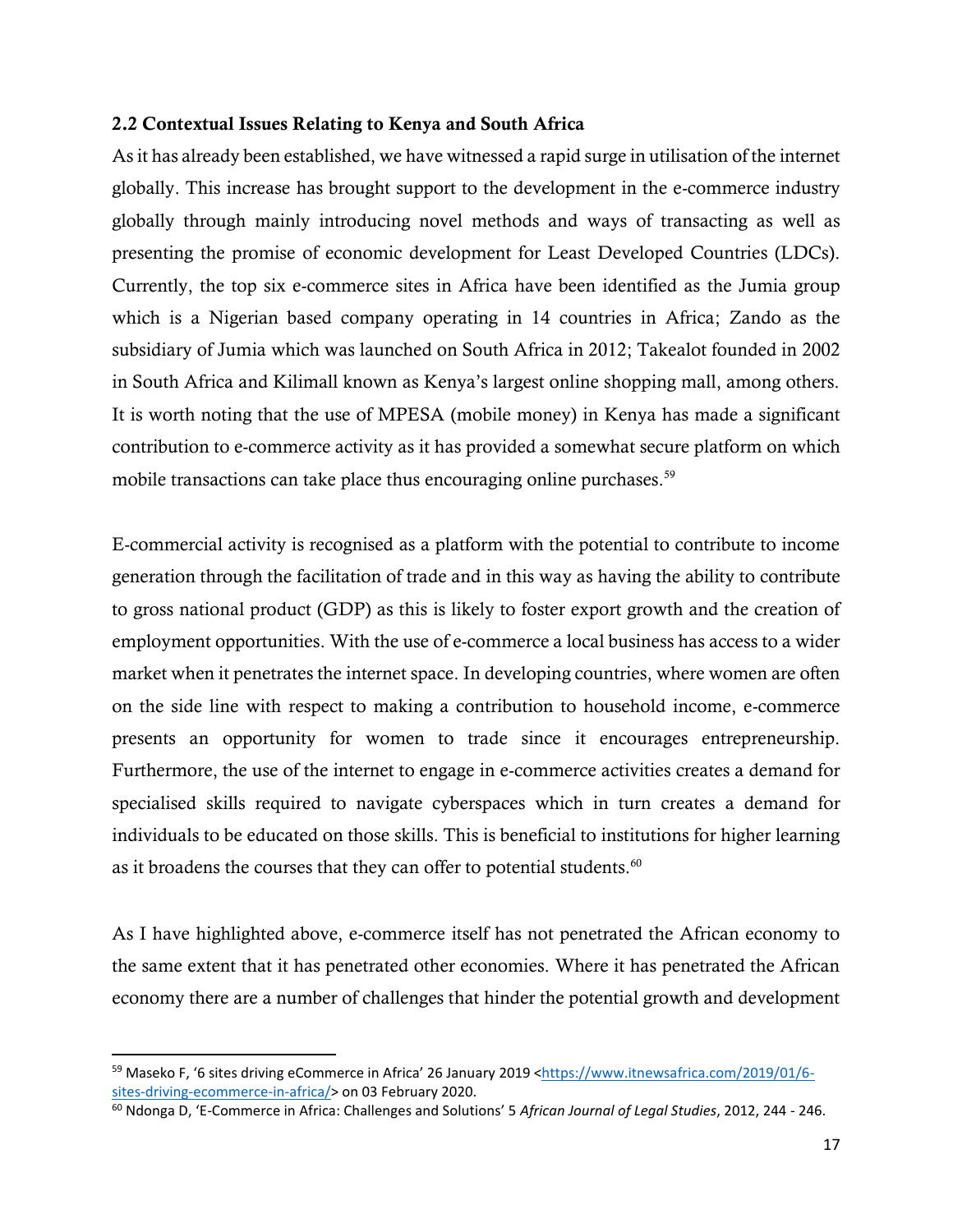that can be fostered by e-commerce. The term 'digital divide' has been coined and is understood to describe the disparities identified between Africa and the rest of the world where Information Communications Technology (ICT) is concerned. Much of this divide is attributed to lack of access and poor usability of ICT infrastructure resulting from poor knowledge about ICT and the infrastructure. The other aspect, which is most relevant to this study, concerns the threat of cybercrimes. A result of the alarming rise in cybercriminal activity has been Africans being reluctant to make use of the e-commerce platform for goods and services. While Africans may use online websites to view products and services, most still opt to make use of these goods/services in the traditional way. Therefore, it is argued that with the development of robust regulatory mechanisms, which respond to the lack of awareness with respect to ICT as well as frameworks that respond to and control cybercrimes such that Africa can realize the potential of e-commerce to contribute to overall economic  $growth.<sup>61</sup>$ 

#### <span id="page-25-0"></span>2.2.1 Kenya

Where the types of cybercrime are concerned, in 2012 Serianu reported that spamming was on the rise in Kenya and that although spam emails were generally harmless advertising, a new breed of spamming which contain viruses was discovered. Botnets, Trojans and worms have also been identified as a cyber threat to the country's networks.<sup>62</sup> The top cyber threats in 2013 were reported as follows: Insider Threats mainly by employees; VoIP (Voice over Internet Telephony) PBX fraud where hackers gained access to business PBX phone systems to generate profit from making calls to international numbers; Social Media Attacks which consisted of cyber-bullying, hate speech, posting of obscene images; Denial of Service attacks; Botnet Attacks; Cyber Espionage; Mobile Money Fraud and Online/Mobile Banking. The attacks and threats of this nature were found to be more frequent and more targeted because cybercriminals made use of sophisticated tactics to permeate weaknesses in security systems and programs.<sup>63</sup>

<sup>61</sup> Ndonga D, 'E-Commerce in Africa, 2012, 256.

<sup>62</sup> Serianu, 2012, 5.

<sup>63</sup> Serianu, 2014, 11.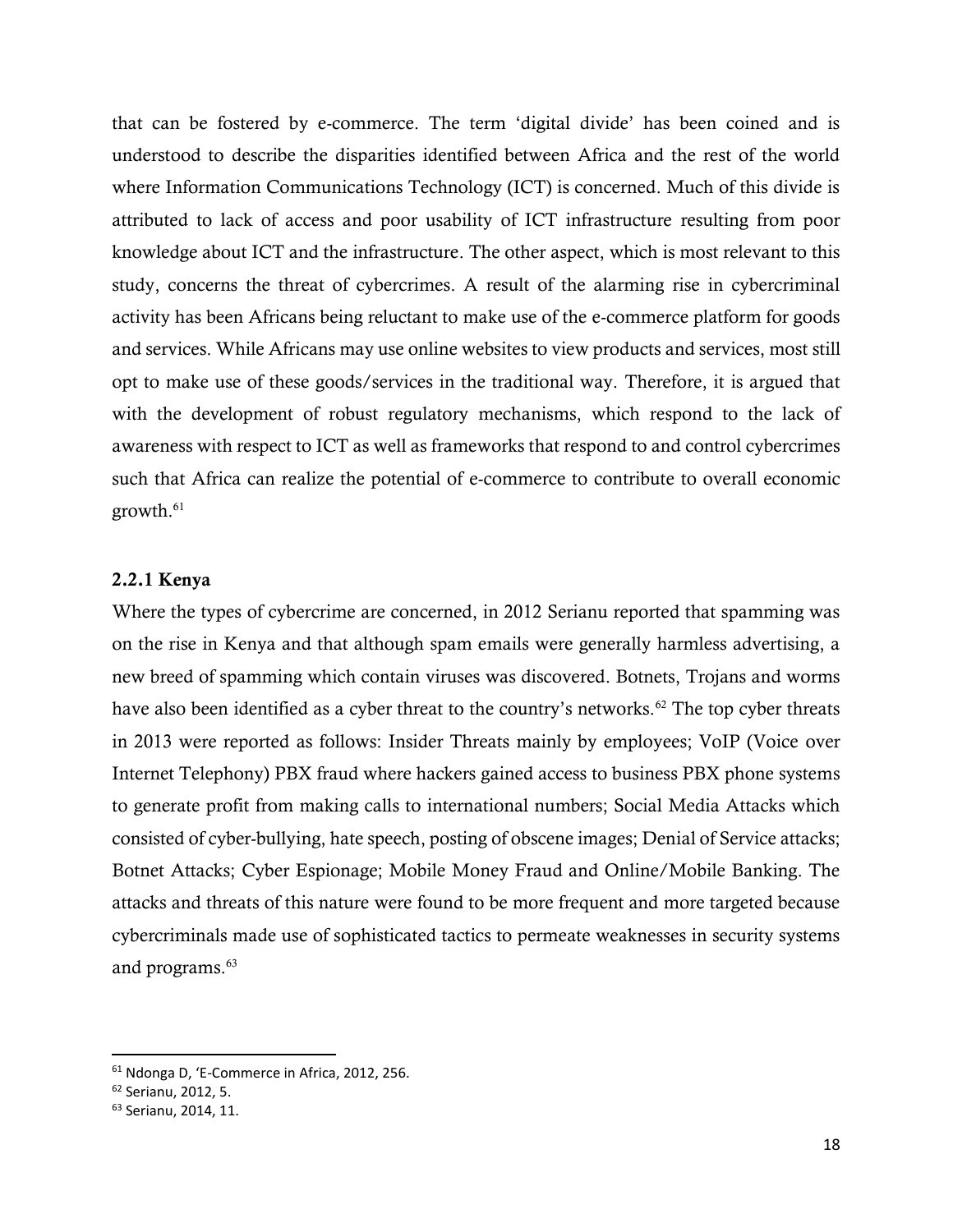The year 2016 saw the increase of malware, targeting cell phone and internet banking, which compromised and continues to compromise the safety of users' information on the given. Platforms, where e-commerce is conducted, were attacked with more cybercriminal activity in the form of identity theft and ATM card scamming. Mobile money (MPESA), which is widely used in Kenya, was also targeted by cybercriminals which resulted in major monetary losses as well. During this year it was also discovered that the reason for the overwhelming increase in cybercriminals operating from Kenya is that Kenyan professionals do not have the sufficient tools to explore the ways in which criminals commit these crimes.<sup>64</sup>

Furthermore, a lack of practical regulatory guidance from industry regulators was identified as another contributory factor to the thriving cybercrimes. The issue of enforcement and implementation of regulation surfaced and was attributed to regulation that is not context sensitive but that which is borrowed from other jurisdictions as well as the issue of a lack of education and training among members of law enforcement and the judiciary. 65

From the reports in 2017, there appeared to be a persistence in the need for better technical training to deal with cybercrime and ultimately achieve a secure cyberspace. This was noted by various industry players namely, Dr Githinji who opines that the lack of specialised academic programmes to meet the cybersecurity needs in the industry. The other issue that was rampant during this reporting period is the malicious spread of 'fake news' which largely affects the vulnerable public who can be manipulated using this information.<sup>66</sup>

Following an eight-year drafting process, legislation known as the *Computer Misuse and Cybercrimes Act* was enacted in 2018. The objective of this Act, as discussed above, is to address is to improve the effectiveness of previous legislation. The *Data Protection Bill* was also promulgated in 2018 with the purpose of ensuring that companies who collect, store and process the data of doing so with permission. $67$ 

<sup>64</sup> Serianu, 2016, 11.

<sup>65</sup> Serianu, 2016, 12.

<sup>66</sup> Serianu, 2017, 12.

<sup>67</sup> Serianu, 2018, 66.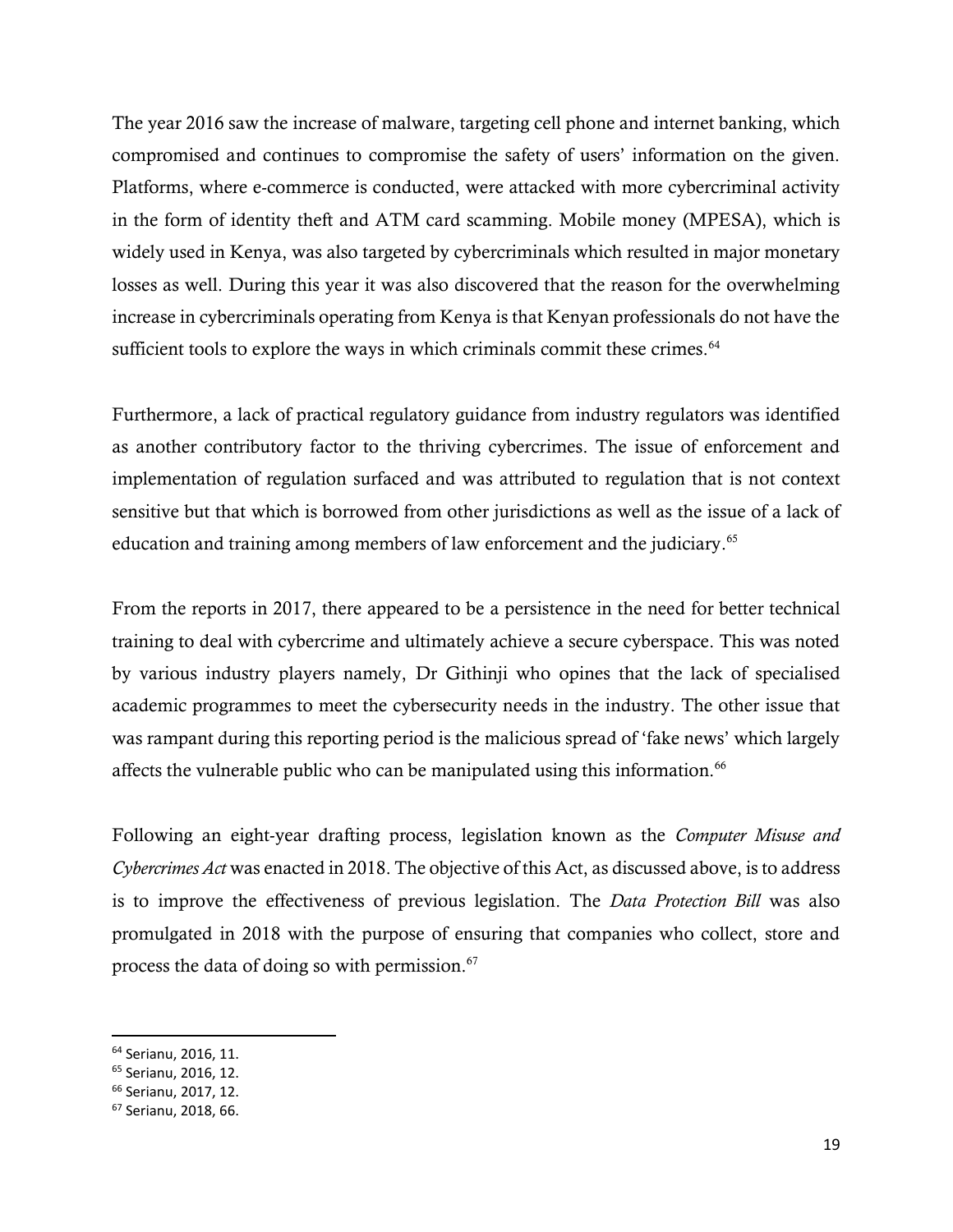#### <span id="page-27-0"></span>2.2.2 South Africa

In 2014 it was reported that South Africa was at a loss of an estimated ZAR50 billion resulting from cyber-incidents. In addition to this, that more than one half of a billion records of a personal nature stored online were lost and illegally accessed in the year 2015. These figures were reported by the South African Broadcasting Corporation (SABC) News. In 2011 an approximate ZAR3,7 billion in direct losses and ZAR6,5 billion in indirect losses were recorded. The increase in internet users was estimated to lead to cyber-threats becoming more widespread.<sup>68</sup>

These cyber-threats and malware attacks were, according to the Federal Bureau of Investigations (FBI), by hackers, who targeted financial institutions, private entities including government entities in South Africa, which has been noted as a country among those which have been most vulnerable to cybercriminal activity.<sup>69</sup>

The Department of Telecommunications and Postal Services submitted a report on Cyber-Readiness in which it was provided that organisations should put in place mechanisms to defend against such attacks in their risk management procedures. Hosting training to raise awareness, making changes to policy and technical controls are among the measures that an entity can take. Such initiatives may be a progressive step towards addressing the challenges that have been identified as a lack of skilled individuals and poor awareness among other things.<sup>70</sup> Furthermore, the lack of administrative will, implementation programmes, which are wanting as well as coordination of inter-governmental mandates that are poor, have all contributed to the ineffectiveness of the current laws and policy frameworks developed to address cybercrime issues.<sup>71</sup>

<sup>68</sup> Van Niekerk B, 'An Analysis of Cyber-Incidents in South Africa' 20, *The African Journal of Information and Communication, 2017*, 115.

 $69$  Schultz CB, 'Cybercrime: An Analysis of Current Legislation in South Africa' published, University of Pretoria, Pretoria, 2016, 12.

<sup>70</sup> *Cybersecurity Readiness Report* 2017, 38.

 $71$  Gumbi D, 'Understanding the threat of cybercrime: A comparative study of cybercrime and the ICT legislative frameworks of South Africa, Kenya, India, the United States and the United Kingdom' 2018, 11.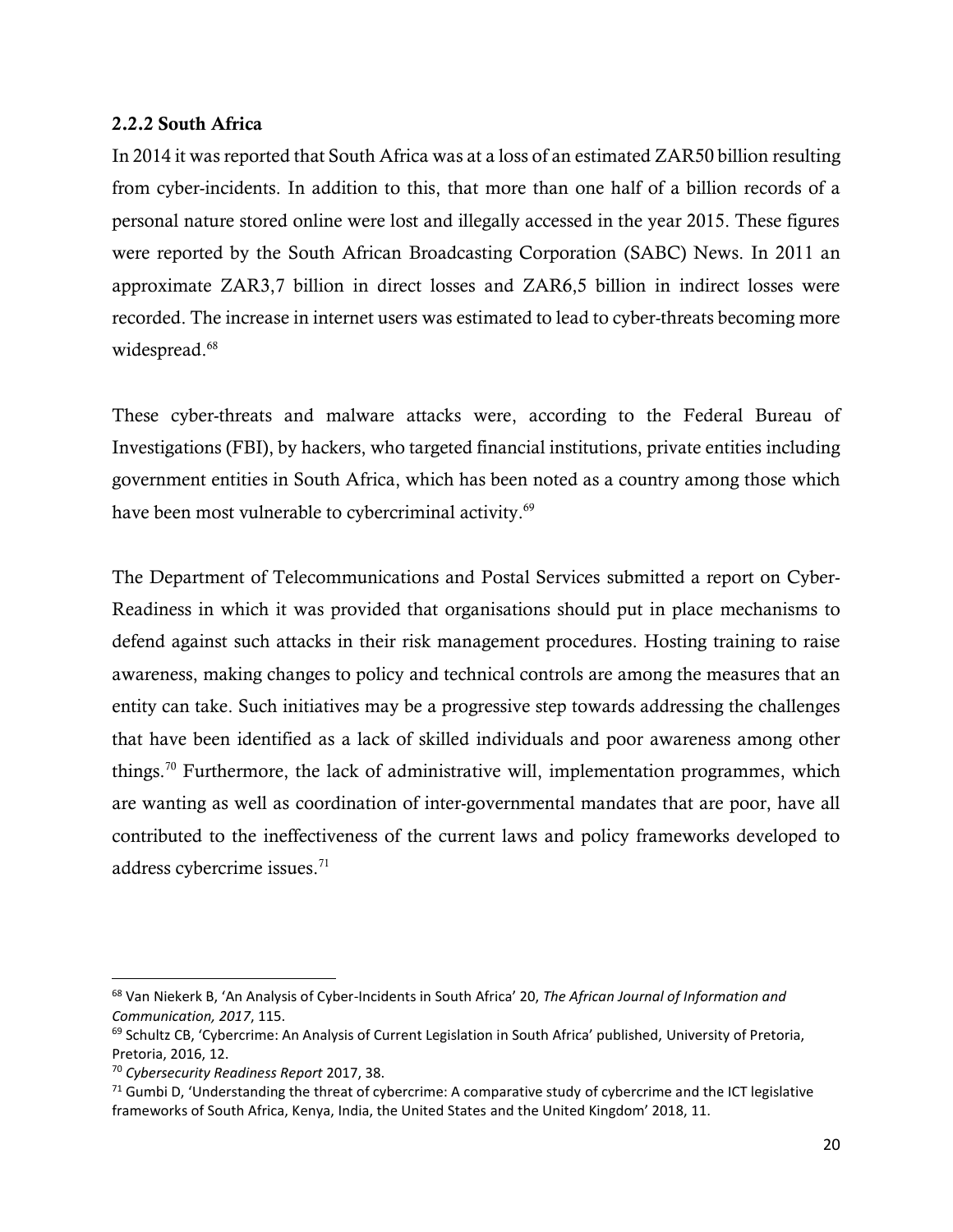#### <span id="page-28-0"></span>2.3 Regulatory Developments in Response to Cybercrime

In 2014 the *Convention on Cybersecurity and Personal Data Protection* was adopted by the African Union*.* The broad purpose of the convention is to develop a credible cyberspace as well as to respond to the gaps which affect the regulation of the digital environment. The convention also had the objective to establish standards and procedures that seek to respond to the issues arising in cybersecurity in Africa. Such a response includes the harmonisation of legislation. In article 1 of the convention a number of terms are defined one of which being Electronic commerce (e-commerce) which finds relevance to this study. According to the definition in the convention e-commerce constitutes actions that entail offering, buying or the provision of services and goods through the use of computer systems networks for telecommunications such as the internet or other networks which make use of optical, electronic or any other media akin to these for information exchange over a distance. The duty to adopt legislation against cybercrime as well as to facilitate the emergence of national regulatory authorities is provided for in Article 25 of the convention. This Article also provides for the rights of citizens to the extent that the development of frameworks together with the adoption of implementation measures is done in such a way the rights of citizens are not infringed. The protection of critical infrastructure is also provided for in this article which provides that the protection of critical infrastructure involves identifying the sectors in which such infrastructure exists and making provision for the more punitive sanctions for criminal conduct that impacts these infrastructures.<sup>72</sup>

In Article 29 of the convention, the nature of activities which are specific to information communication technologies are provided, and these activities are required to appear as offences in the legislative developments by the member states. These offences include attacks on computer systems which are outlined as gaining access to or attempting to gain access to computer systems when authorised to do so and further to use such access to commit a crime or to facilitate commission of another crime. This article also provides that it is an offence to remain, enter or to make an attempt to remain or enter in a computer system fraudulently. Impacting the functioning of a computer system through hindering or distorting or attempting

<sup>72</sup>Article 1 and 25, *Convention on Cybersecurity and Personal Data Protection*, June 2014*.*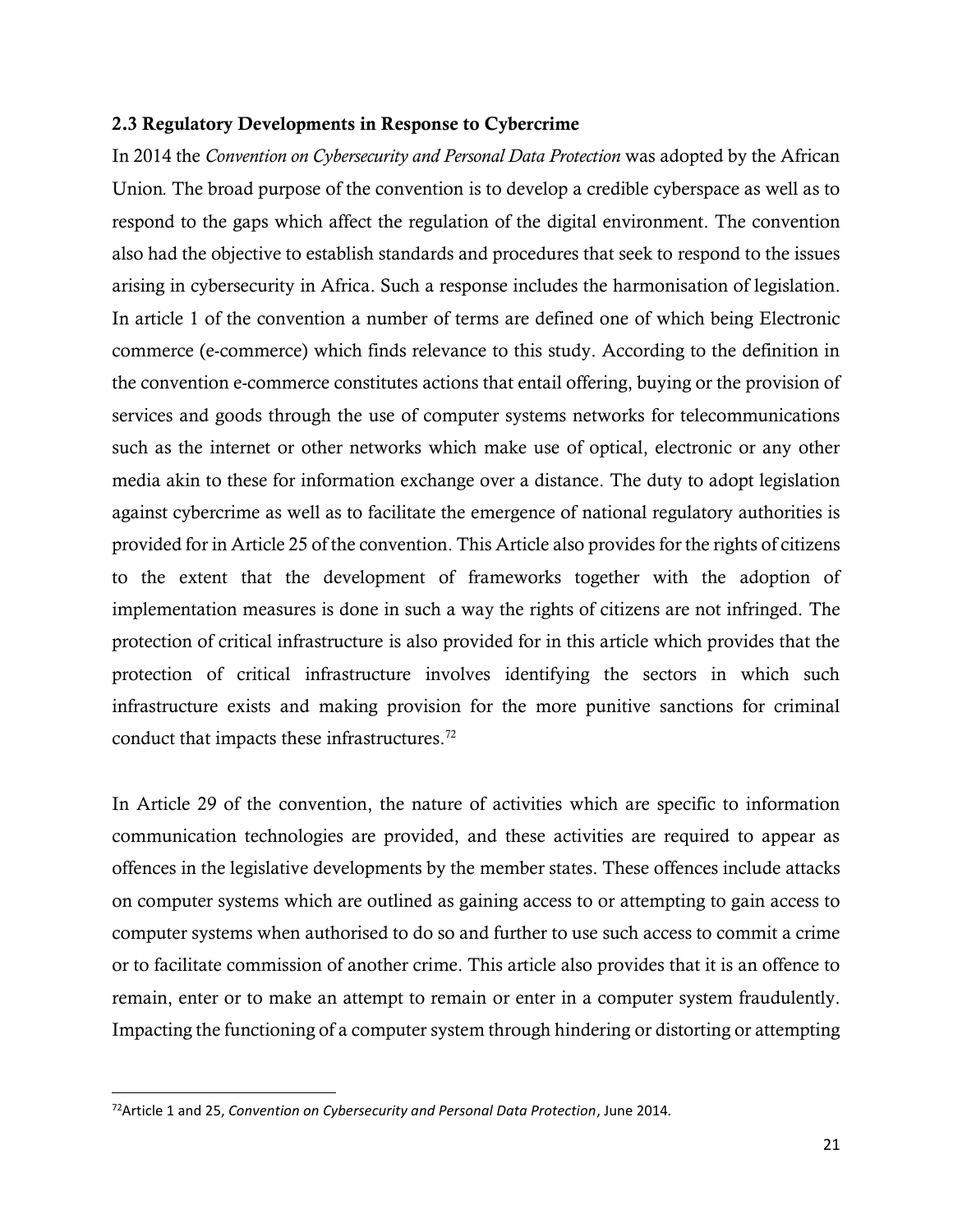to engage in such activity as well damaging, altering or deteriorating data in a fraudulent manner are framed as conduct that must constitute offences in the legislation of member states. There is also a requirement to adopt robust regulation for vendors of information communications and technology to ensure that their products have safety guarantee assessments. Computerised data breaches are also contained under this same article and are described as fraudulent interception of data that is computerised from or within a computer system; the use of such data while knowing that it has been obtained through fraudulent means; procuring such data for any person for any benefit should all constitute offences in terms of the convention. Where content-related offences are concerned, this same article provides mainly for child pornography as well as the nature of content that relates to material that is racist, xenophobic or involving the hurling of insults by one group of persons to another. This includes any crimes against humanity such as genocide which are committed through a computer system. The convention then goes further to provide the security measures that ought to be taken for offences that relate to electronic messages and in doing so, states that regulatory mechanisms ought to be developed to ensure that digital evidence is admissible in criminal cases provided that the integrity of such evidence is retained.<sup>73</sup>

Article 30 specifically provides for those ICT-related offences that are applicable to property providing that conduct which entails the violation of property by way of utilising a computer system must constitute an unlawful offence in the legislative frameworks of the member states. Furthermore that the use of ICT in property-related offences shall be considered as an aggravating circumstance for purposes of sentencing after conviction. Under this Article, it is also provided that the regulatory mechanism adopted shall be such that it is not only natural persons that can be held criminally liable but also legal persons. Put differently, these regulatory mechanisms must be framed in such a way that they can be extended to the criminal liability of legal persons.<sup>74</sup>

As a member of the African Union and having ratified this convention, it follows that the legislation developed in Kenya, as well as South Africa, contain similar provisions as those

l

<sup>73</sup> Article 29, *Convention on Cybersecurity and Personal Data Protection.*

<sup>74</sup> Article 30, *Convention on Cybersecurity and Personal Data Protection.*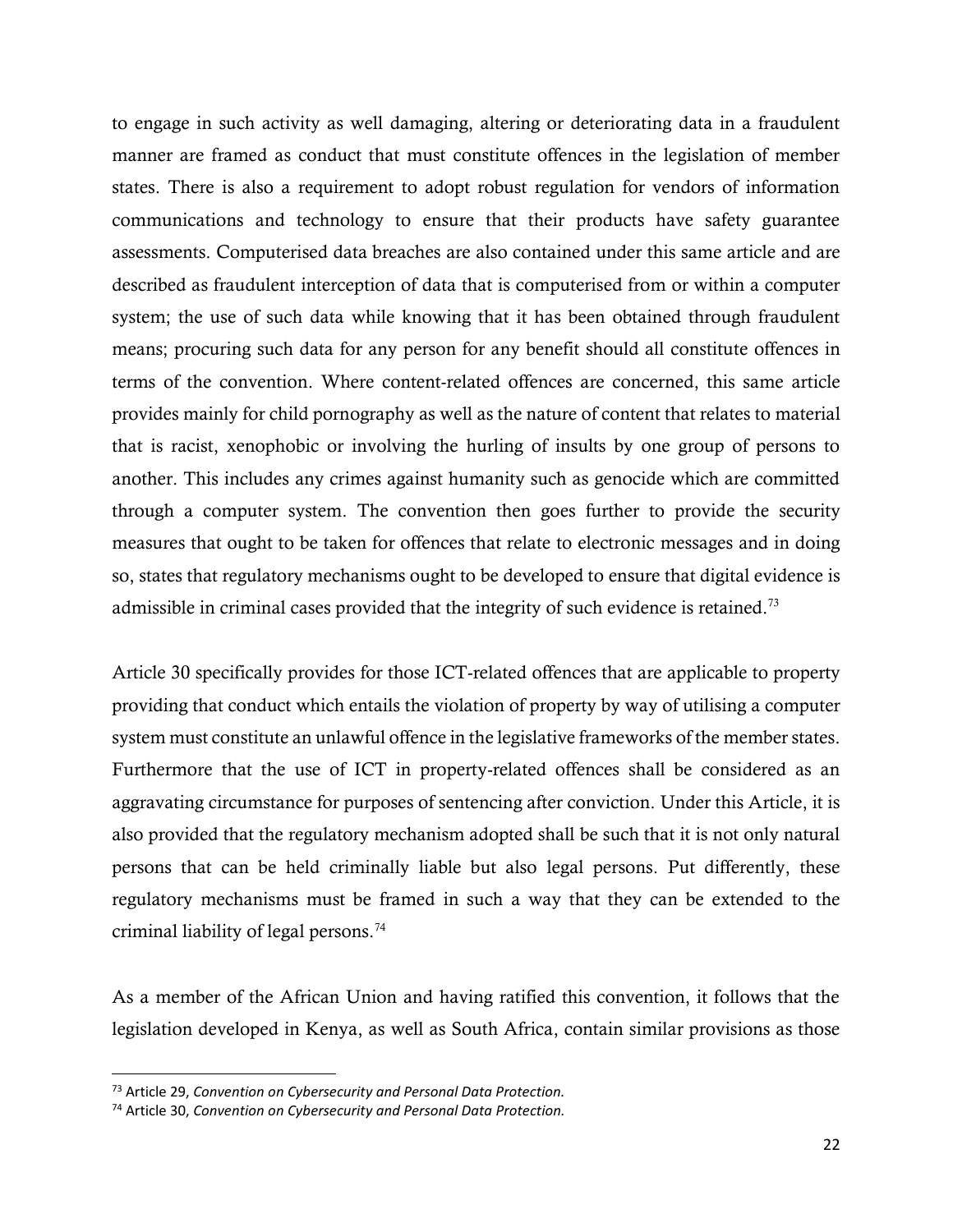that have been required in the convention and that appropriate institutions have been established. The discussion into these two jurisdictions illustrates that the legislative frameworks that have been developed depict what has been provided for in the convention.

### <span id="page-30-0"></span>2.3.1 Kenya

Preceding the enactment of legislation specially designed to address cybercrime and other cyber matters the *Kenya Information and Communications Act* (*KICA*) was enacted in 1998 and was amended by the *Kenya Communications Amendment Act 2008.* The objective of this Act was the regulation of electronic transactions (e-commerce) and to outline what constitutes offences such as electronic fraud among other offences committed on the internet.<sup>75</sup> Similar to the *Electronic Communications and Transactions Act* (which is discussed in paragraph 2.3.2 below) this Act contains a number of provisions which specifically address issues relating to cybercriminal activity:<sup>76</sup>

- Section 83U provides for unauthorised access to computer data and states that any person who is responsible for causing a computer system to perform a function with the knowledge that he/she is unauthorised to perform such a function, has committed an offence and is, therefore, liable for a fine and/or imprisonment. The section excludes classes of persons including those which are authorised, who act out of a reasonable belief that consent is given and those who rely on statutory provisions in their conduct.
- Section 83V creates an offence out of the access described in section 83U when such access is with the intent of committing a crime in which case it is immaterial whether said person is authorised to access the computer system.
- Section 83W creates offence out of unauthorised access to and an interception to a computer service and outline the liability for such conduct.
- Section 83X provides for unauthorised modification of computer material and states that where any person modifies data with the knowledge that he/she is unauthorised

l <sup>75</sup> *Kenya Information and Communications* (Act 2 of 1998).

<sup>76</sup> Section 83U – 84H, Kenya *Information and Communications* (Act 2 of 1998).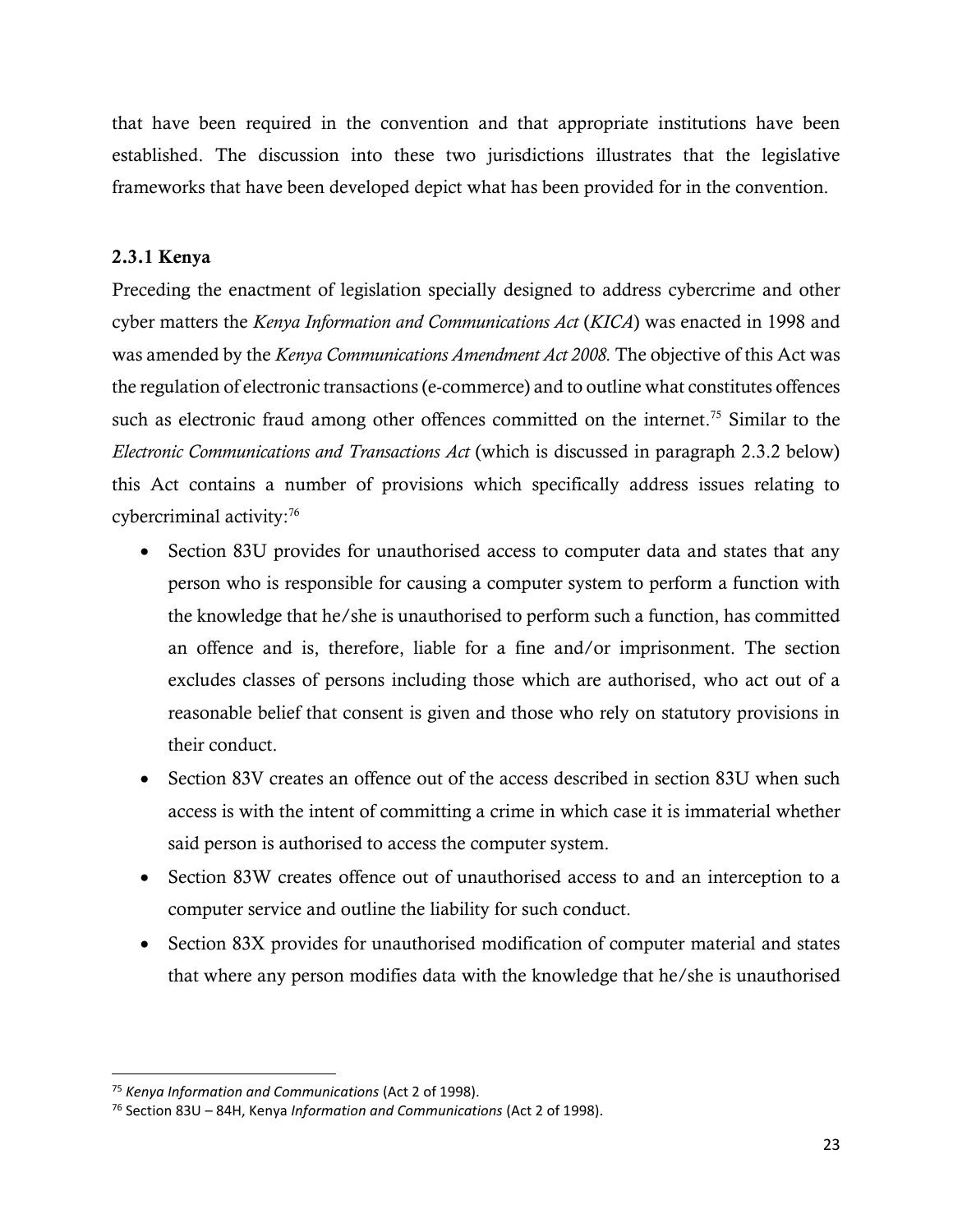to do so, such a person has committted an offence for which he/she is accordingly liable for a fine and/or imprisonment.

- Section 83Y creates an offence out of damaging or denying access to a computer system where the conduct of an unauthorised person accesses a computer system and causes direct or indirect damage to such a system.
- Section 83Z creates an offence out of the unauthorised disclosure of passwords for unlawful purposes.
- Section 84A addresses unlawful possession of devices and data.
- Section 84B creates an offence out of electronic fraud which, according to this section, entails any kind of interference with data with the intention to gain any kind of advantage over another person.
- Section 84C creates an offence out of the tampering of computer codes, computer programmes, computer services and/or computer networks where there is a requirement for such a computer code to be maintained for purposes of the law.
- Section 84D and 84E speak to publishing of obscene information and publishing for fraudulent purposes and creates an offence out of conduct that is of that nature for both of these sections respectively.
- Section 84F deals with unauthorised access into protected systems which provides that it constitutes an offence to secure or attempt to gain secure access to systems that are protected in contravention of the provisions as outlined.
- Section 84H and 84G address offences related to the re-programming of mobile telephones and the possession and supply of anything designed for the purpose of reprogramming mobile telephones, respectively. Both sections create an offence out of this defined conduct.

The Act discussed above-containing sections that allude to what is now known as cybercriminal activity is not the only piece of legislation which contains such sections. *The Prevention of Terrorism Act of 2012* also creates an offence out of a terrorist act which entails the use of an electronic system. This is captured in Section 2(a)(vii) which provides that interference with a system that is electronic in nature which causes a disruption in communication supply, transportation, financial or other services which are essential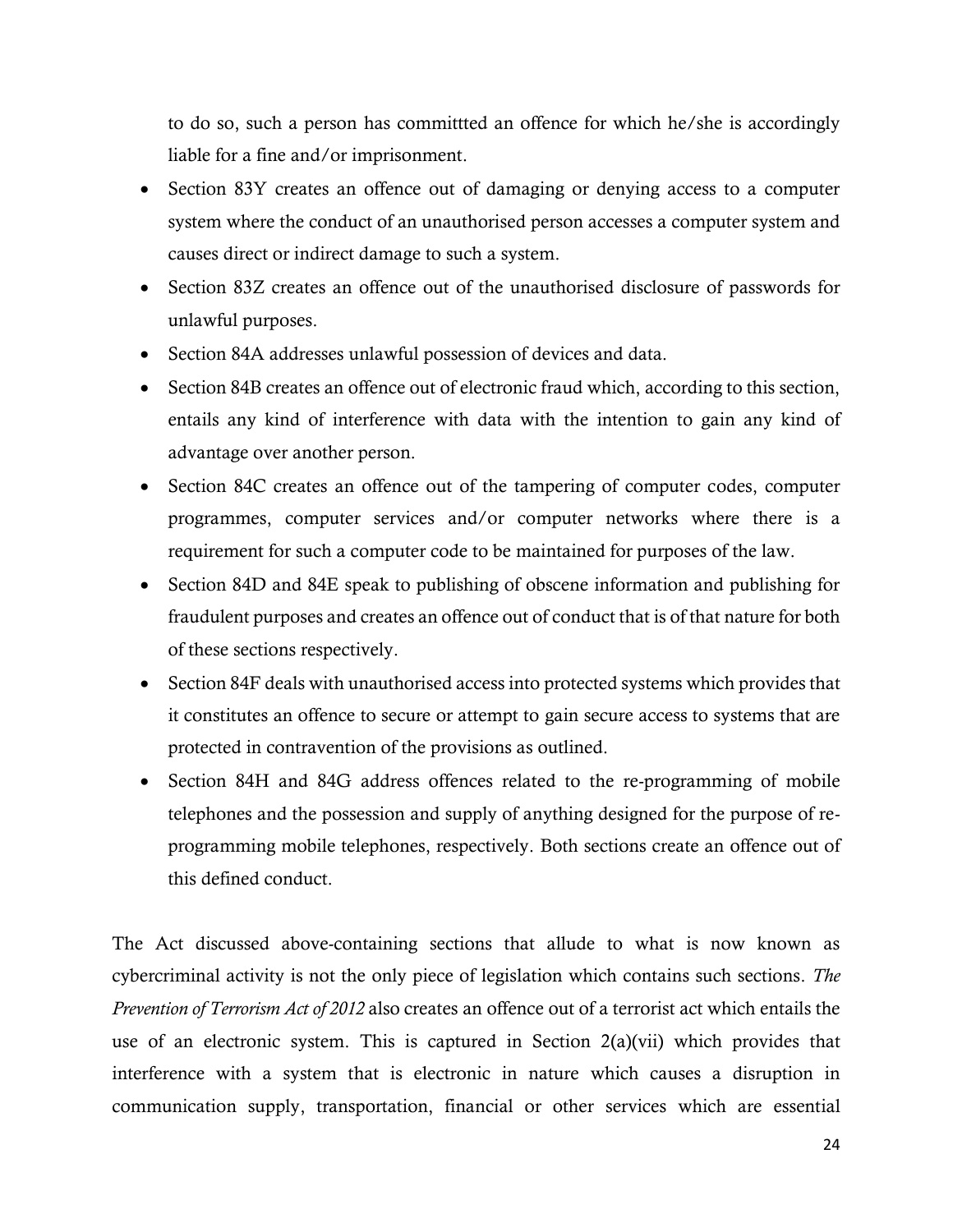constitutes a terrorist act. In Section 4, the offence is outlined and the liability for such offence, which in this instance, is a period of imprisonment not exceeding 30 years.<sup>77</sup> One can then imagine how such a provision could act as a safeguard against acts such as cyberterrorism.

This Act was superseded by the *Computer and Cybercrimes Bill* in 2017. This Act was enacted in 2018 as the *Computer Misuse and Cybercrimes Act*. It is similar to the above-mentioned where it defines and creates a criminal offence out of certain conduct; the procedures to enforce its provisions may be found in the *Kenya Criminal Procedure Code*. <sup>78</sup> However, this Act differs from the above-mentioned Act in that it outlines a framework for the prompt detecting, investigating and prosecuting cybercrimes. In addition to this, the Act enhances the penalties for crimes committed using a computer system.<sup>79</sup> For instance hacking; denial-of-service attacks; phishing; infection of IT systems with malware; possession or use of any tools to commit cybercrimes; identity theft or fraud and electronic theft impose penalties ranging from KES200 000 to KES10 000 000. These fines can be imposed with or without imprisonment depending on the circumstances of the case.<sup>80</sup>

The sections in which offences relating to cybercrime are contained in Part III of the Act and are described in brief summations below as follows:<sup>81</sup>

 Section 14 makes provision for unauthorised access and states that a person is guilty of an offence if such person causes a computer system to perform a function whether this is a temporary or permanent state through the infringement of security measures and does so in an attempt to gain access while having the knowledge that such access is unauthorised. According to this section, access is unauthorised if the person accessing the computer system does not have access to the computer system and/or has not obtained the required consent from a person who has the entitlement to gain access into the computer system.

<sup>77</sup> Section 2 and4, *The Prevention of Terrorism* (Act 30 of 2012).

<sup>78</sup> *Kenya Criminal Procedure Code* (Cap 75).

<sup>79</sup> *Computer Misuse and Cybercrimes* (Act 5 of 2018).

<sup>80</sup>Okoth H, Ojango S, 'Kenya: Cybersecurity 2020' *ICLG.com* 2019 [https://iclg.com/practice-areas/cybersecurity](https://iclg.com/practice-areas/cybersecurity-laws-and-regulations/kenya)[laws-and-regulations/kenya](https://iclg.com/practice-areas/cybersecurity-laws-and-regulations/kenya) on 10 October 2019.

<sup>81</sup> Part III and Part VI, *Computer Misuse and Cybercrimes* (Act 5 of 2018).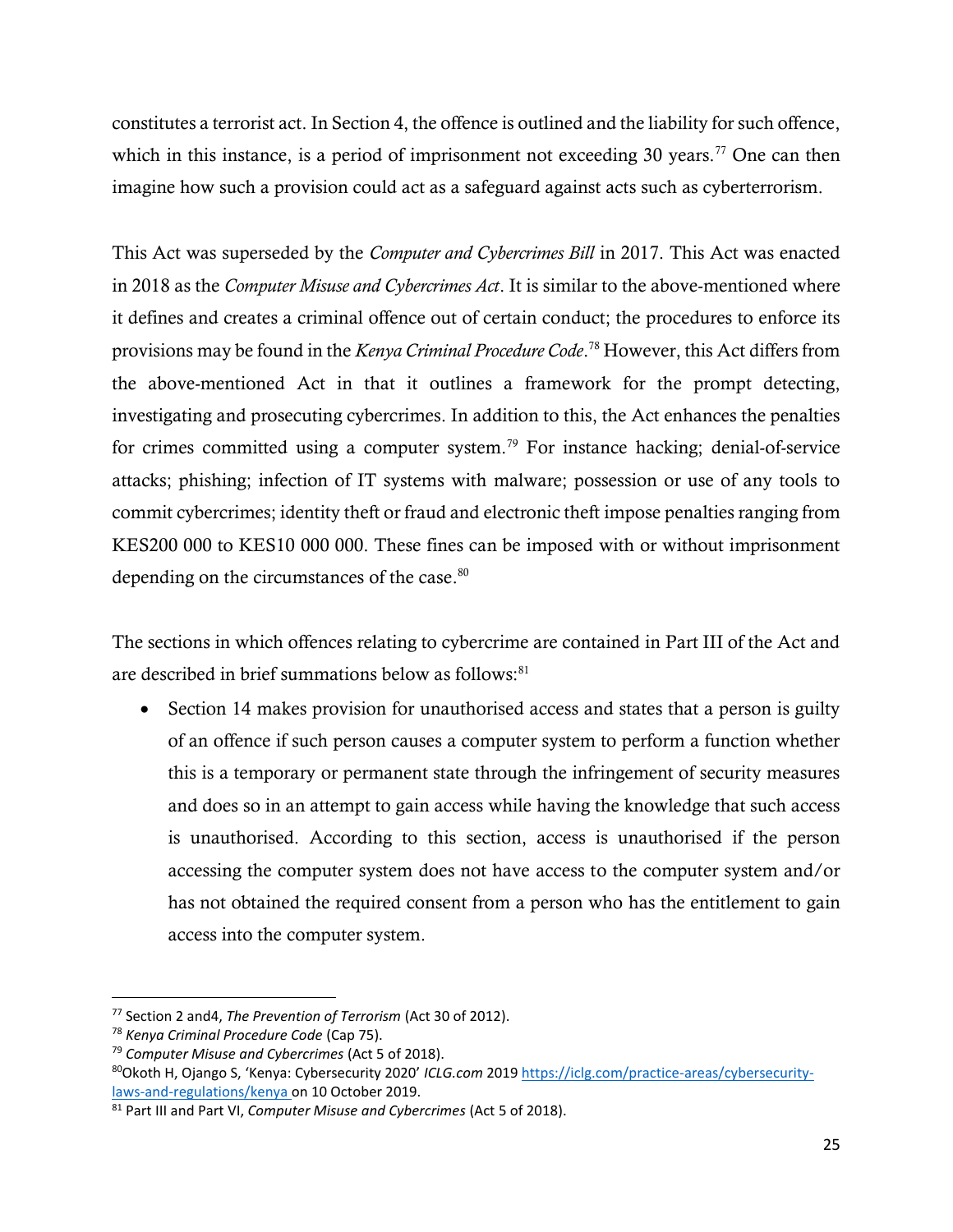- Section 15 addresses access with intent to commit a further offence since it has been established that the conduct in section 14 constitutes an offence, it is then a further offence when a person intends to commit a further offence or to facilitate the commission of a further offence. In this regard, it is not material whether such an offence is committed at the same time or at another time.
- Section 16 deals with unauthorised interference, submitting that it is an offence when a person who has no authorisation intentionally undertakes any act that results in an interference that is unauthorised to a computer system, data or any programme. This particular section also creates an offence out of unlawful unauthorised interference that results in a financial loss that is significant to any person, poses a risk to national security, public health and safety or that which causes the death or physical injury of any person.
- Section 17 speaks to unauthorised interception and provides that when a person without authorisation intentionally undertakes conduct that constitutes a (direct or indirect whether permanent or temporary) interception of the transmission of data over a telecommunication system to or from a computer system, such a person has committed an offence.
- Section 18 pertains to illegal devices and access code and creates an offence out any form of trading (such as procurement, manufacturing, supply) or dealing with devices, data, programmes which are designed for the primary purpose of committing an offence provided for under this Part III is guilty of an offence. This is also applicable to the possession, control or storage of any such devices. This section is qualified by circumstances where there is a valid reason for manufacturing or being in possession of, such as testing a computer system.
- Section 19 provides for unauthorised disclosure of password or access code which creates an offence out of conduct by a person that amounts to the unauthorised disclosure of passwords or access codes to any data that is held on a computer for unlawful gain or purpose or to occasion loss.
- Section 20 makes provision for enhanced penalties for offences involving a protected computer system stating that where Sections 14 to 17 are committed on a protected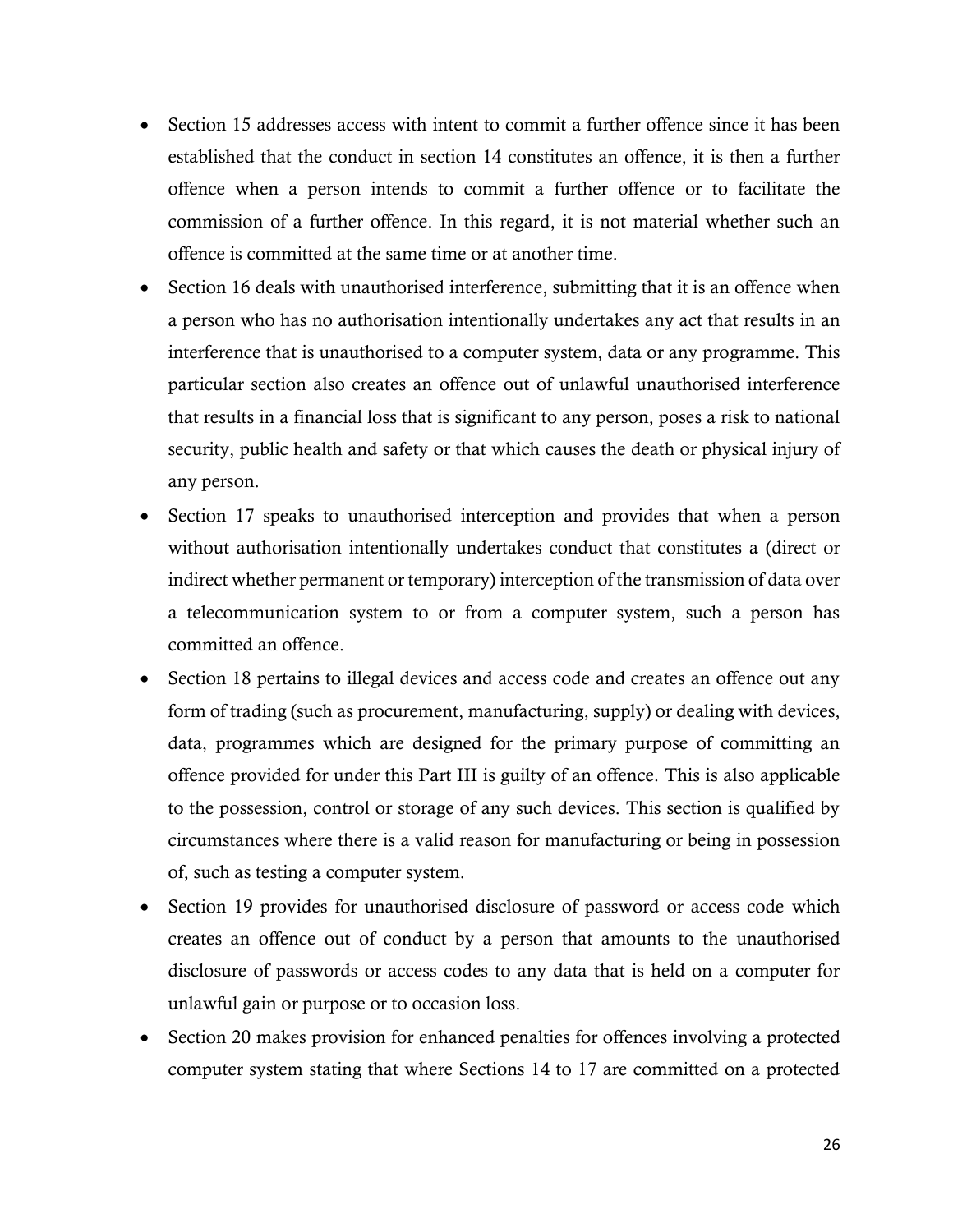computer system which are identified as those that are related to the government there shall be enhanced penalties.

- Section 21 speaks to cyber espionage and it is submitted that a person is guilty of an offence where such a person intentionally and unlawfully performs or authorises or permits another person to commit an offence that entails gaining access as described in section 14 or intercepting data as described in section 17.
- Section 22 relates to false publications and it is provided that when a person intentionally publishes data that is false or misleading or that which misinforms with the intention that the data of this nature will be acted upon as though it were authentic, shall be guilty of an offence.
- Section 23 addresses publication of false information providing that where a person publishes the nature of information described in section 22 above, through forms of media (broadcast, over a computer system) and such a publication has the consequence of chaos, panic or incites citizen violence, is guilty of an offence.
- Section 24 creates an offence out child pornography and states that any person who, through the use of a computer system produces, publishes, possesses, downloads or trades in material that is child pornography has committed an offence.
- Section 25 addresses forgery using computers stating that where a person deletes, alters, inputs or suppresses computer data in a manner that renders such data inauthentic with the intention to have such data acted upon as if it is authentic for legal purposes, that person has committed a punishable offence.
- Section 26 addresses computer fraud stating that where a person unlawfully gains, is responsible for unlawful loss to another person or derives economic benefit for to him/herself or another person through means which entail the use of computer systems (be it impairment, modification, transfer of data or data programmes) such a person is guilty of an offence.
- Section 27 makes provision for cyber harassment and it is submitted that where a person, individually or with a group of other persons, communicates with another person in a manner that affects the person detrimentally, is not decent or is flagrantly offensive in nature, causes the person's apprehension, or causes damage to the person's property, such a person or groups of persons may be held liable.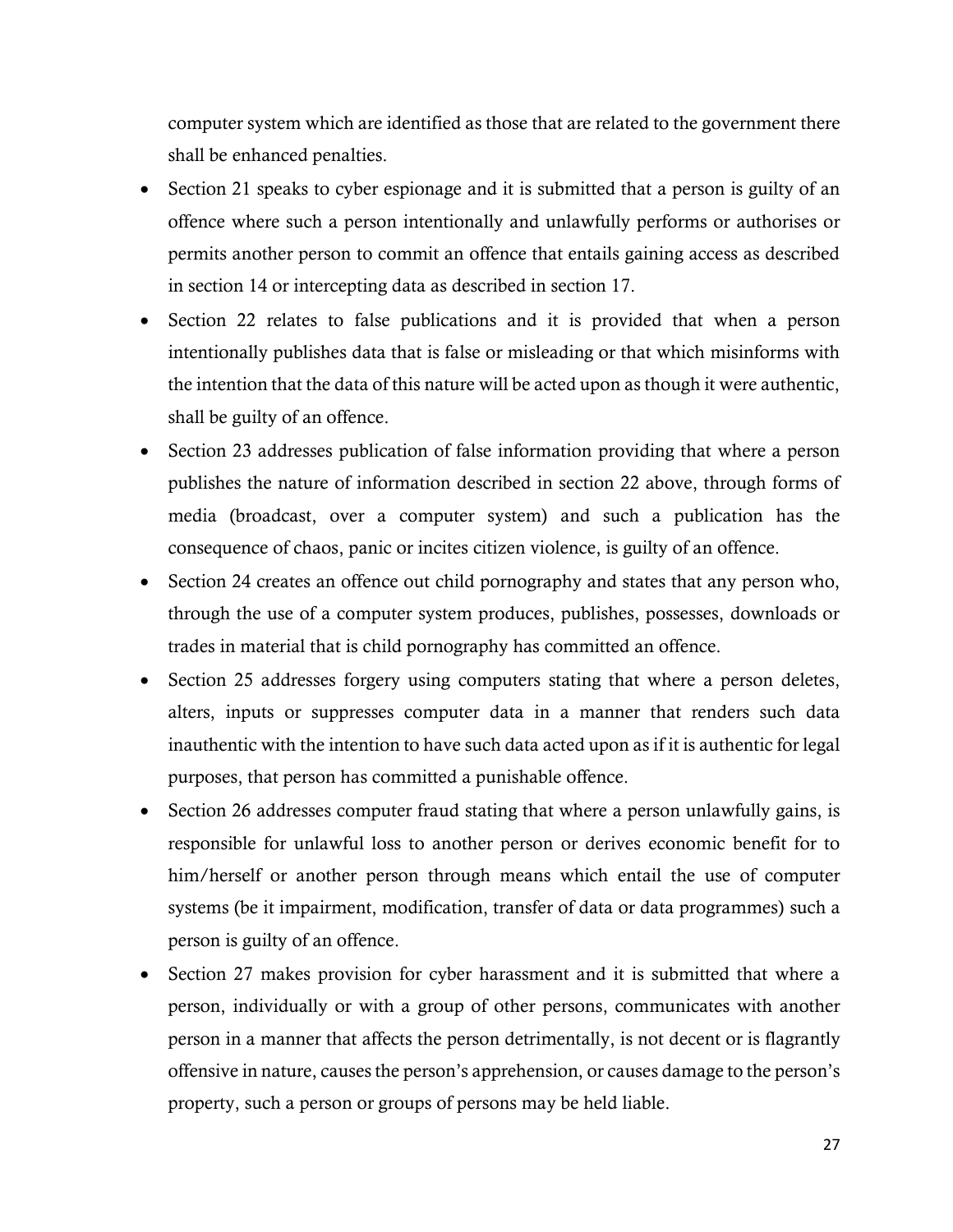- Section 28 creates an offence out of cybers quanting, which entails the intentional use of names, business names, trademarks or other word or phrases that are registered, owned or which are utilised by any other person on the internet or existing on another computer network without the necessary authority to do so.
- Section 29 addresses identity theft and impersonation. The section provides that where a person utilises electronic signature, password or any other identifying feature that is unique to any other person commits an offence and may be held criminally liable.
- Section 30 makes provision for phishing, submitting that a person who, for an unlawful purpose or to gain unauthorised access, sends a message through a computer or creates a website through the use of a computer system with the intention of inducing the recipient of the message or the user of the website to disclose personal information, is guilty of an offence and may be held criminally liable.
- Section 31 relates to the interception of electronic messages or money transfers and provides that anyone who undertakes to destroy or abort any electronic mail or any process through which money or information is being conveyed is guilty of an offence.
- Section 32 addresses wilful misdirection of electronic messages when a person undertakes to wilfully misdirect electronic messages engages in unlawful conduct and is, therefore, guilty of an offence.
- Section 33 provides for cyber terrorism stating that where a person accesses a computer system or causes a computer system or network to be accessed with the purpose of carrying out a terrorist act, such a person is guilty of an offence.
- Section 34 addresses inducement to deliver electronic message providing that where a person undertakes to induce a person in charge of an electronic system to deliver any message that is not specifically directed at him/her such a person is guilty of an offence.
- Section 35 makes provision for intentionally withholding a message delivered erroneously and states that where a person detains or hides any electronic mail, message, electronic payment, or debit and credit card, which is found by such a person or erroneously delivered to such a person and ought to be delivered to another person commits an offence.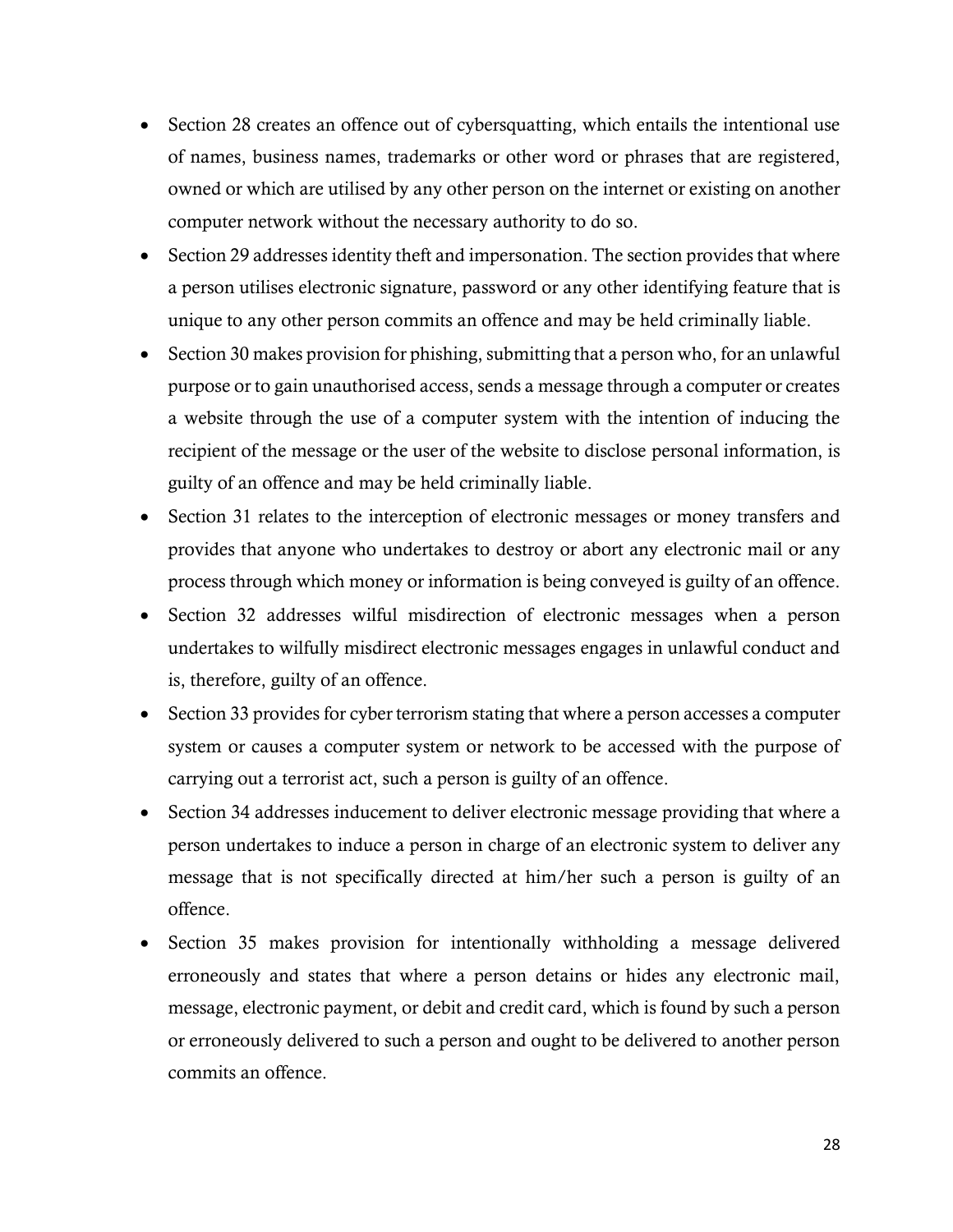- Section 36 addresses the unlawful destruction of electronic messages, and it is submitted that any person who undertakes to destroy or abort any electronic mail or process through which money or information is being conveyed, commits an offence.
- Section 37 creates an offence out of the wrongful distribution of obscene or intimate images stating that a person who makes a transfer, endeavours to publish or distribute or download images of another person that are obscene or intimate, through telecommunications networks or any other means that facilitate the transfer of data to a computer system, such a person has committed a punishable offence.
- Section 38 provides for the fraudulent use of electronic data, and it is submitted that a person who does not have authority and knowingly causes another to lose property through the alteration, erasure, suppression or input of data which is stored on a computer, is guilty of an offence. This section provides the same for electronic messages that contain material misrepresentations and the manipulation of computers and electronic device systems with the intention to short-pay or to overpay.
- Section 39 makes provision for the issuance e-instructions which are false stating that where a person issues false electronic instructions while such a person is authorised to make use of computer systems or other electronic devices for financial transactions, such a person is guilty of an offence.
- Section 42 speaks to the aiding or abetting in the commission of an offence and provides that where a person wilfully and knowingly aids or abets the commission of an offence or engages in any preparatory activity in anticipation of or the furtherance of the commission of such an offence, that person is guilty of an offence.

With cybersecurity and cybercriminal activity being multi-jurisdictional concerns, it follows that provision in regulation is made for the trans-border landscape. This Act makes provision for these cross-country offences under the international cooperation framed in Part V. This part broadly provides for mutual legal assistance between the Central Authorities of different States as it relates to undertaking investigations, gathering evidence and expedited preservation of data. Provision is made in Section 61 for mutual assistance regarding accessing stored computer data; trans-border access to stored computer data with consent or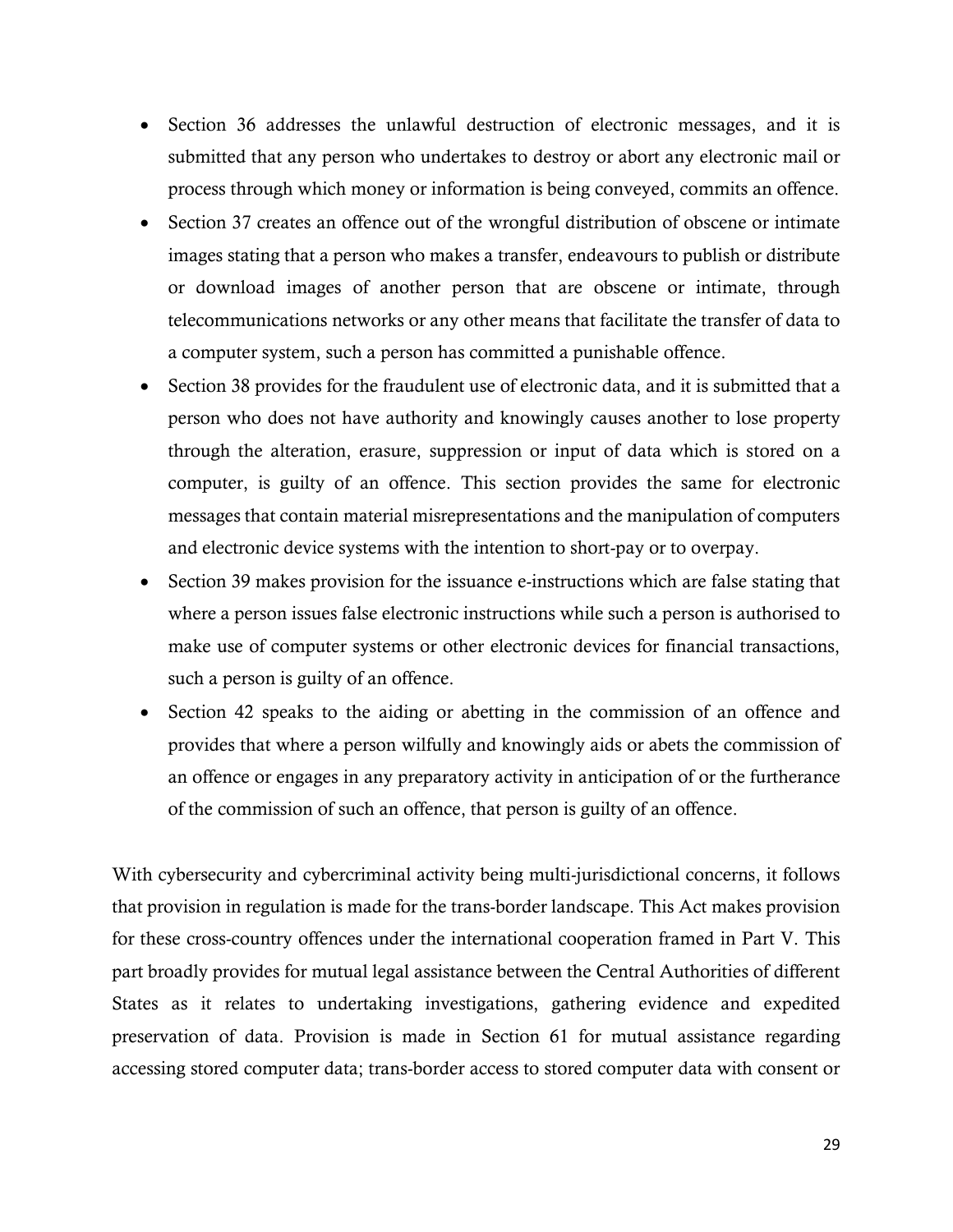where publicly available in Section 62; mutual assistance in the real-time collection of traffic data in Section 63; mutual assistance regarding the interception of content data Section 64.

The *Data Protection Bill* was passed in 2018 too, and one of the objectives of this bill is to give effect to Article 31 (c) and (d) of the Constitution which speaks to the right to privacy. This bill also seeks to regulate the manner in which personal data is used and to afford protection to data subjects.<sup>82</sup> The year 2019 saw the promulgation of the *Data Protection Act* of Kenya. Section 3 outlines the objects and aims for the provisions as, to regulate how personal data is processed; to ensure that the manner data is processed is consistent with the principles contained in section 25 of the Act; to ensures the protection of individuals privacy; to facilitate the establishment of institutional and legal mechanisms for the protection of personal data; to ensure that data subjects are afforded rights and remedies to protect their data from being processed in a manner that is not consistent with this Act. Where the applicability of the Act is concerned, Section 4 of the Act provides that the Act is applicable to the processing of data subjects located in Kenya.<sup>83</sup>

Despite this progress in the regulatory space, the promulgation of the *Computer Misuse and Cybercrimes Act* has been criticised based on vagueness where definitions of prohibited conduct are concerned, using the prohibition of hate speech as an example of this. Furthermore, there have been questions surrounding what exact powers of surveillance the authorities have and whether these powers could be a violation of privacy which contradicts the *Constitution*. 84

Shortly after its assent, the Act has also been challenged in a petition by *the Bloggers of Kenya Association (BAKE)* against the *Attorney General and Others*. <sup>85</sup> The BAKE challenged the statute on the basis that it contravenes constitutional provisions namely, freedom of the media; freedom of opinion; freedom and security of the person; freedom of expression; right to

 $\overline{a}$ 

<sup>82</sup> *Data Protection Bill* 2018.

<sup>83</sup> Section 3 and 4, *Data Protection (*Act 24 of 2019).

<sup>84</sup> Muendo M, 'Kenya's new cybercrime laws open the door to privacy violations, censorship' *The Conversation*, 201[8 https://theconversation.com/kenyas-new-cybercrime-law-opens-the-door-to-privacy-violations-censorship-](https://theconversation.com/kenyas-new-cybercrime-law-opens-the-door-to-privacy-violations-censorship-97271)[97271](https://theconversation.com/kenyas-new-cybercrime-law-opens-the-door-to-privacy-violations-censorship-97271) on 10 October 2019.

<sup>85</sup> Bloggers Association of Kenya (Bake) v Attorney General & 5 others [2018] eKLR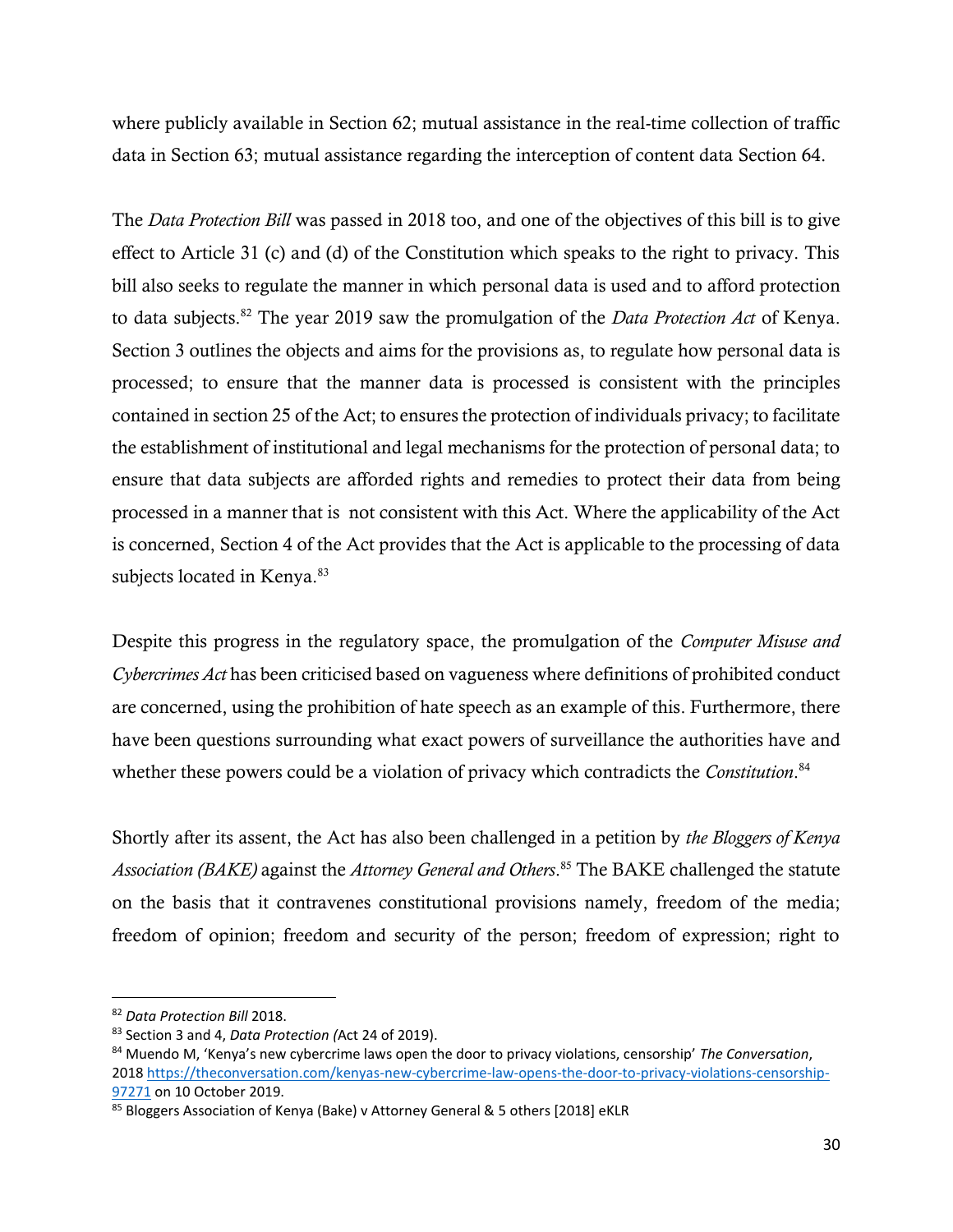privacy; right to property and the right to a fair hearing. The high court issued a conservatory order suspending several sections of the Act including:

- Section 5 which speaks to the composition of a committee.
- Section 16 which dealing with unauthorised interference.
- Section 17 dealing with authorised interception.
- Sections 22 and 23 which address false publications and the publication of false information respectively.
- Section 24 which speaks to child pornography.
- Section 27 dealing with cyber harassment.
- Section 28 addressing cybersquatting.
- Section 29 that speaks to identity theft and impersonation.
- Section 31 on the interception of electronic messages or money transfers.
- Section 32 which criminalises wilful misdirection of electronic messages.
- Section 33 dealing with cyber terrorism.
- Section 34 which speaks to inducement to deliver electronic message.
- Section 35 addressing intentionally withholding message delivered erroneously.
- Section 36 creating an offence out of unlawful destruction of electronic messages.
- Section 37 which deals with wrongful distribution of obscene or intimate images.
- Section 38 criminalising fraudulent use of electronic data.
- Section 39 which speaks to issuance of false e-instructions.
- Sections 40 and 41 addressing reporting of cyber threat and employee responsibility to relinquish access codes, respectively.
- Section 42 which outlines aiding or abetting in the commission of an offence.
- Section 48 addressing search and seizure of stored computer data.
- Section 49 outlining record of and access to seized data.
- Section 50 which provides for the production order.
- Section 51 addressing expedited preservation and partial disclosure of traffic data.
- Section 52 dealing with real-time collection of traffic data.
- Section 53 creating an offence out of the interception of content data.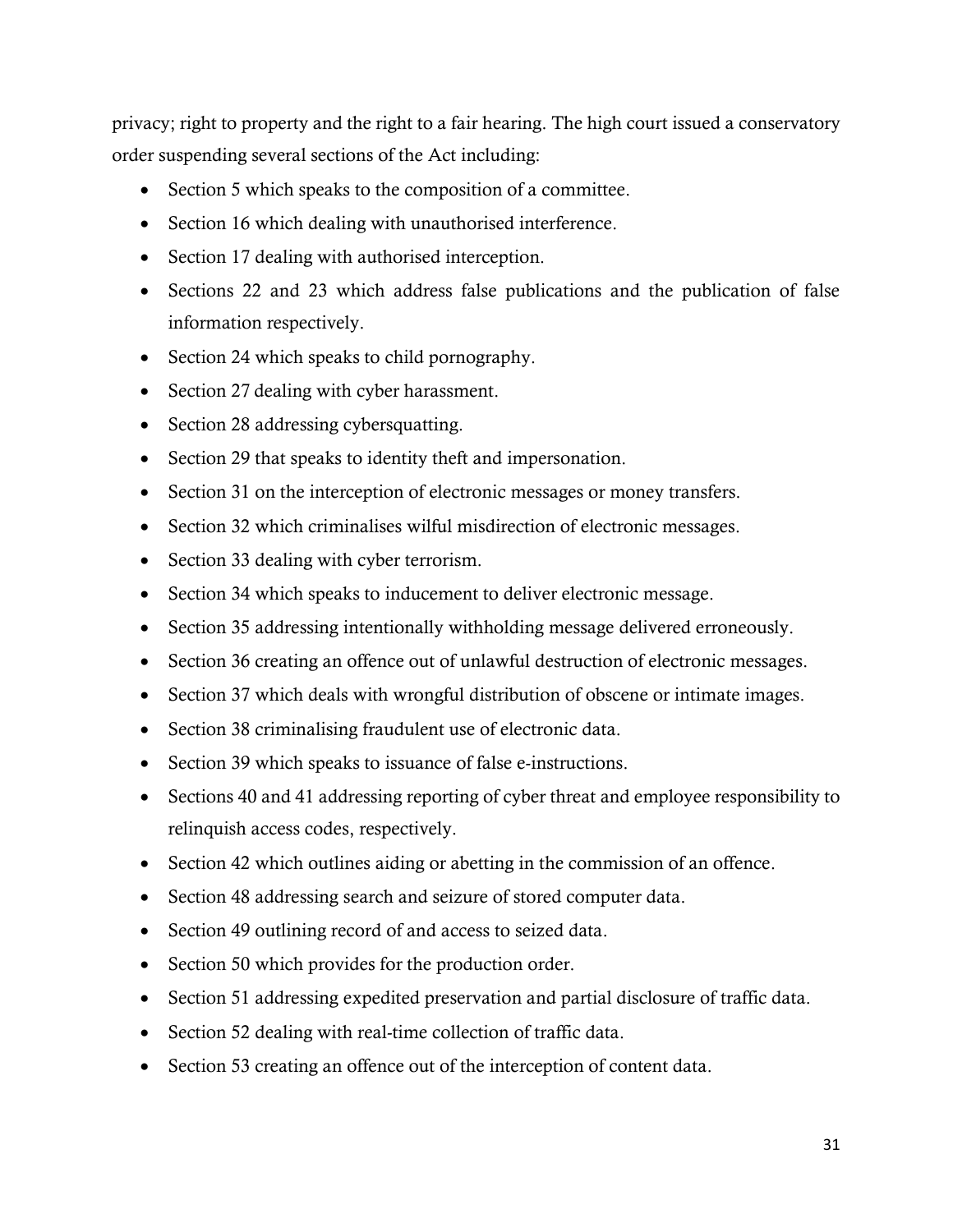The ruling on this matter is yet to be delivered (January 2020). <sup>86</sup>

The *Law Society of Kenya* (LSK) followed suit in petitioning against the constitutionality of the provisions in the Act with the point of view that the questionable provisions pose a threat to the Bill of Rights where the rights on arrest and prosecution are concerned. One of these rights is the right to freedom of expression in respect of which the LSK highlighted that in a Constitutional democracy, the public has the freedom to state their opinions without those comments or criticisms amounting to hate speech. Furthermore, the LSK contented that the Sections 22 and 23 of Act which address fake news are too broad and vague in the definition of what constitutes falseness. According to the LSK, this has an impact on the right of the public to receive information since the vague definition does not take into consideration that some parts of false information may have value.<sup>87</sup>

Another petitioner, Geoffrey Maina, also challenged the Act following its assent. Mr Maina challenged the Act on similar grounds as the LSK and BAKE, with a focus on the unconstitutionality of the Act being passed without public participation. The petitioner also noted that the sections of the Act that violate the right to privacy could lead to confiscation of property, which constitutes an infringement of the right to have one's property protected. In this petition, the harshness of the penalties was also contented, on the basis that the public may be deterred from making any kind of statement out of fear that a harsh penalty will be imposed.<sup>88</sup>

The overarching idea in the above cases seems to be that the provisions in the Act infringe the rights in the Constitution, which then renders these provisions unenforceable. Whether the court will rule that these sections need revision or not remains uncertain. However, I am

 $\overline{\phantom{a}}$ 

<sup>86</sup> Nanfuka J, 'Sections of Kenya's Computer Misuse and Cybercrimes Act Temporarily Suspended' *CIPESA* 2018 [https://cipesa.org/2018/05/sections-of-kenyas-computer-misuse-and-cybercrimes-act-2018-temporarily](https://cipesa.org/2018/05/sections-of-kenyas-computer-misuse-and-cybercrimes-act-2018-temporarily-suspended/)[suspended/](https://cipesa.org/2018/05/sections-of-kenyas-computer-misuse-and-cybercrimes-act-2018-temporarily-suspended/) on 10 October 2019.

<sup>&</sup>lt;sup>87</sup> Ongeri L, 'LSK challenges the constitutionality of the Computer Misuse and Cybercrimes Act' 2018 <https://www.ifree.co.ke/2018/06/lsk-challenges-constitutionality-of-the-computer-misuse-and-cybercrimes-act/> on 10 October 2019.

<sup>88</sup> Wangui V, 'Petitioner challenges the Computer Misuse and Cybercrimes Act' 2018 <https://www.ifree.co.ke/2018/06/lsk-challenges-constitutionality-of-the-computer-misuse-and-cybercrimes-act/> on 10 October 2019.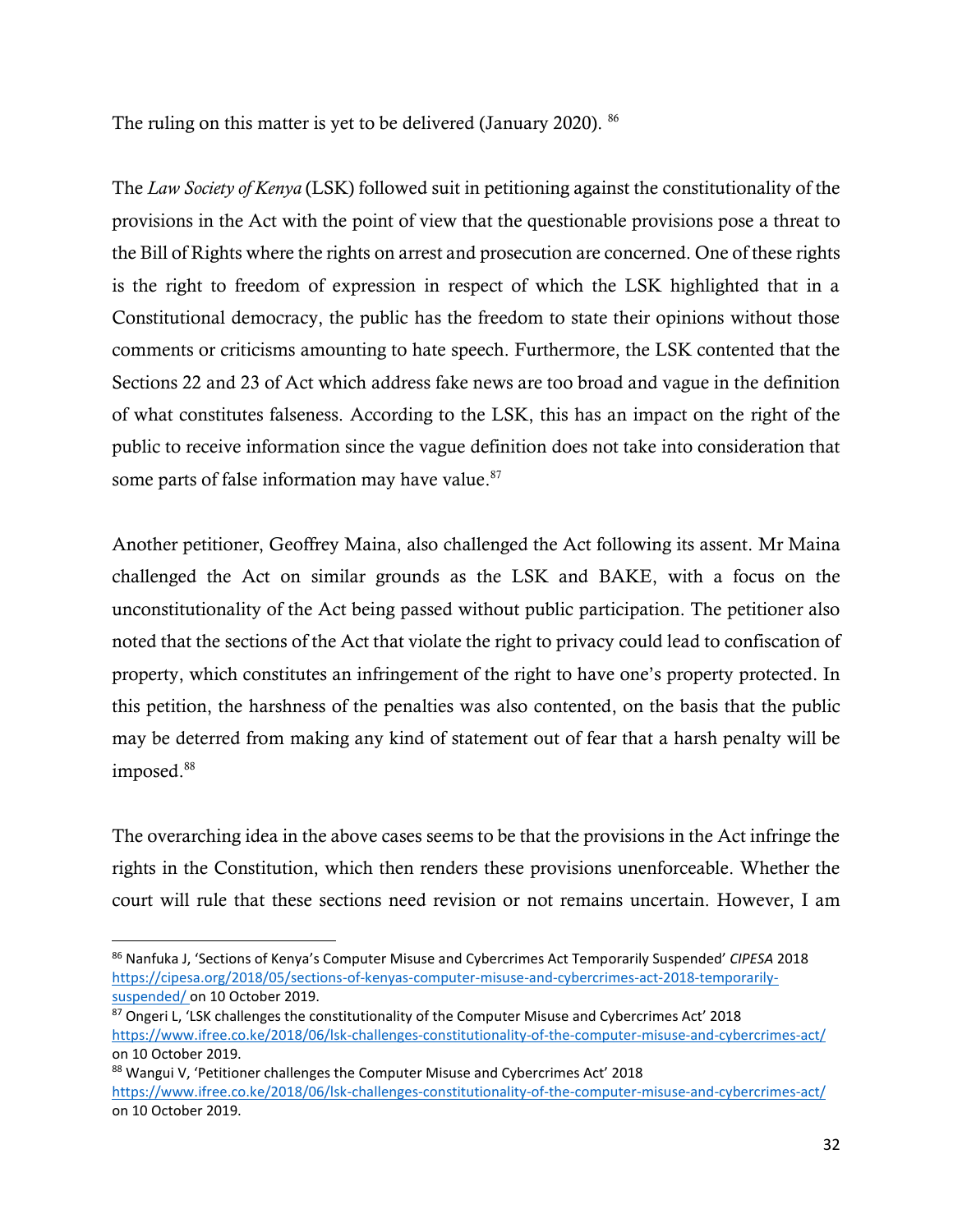inclined to agree that these are valid concerns because difficulties to enforcement, as discussed, are likely to arise where there are contradictions in legislation as well as vagueness the meaning of provisions in the law to be enforced.

### 2.3.2 South Africa

 $\overline{\phantom{a}}$ 

The South African common law (Roman-Dutch Law to be specific) outlines theft, housebreaking and malicious injury as crimes. However, their definitions have proved to be unsuitable and narrow to apply in the context of cybercrime, which typically involving tangibles, while the crimes in terms of the common law point to intangibles. Before the promulgation of any legislation that specifically addresses cyber matters, the common law and existing statutory laws were applied.<sup>89</sup>

In the case of *S v Howard*, this is illustrated where the court undoubtedly reached the decision that causing the breakdown of an entire information system constituted malicious injury to property. Furthermore, the element of physical property did not have to be present in order for the definition of a crime to apply to criminal activity where all other components are present.<sup>90</sup> While the courts extended the scope of the common law to find application to cybercriminal matters, the regime was found wanting, as it has inherent limitations. To respond to this lack the South African Law Commission (SALC) undertook an investigation in which it sought to establish whether the common law and other statutory provisions were suitable and if not whether there was a need to develop a regulatory framework that speaks directly to cybercriminal activity. Following its investigative efforts, the SALC reached and submitted the conclusion that a regulatory framework was required to address cyber issues more directly as opposed to a system where the scope of common law is extended to apply to

<sup>89</sup> Cassim F, 'Addressing the Challenges posed by Cybercrime: a South African Perspective' 5(3) *Journal of commercial Law and Technology*, 2010, 118.

<sup>90</sup> *S v Howard* (Case no. 41/ 258 / 02) Johannesburg Regional Magistrates Court, Unreported.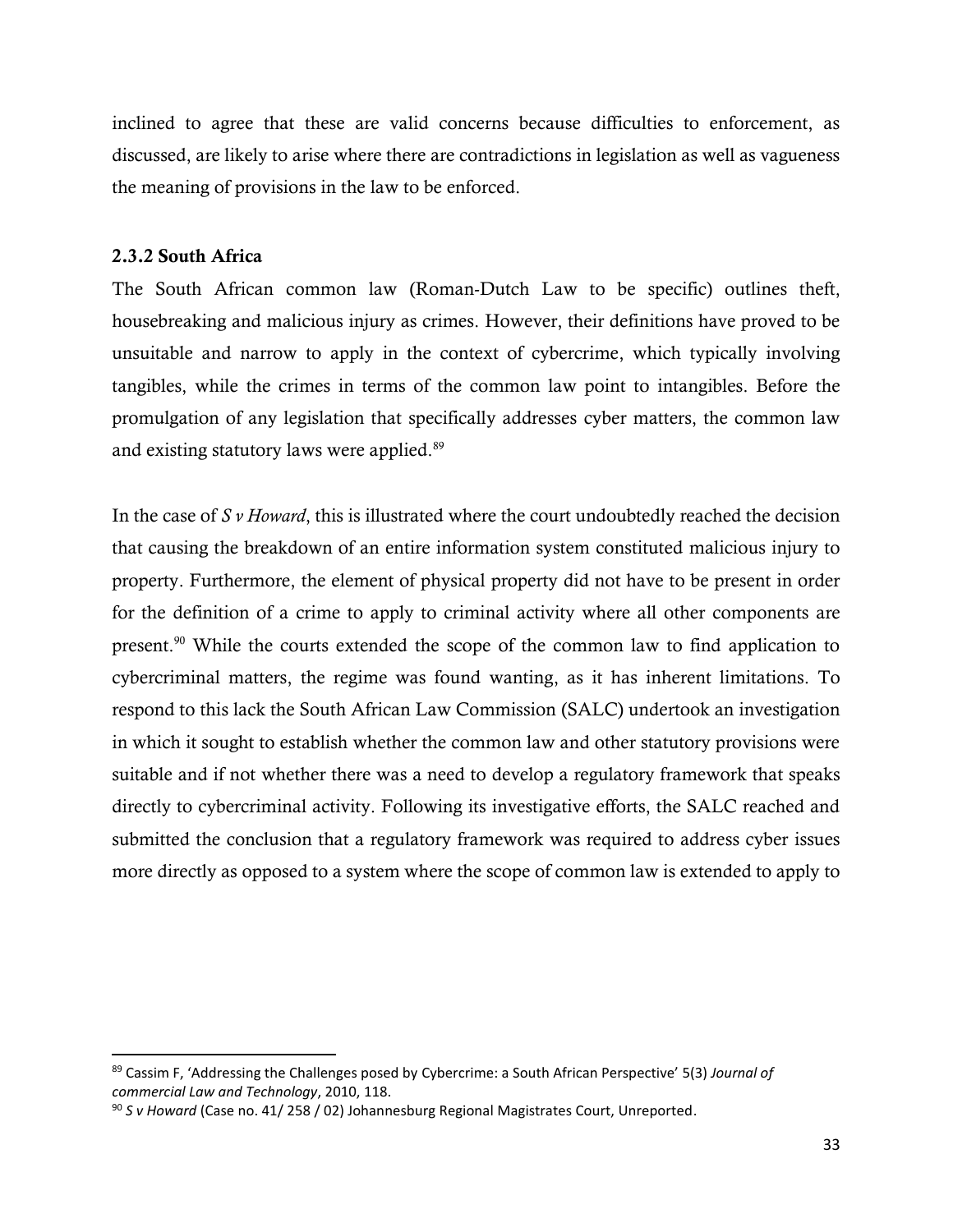cybercrime. <sup>91</sup> These limitations identified in the common law in relation to addressing the internet crimes then prompted the promulgation of the *ECTA* as well as the *RICA*. 92

The *RICA* was enacted with the view of mainly protecting those who have had their communications unlawfully intercepted as well as ensuring that SIM cards for cell phones and these cell phones are possessed lawfully. Thus, anyone who does not have authorised possession thereof can be held liable under this piece of legislation. The protective element of the Act is evident from the clear-cut definitions of direct and indirect communications as well as those that cannot be intercepted. It would follow that a party who intercepts those communications which cannot be intercepted is then in violation of the provisions of this Act. $93$ 

Despite developments brought about by this Act, a number of gaps were identified, one of these being that its application was restricted to the borders of South Africa, which is unsuitable for crimes committed on the internet, seeing that they tend to be of a multijurisdictional nature. The other limitation identified was that the Act would rapidly become obsolete because of cybercriminals developing innovative ways to engage in illicit activity.<sup>94</sup>

As the name suggests the *ECTA* was promulgated to regulate electronic communications, including transactions to ensure that these are facilitated in a manner that upholds interest of the public. Cybercrime is outlined in chapter 13 of the Act and a focus is placed on accessing, intercepting, extorting, forging and fraudulent conduct through the use of an electronic platform. This chapter contains Sections 85 to 89, and each section addresses a different aspect that alludes to cybercrime:<sup>95</sup>

 $\overline{\phantom{a}}$ 

<sup>91</sup> Van der Merwe D, 'A Comparative Overview Of The (Sometimes Uneasy) Relationship Between Digital Information And Certain Legal Fields In South Africa And Uganda' 17(01) *Potchefstroom Electronic Law Journal,*  2014, 310.

 $92$  Schultz CB, 'Cybercrime: An Analysis of Current Legislation in South Africa' published, University of Pretoria, Pretoria, 2016, 16.

<sup>93</sup> Chapter 9, *Regulation of Interception of Communications and Provision of Communication-Related Information*  (Act 70 of 2002).

<sup>94</sup> Watney M, 'The Evolution of Internet Legal Regulation in Addressing Crime and Terrorism' 2(2) *Journal of Digital Forensics, Security and Law* 2007, 52.

<sup>95</sup> Chapter 13, *Electronic Communications and Transactions* (Act 25 of 2002).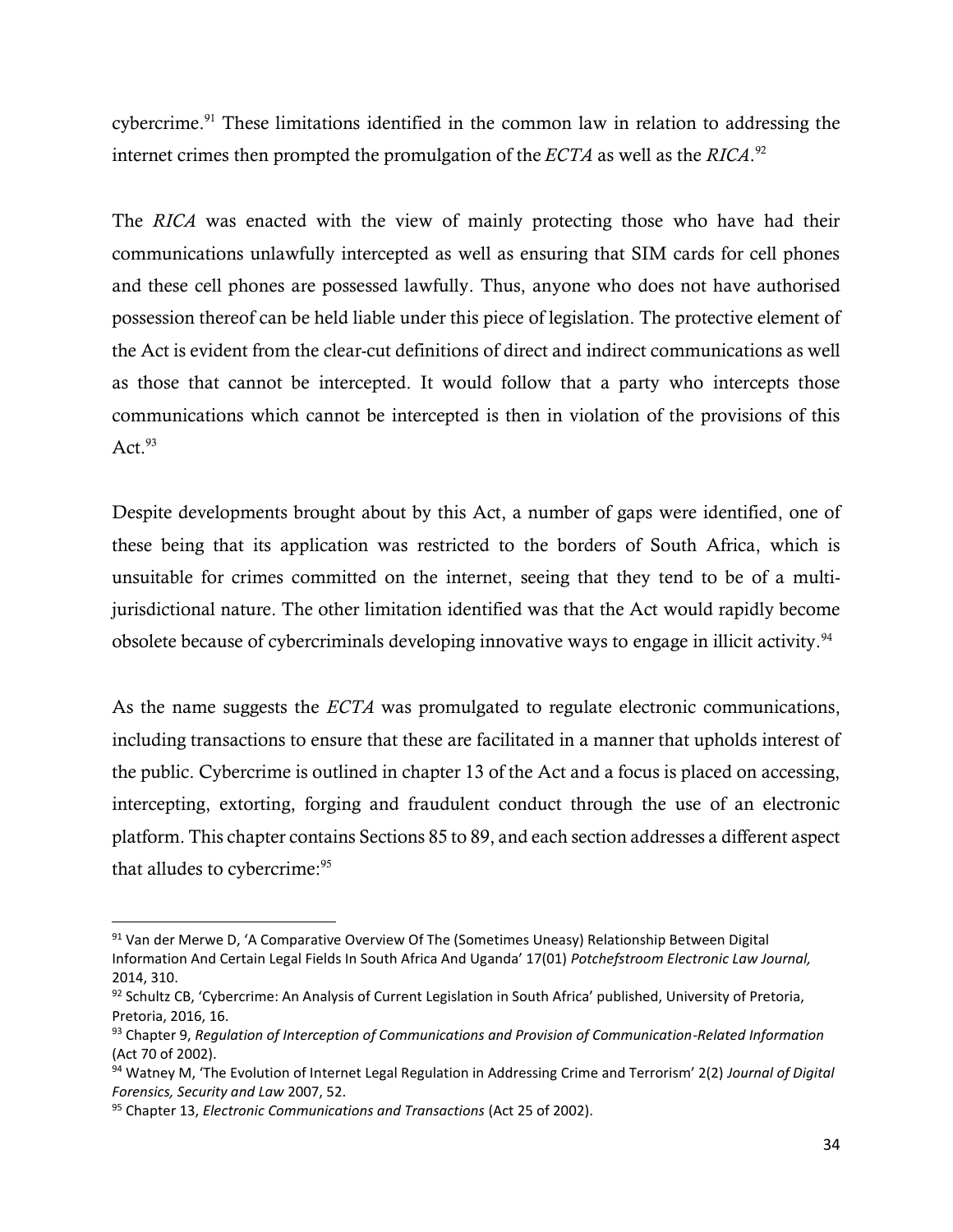- Section 85 defines access to include conduct by a person who takes note of data and continues to access such data in spite of becoming aware that he/she is unauthorised to access such data.
- Section 86 addresses unauthorised access to, interception of or interference with data. Subsection (1) creates an offence out of intentionally accessing or intercepting any data without permission or authorisation to do so. Subsection (2) creates an offence out of the conduct as described in subsection (1) in a manner that causes such data to be modified, destroyed or rendered ineffective in some way. Subsection (3) creates an offence out of conduct which seeks to defeat the security measures of a system or to otherwise disregard passwords in order to gain entry into a system. Subsection (4) creates an offence out of the conduct, outlined in subsection (3) as a means to unlawfully defeat security measures, which are specifically designed to protect data. Subsection (5) creates an offence out of conduct with the intent to deny service to legitimate users.
- Section 87 addresses fraud, extortion and forgery which are computer-related. Subsections (1) and (2) of this section create an offence out of performing or attempting to perform any of the aforementioned actions seeking to obtain an unlawful advantage with the intention of presenting any data or information in a fraudulent manner.
- Section 88 provides that any person who attempts to or aids and abets any other person attempting to commit any of the afore-mentioned offences is guilty of an offence.
- Section 89 of this Act then provides the penalties for the conduct provided for above. These penalties range from periods not exceeding 12 months, periods not exceeding five-year imprisonment as well as the imposition of fines.

One can see from the cybercrimes covered under this Act that there was no adequate coverage of the broad range of cybercrimes that can be committed on the internet. This inadequate cover also reveals the gap akin to the *RICA* concerning cybercriminals engaging in illicit activity at rapid rates thus causing the legal regulatory frameworks to lag behind the cybercriminal activity. This gap then renders regulation insufficient.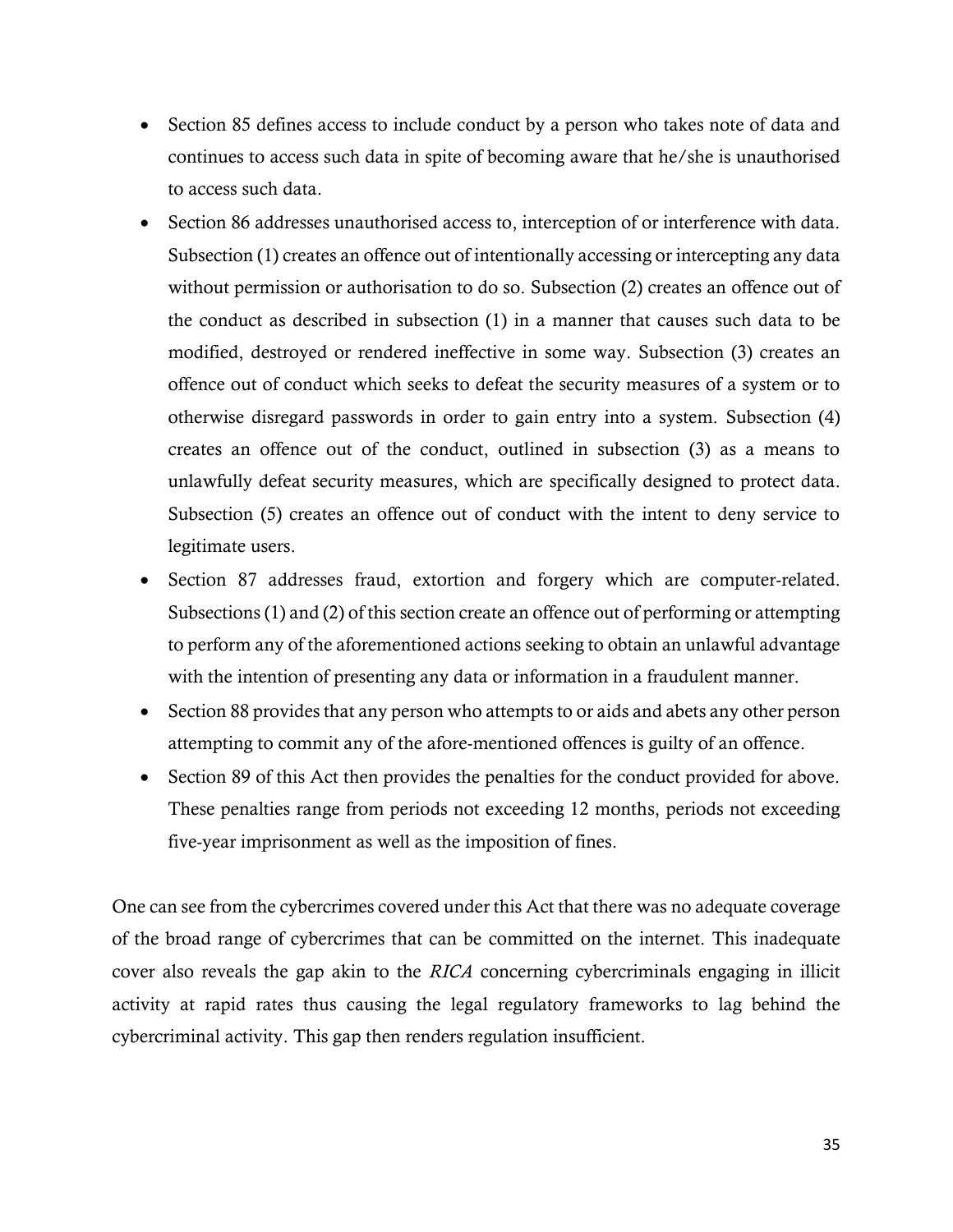The *Protection of Personal Information Act* that was promulgated in South Africa in 2013 seeks to address matters that relate to data protection, such as breaches of security, discrimination, and theft. Section 2 of the Act provides the purposes of the Act which may be briefly outlined as follows: to protect the right to privacy which is a Constitutional right through safeguarding information when a responsible party processes it within the ambit of limitations which is justifiable, such as the free flow of information; regulating the manners in which information of a personal nature is processed ensuring that there are requirements for information to be processed lawfully; provision of rights and remedial measures for persons to protect their personal information from processing that is in contravention with the Act; the establishment of measures to ensure that the rights provided for in the Act are well observed.<sup>96</sup>

A comparison has been drawn between this piece of legislation and the *General Data Protection*  Regulation, which was put forward by the European Union.<sup>97</sup> When analysing these provisions, one can note the similarity found in the regulations which are in the provisions appearing in both of the frameworks, specifically those addressing the rights of data subjects, lawful processing of information procedures as well as the recognition of information flows which are of trans-border nature.

The year 2015 saw the publication of the National Cybersecurity Policy Framework (NCFP) by the Minister of Security. The overarching purpose of the framework is to create a cyber environment or space that is secure and reliable as well as to facilitate and protect this environment to the extent that national security imperatives and the economy are supported. The South African Government outlines the following specific aims and objectives for this framework: to achieve centralised coordination of activities relating to cybersecurity through the facilitation and establishment of policy frameworks, structures as well as strategies to support cybersecurity. The Government also seeks to foster coordination and cooperation between itself, civil citizens and the private sector so that there is a robust interplay between policy, legislation, technology and societal acceptance. Promotion of international

<sup>96</sup> Section 2, *Protection of Personal Information* (Act 4 of 2013).

<sup>97</sup> *Protection of Personal Information* (Act 4 of 2013)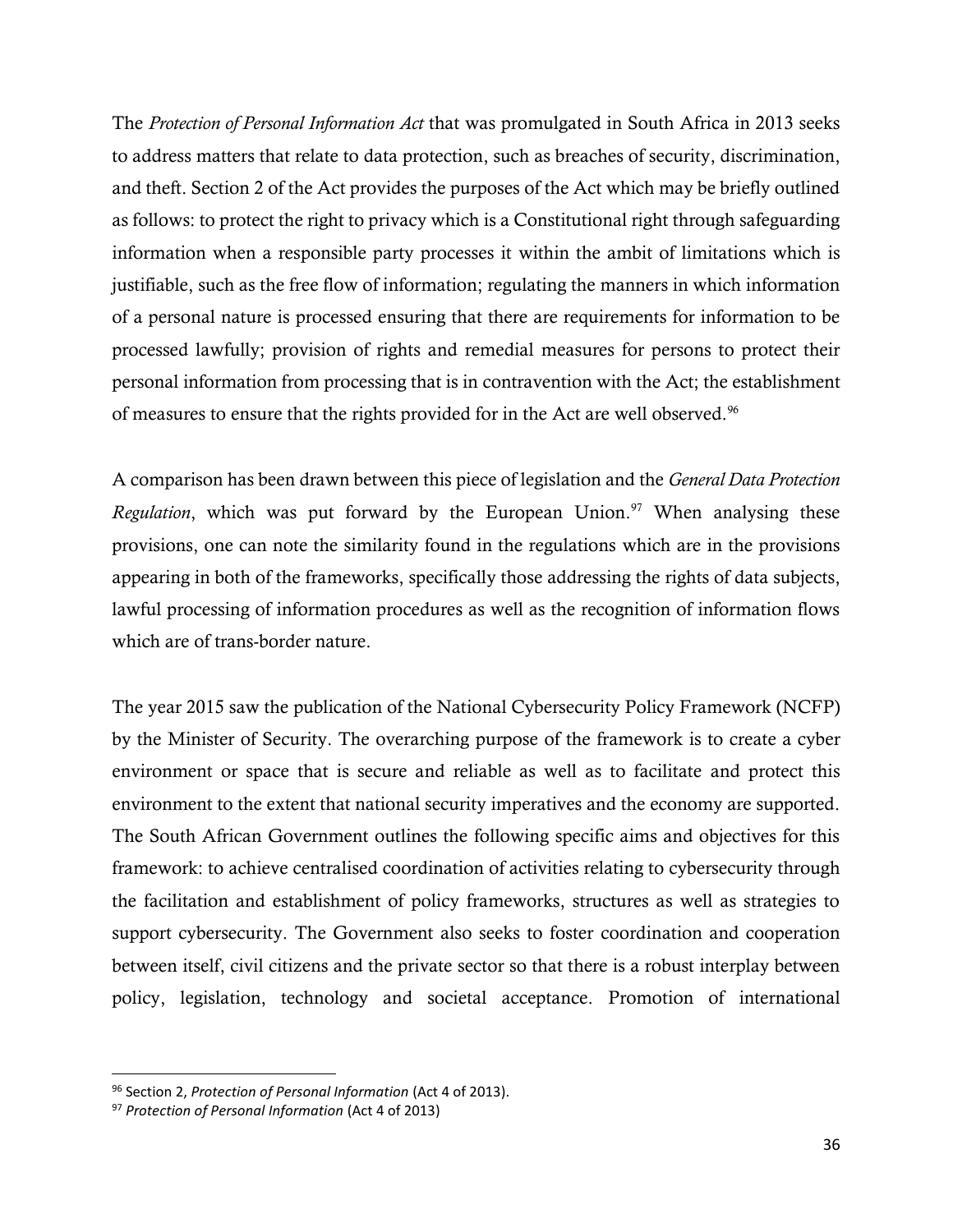cooperation and a culture of cybersecurity; development of skills and research capacity, also, to promote compliance and adherence to the appropriate technical cybersecurity standards.<sup>98</sup>

The *Cybercrimes and Cybersecurity Bill* creates an offence out of a wider scope of criminal offences than those which were discussed above under the *ECTA.* These offences are contained in the second and third chapters of this Bill. These sections may be summarised as follows: 99

- Section 2 makes provision for unlawfully securing access and states that any person who gains unlawful and intentional access to a computer program, computer system or computer data has committed a punishable offence. It is further provided under this section that access, which is secured by a person, who affects the computer data, program or system, while the access secured is unauthorised, is guilty of an offence. Access is unauthorised where it is not lawfully secured, where there is no lawful consent obtained and where the limits of the consent or entitlement given, are exceeded.
- Section 3 addresses unlawful acquired data and provides that where a person unlawfully overcomes a protection measure on a computer system and, as a result, is able to acquire data from or within or to a computer system, such a person is guilty of an offence. This measure is also applicable to data that are possessed under these same circumstances. Furthermore, if it is reasonably suspected that the data possessed have been acquired through unlawful means and the person in possession fails to account for such data, such a person may be guilty of an offence.
- Section 4 deals with unlawful acts in respect of software or hardware tools and provides that any person, who unlawfully possesses or deals (manufacturing, supply) of software or hardware tools, and makes use of these tools to commit any of the offences in Section 2 above, is guilty of an offence. Software and hardware tools are understood to mean electronic and mechanical instruments or devices.
- Section 5 describes unlawful interference with data or a computer program and states that a person is guilty of an offence if such person unlawfully interferes with data or a

l 98 Government Gazette 609, 2015, 12

<sup>99</sup> Chapter 2 and 3, *Cybercrimes and Cybersecurity Bill (*2017).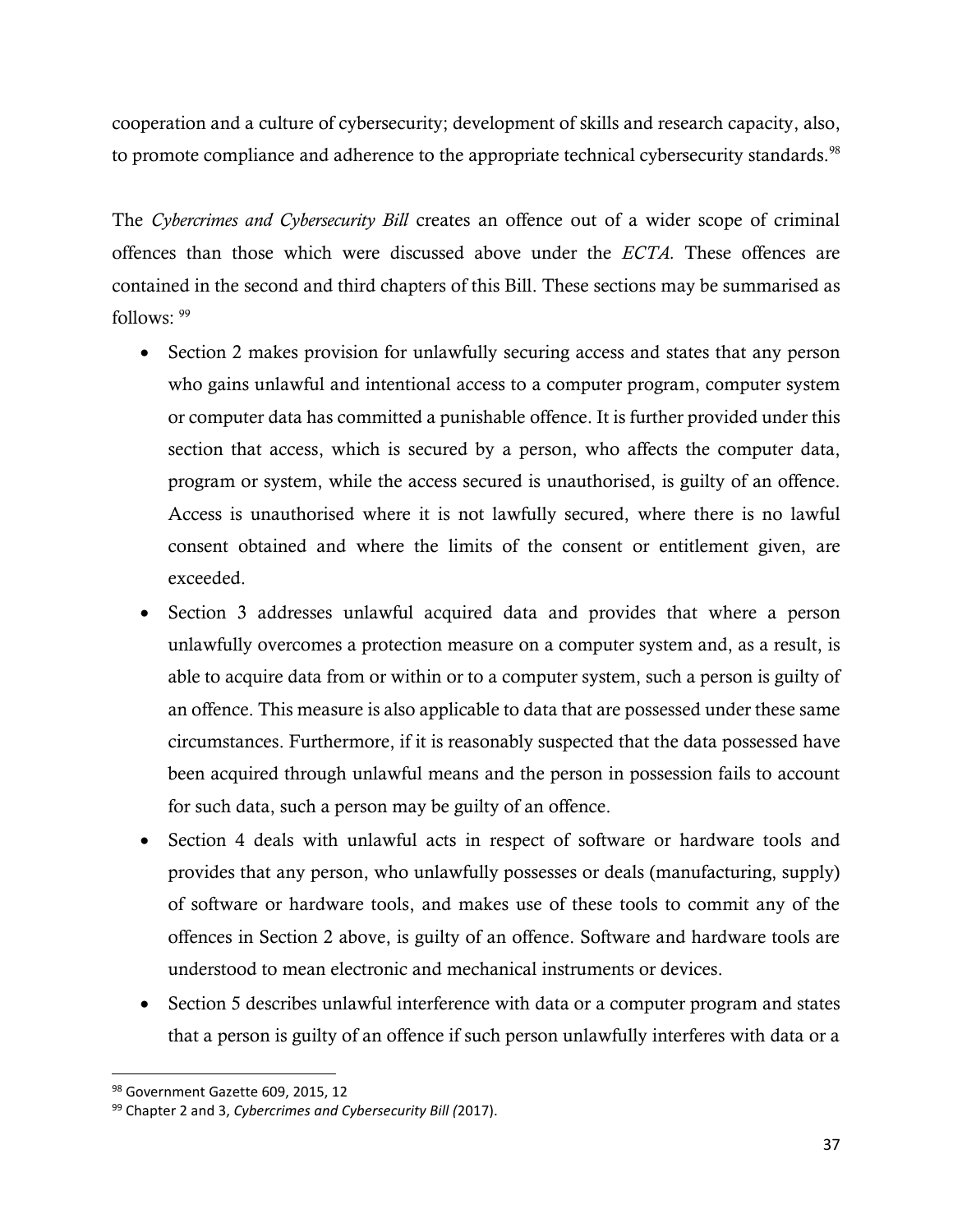computer program. The section then goes further to describe this interference to constitute that which permanently or temporarily affects (deleting, damaging, altering, obstructing) the computer program or data.

- Section 6 addresses unlawful interference with a computer data storage medium or computer system, and under the section, it is submitted that any person who engages in such conduct is guilty of an offence. Such an interference is understood as that which causes an interruption or impairment to the computer data storage medium or computer system.
- Section 7 addresses unlawful acquisition, possession, provision, receipt or use of password, access codes or similar data or devices and create an offence out of illicitly engaging in any of the conduct as described in Sections 2, 3, 5, 6, 8, 9 with the passwords, access codes or similar data or devices that have been unlawfully acquired, possessed, provided or received.
- Section 8 makes provision for cyber fraud, and it is stated that where a person intentionally and unlawfully makes a misrepresentation using data and a computer program or by way of interfering with data or a computer program, such a person is guilty of an offence. Such a misrepresentation must have caused or potentially caused prejudice.
- Section 9 addresses cyber forgery and uttering and provides that a person who makes false data or a false computer program causing prejudice or potential prejudice to another person intentionally, unlawfully, and with the intention to defraud, is guilty of an offence. This is also applicable where a person who passes on false data or a false computer program with the intention to defraud, this is also applicable.
- Section 10 addresses cyber extortion, and it is submitted under the section that where a person intentionally and unlawfully commits or threatens to commit specific offences contained in this chapter (Sections 3, 5, 6, 7) with the aim to obtain any advantage over another person or in an attempt to compel another person to perform or abstain from performing any act, such a person is guilty of an offence.
- Section 11 outlines aggravated offence, stating that offences committed through the use of a restricted computer, the person committing the offence is guilty of an aggravated offence. Restricted computers are described as those which are under the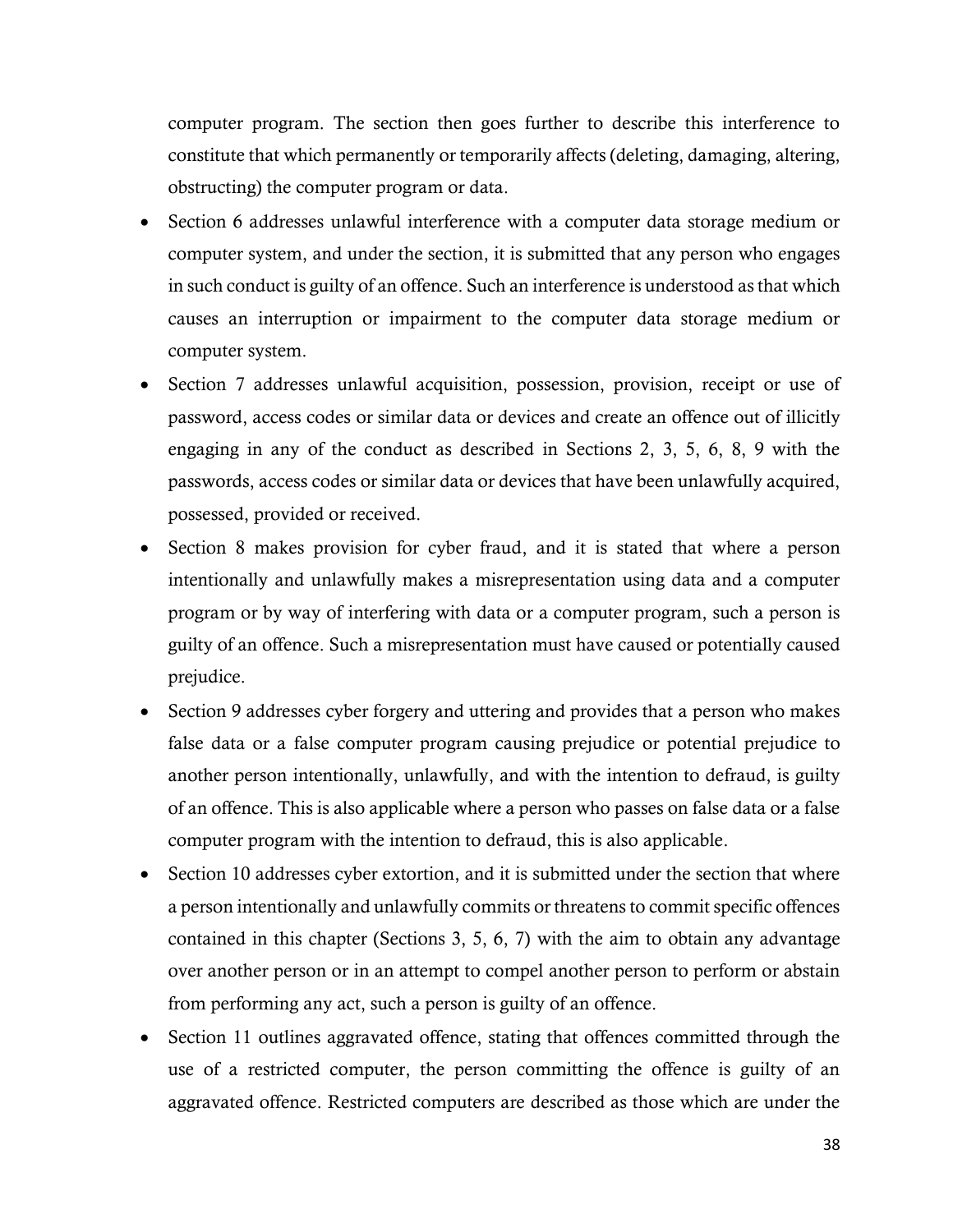exclusive control of financial institutions, critical infrastructures and organs of state. Unlawful conduct that grossly impacts the citizens of the Republic is also considered to constitute aggravated offences.

- Section 12 speaks to attempting, conspiring, aiding, abetting, inducing, inciting, instigating, instructing, commanding or procuring to commit an offence, and provides that a person is guilty of an offence where such person attempts, conspires with another person, incites, instigates, instructs, commands or procures another person to commit any offence outlined under this chapter.
- Section 13 speaks to the theft of incorporeal, and it is provided that the common law of theft must be understood to be inclusive of conduct that entails the theft of incorporeal.
- Sections 14 and 15 provide a comprehensive outline of the penalties and the competent verdicts that are applicable to the different offences, respectively.
- Section 16 makes provision for data messages which cause damage to property or violence and states that a person is guilty of an offence where such a person makes use of a computer to make available, broadcast or distribute a data message to a specific person or group of persons or the general public and this is done with the intention of damaging property or inciting violence against person.
- Section 17 addresses data messages which are harmful, and submits that a person who unlawfully and intentionally makes use of a computer to make available, broadcasts or distribute data messages of a harmful nature is guilty of an offence.
- Section 18 makes provision for conduct involving distributing data messages of intimate images without the required consent, and it is stated that a person is guilty of an offence where such person who makes use of a computer system to unlawfully and intentionally make available, broadcast or distribute data messages which contain intimate messages of an identifiable person who has not given consent to such broadcast or distribution. In terms of this section, intimate messages are those in which the person depicted, is nude, with genital, anal organs and breasts are exposed.

As it has been alluded to in preceding paragraphs, jurisdiction is of particular importance where the cyberspace and cyber matters are concerned. The Bill mentioned above addresses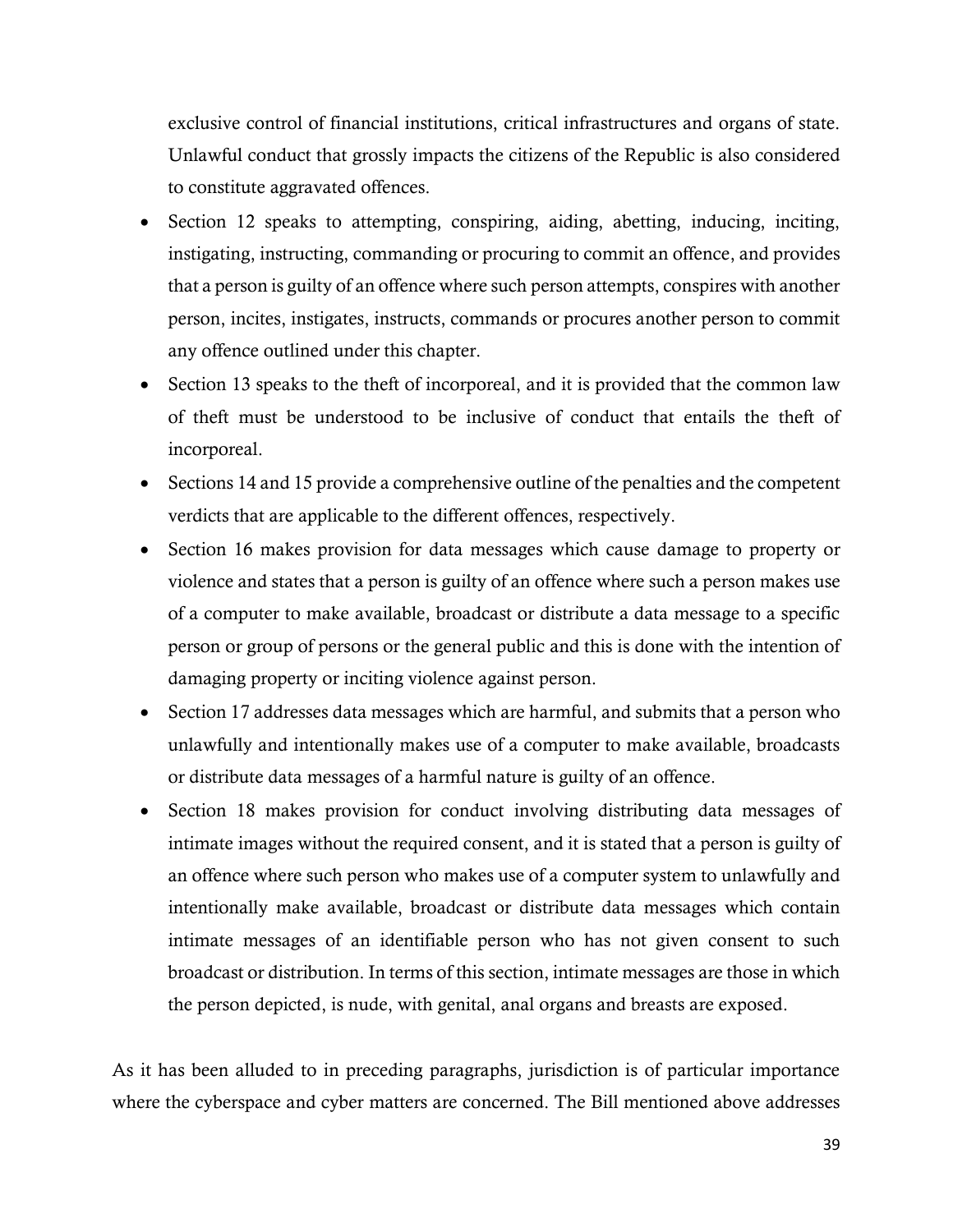jurisdiction in Chapter 4, Sections 23 which provides that (Section 23(2)) the courts in the Republic of South Africa have jurisdiction over cybercriminal matters concerning citizens and ordinary residents who are outside of the Republic at the time which such offences are committed even in instances where such conduct does not constitute an offence where it is committed. Furthermore, in Section 46, provision is made for the circumstances under which foreign requests for assistance and cooperation may be made. $100$ 

It appears that this Bill acts as an extension of the *ECTA*, in that most of its provisions are similar to those contained in the *ECTA*, with more areas covered than in the *ECTA*. This extension can be seen in the provision which relates to jurisdiction in Section 23, which indicates that South African courts will have extra-terrestrial jurisdiction in certain circumstances. <sup>101</sup> This progressive step attempts to address the jurisdictional issues that often arise with cybercrime, as I have alluded to in the preceding chapter (1.5).

The regulatory mechanisms discussed above have not been without contestation, which can be seen in the case law relating to these statutes. The Amabhungane Centre for Investigative Journalism presented a case before the court upon the discovery that one of their journalists had been surveilled on an unauthorised basis. The organisation claimed that the sections in the *RICA* which allow for such surveillance, essentially spying, are unconstitutional. The judge presiding over this case ruled in favour of this organisation and ordered that such surveillance be put to a stop; that new wording be inserted into the Act such that only surveillance is authorised where the person is informed after a defined period of time; and that these various changes are to be in effect up until such time when Parliament passes an amended Act or a new piece of legislation completely.<sup>102</sup> From this decision the significance of role of the judiciary can be seen where developing regulatory frameworks is concerned.

 $\overline{a}$ 

<sup>100</sup> Chapter 4 and 6, *Cybercrimes and Cybersecurity Bill (*2017).

<sup>101</sup> Section 23, *Cybercrimes and Cybersecurity Bill (*2017).

<sup>102</sup> < [https://businesstech.co.za/news/technology/341219/high-court-finds-that-south-africas-surveillance-act-rica](https://businesstech.co.za/news/technology/341219/high-court-finds-that-south-africas-surveillance-act-rica-is-inconsistent-with-the-constitution/)[is-inconsistent-with-the-constitution/](https://businesstech.co.za/news/technology/341219/high-court-finds-that-south-africas-surveillance-act-rica-is-inconsistent-with-the-constitution/) > on 16 December 2019.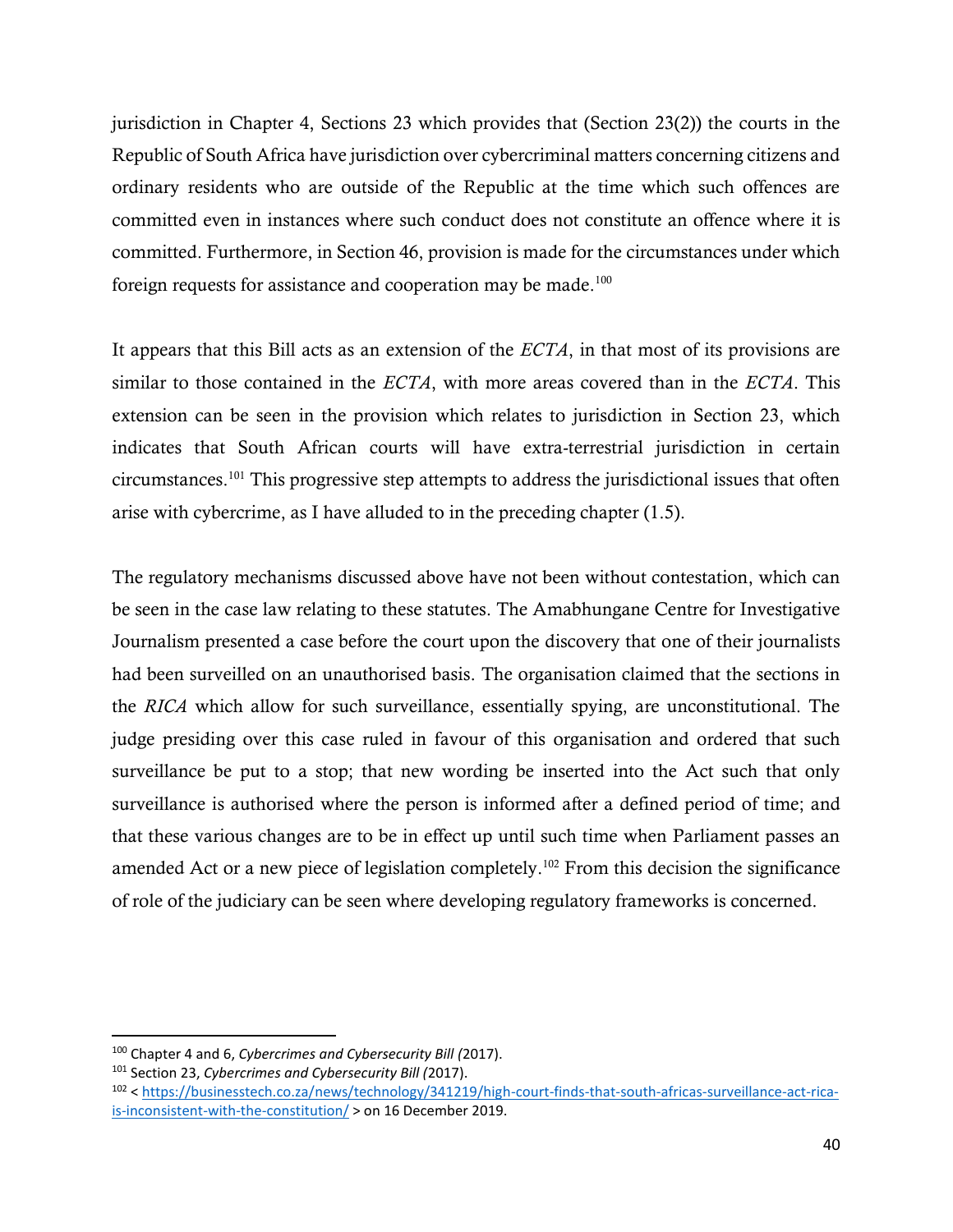# 2.4 Structural Developments to Address Cybercrime

# 2.4.1 Kenya

Several institutions which can influence the policy-making have emerged with the rapid development in the information and communications and technology space in Kenya, a few of these are worth mentioning in this study.

In 2007, the Kenya ICT Board was established following a Presidential Order. The purpose of the board is to develop ICT in Kenya, particularly in the business process outsourcing (BPO) and the services which are enabled by IT.<sup>103</sup>

The ICT Authority was established in 2013 to, mainly, enhance the manner in which the government supervises electronic communication as well as to enforce ICT standards as set by the authority.<sup>104</sup>

In 1999 the Communications Authority of Kenya was established in terms of the *KICA* with the purpose of making possible the development of the sector which relates to communications in Kenya. This communication includes several areas with cybersecurity and electronic commerce<sup>105</sup> being those which are relevant to the study.

Article 240 of the *Constitution* establishes a National Security Council which is mandated with supervisory control over organs for national security in the Republic of Kenya.<sup>106</sup>

The Kenya Computer Security Incident Response Team (CSIRT-Kenya), also established in terms of the *KICA* and forms part of the framework for national cybersecurity management. It is comprised of law enforcement agencies working together with the Communications

 $\overline{a}$ 

<sup>&</sup>lt;sup>103</sup> Waema TM, 'Ndung'u MN Understanding What is Happening in ICT in Kenya' Research ICT Africa, Policy Paper, 15, 2012, [https://researchictafrica.net/publications/Evidence\\_for\\_ICT\\_Policy\\_Action/Policy\\_Paper\\_9\\_-](https://researchictafrica.net/publications/Evidence_for_ICT_Policy_Action/Policy_Paper_9_-_Understanding_what_is_happening_in_ICT_in_Kenya.pdf)

Understanding what is happening in ICT in Kenya.pdf on 10 October 2019.  $104 < \frac{http://icta.govke/}{$  > on 17 December 2019.

<sup>105</sup> <<https://ca.go.ke/about-us/who-we-are/what-we-do/> > on 17 December 2019.

<sup>106</sup> Article 240, *Constitution of Kenya* (2010).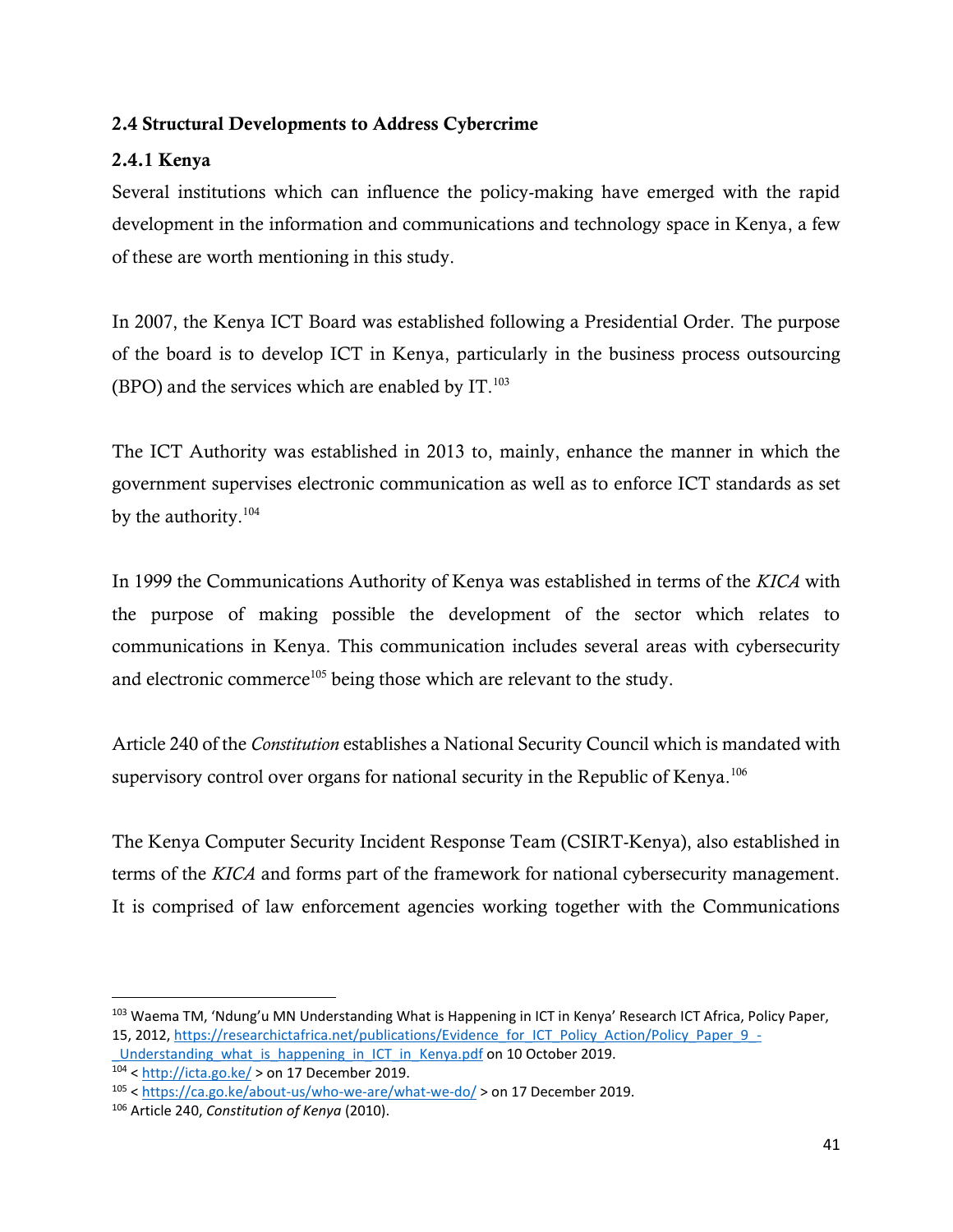Authority to address matters of cybersecurity both on a local level and an international  $level.<sup>107</sup>$ 

### 2.4.2 South Africa

Similar to the Kenyan landscape, various institutions have emerged to promote cybersecurity in South Africa. These institutions are outlined below.

The establishment of the Critical Infrastructure Council is proposed in Section 4 of the *Critical Infrastructure Protection Bill*, and it is in Section 7 of this Bill that the function of such a council is provided. These functions are broadly of an advisory nature on matters that relate to identifying, assessing and managing critical infrastructure among other important functions. The section states that the council is to advise the Minister on guidelines as they relate to the identification, assessment, management of risks associated with critical infrastructure; the development of transparent processes and the development of policies to declare and protect critical infrastructure, while bearing in mind the budgetary implications; receive and consider applications for declarations of critical infrastructure; submit recommendations to the Minister on matters regarding critical infrastructure; review risk assessments and compile reports to the Minister as well coordinate Government departments and the private sector, among other functions.<sup>108</sup>

There is also the Cybersecurity Response Committee, which is led by the Director-General of the State who is assisted by those heading relevant agencies and departments, was mandated with strategising and making decisions as well as prioritising areas that require intervention based upon assessments conducted to identify threats.<sup>109</sup>

The Centre for Cyber Security was established by the University of Johannesburg together with the Academy of Computer Science and Software Engineering as an initiative to respond to cybercrime in Africa. This centre seeks to deliver services in the Cyber Security space as

 $\overline{\phantom{a}}$ 

<sup>107</sup> <<https://www.ke-cirt.go.ke/index.php/services/national-cirt-services/> > on 17 December 2019.

<sup>108</sup> Section 7, *Critical Infrastructure Bill* (2017).

<sup>109</sup> Van Niekerk B, 'An Analysis of Cyber-Incidents in South Africa' 87.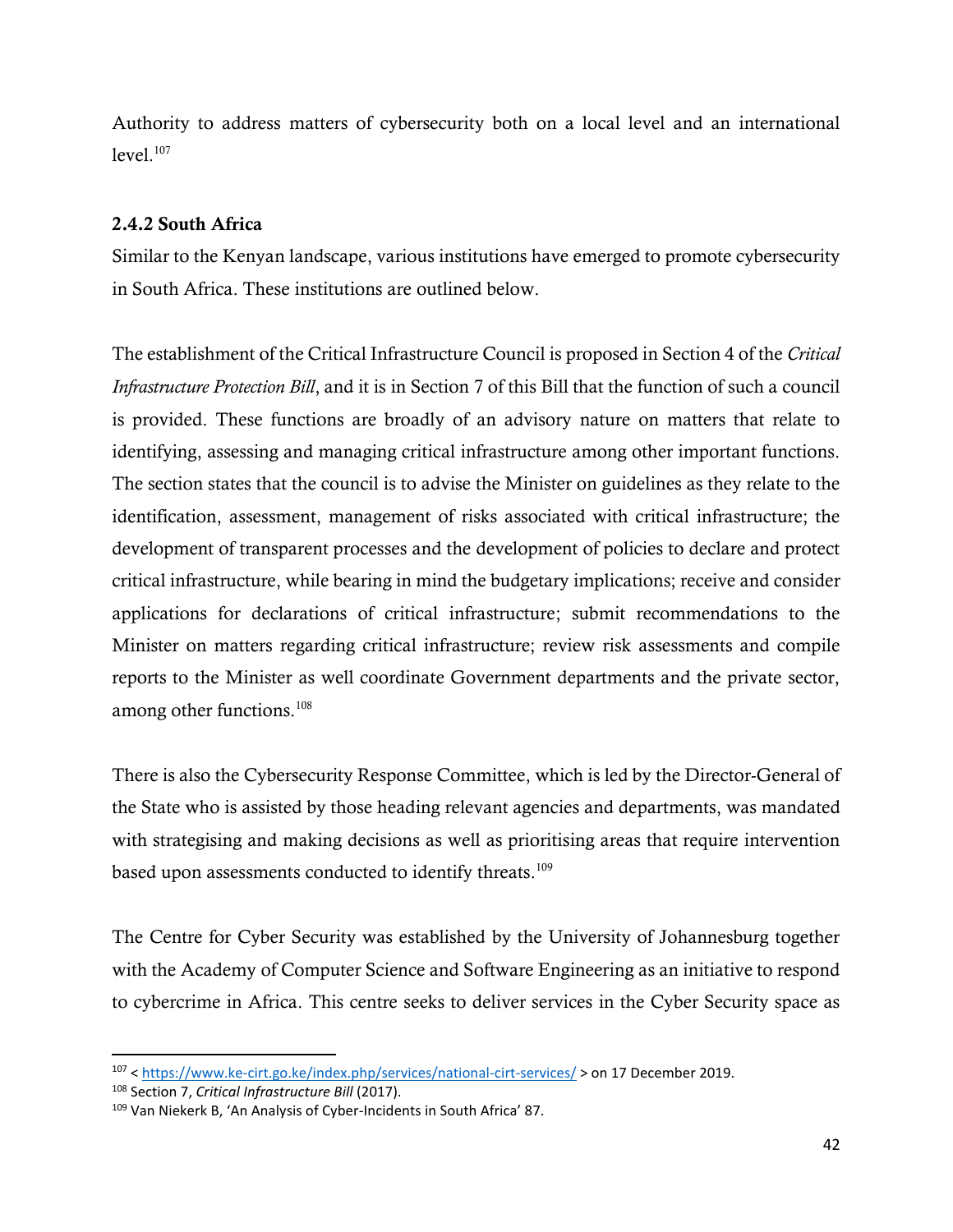well as in Critical Information Infrastructure Protection to interested actors in Southern Africa.<sup>110</sup>

The South African National CSIRT is the Cyber Security Hub which aims to create an environment that is safe for all residents to communicate, to socialize and to transact. One of the ways which it does this is through providing information to raise awareness to all residents<sup>111</sup>

# 2.5 Conclusion

l

The discussion in this chapter provides an outline into the efforts that have been made on a regulatory level as well as the institutional frameworks that have mushroomed as a means to address the issue of cybercrime to create a safe cyber environment. This is done by viewing the legislative frameworks that have developed in recent years in both jurisdictions and also through viewing the institutions that have emerged with respect to cyber matters. The purpose behind discussing the two jurisdictions in the same chapter is primarily that both form part of the African dispensation and can, therefore, present a perspective on the African landscape and also that the similarity seen in the developments made in each jurisdiction over the recent years.

From the discussion, it appears that various efforts have been made where developing legislative frameworks is concerned. However, the literature suggests that there are fewer institutions to address the cybercrime issue. This predicament may be attributed to several issues that the African continent is faced with. Such issues tend to be the central focus, which then creates an environment where efforts towards the resolution of other issues that are viewed as secondary ones, such as cybercrime, are not as rigorous as those efforts seen towards the primary issues. This position is unfortunate because the recent reports (as outlined in the discussion) show that the issue of cybercrime persists and is still pervasive in Kenya as well as well as in South Africa. The persistence of cybercrime impacts the potential contribution that can be made by e-commerce to African economies.

<sup>110</sup> [<https://adam.uj.ac.za/csi/About.html](https://adam.uj.ac.za/csi/About.html) > on 17 December 2019.

 $111$  [<https://www.cybersecurityhub.gov.za/](https://www.cybersecurityhub.gov.za/) > on 17 December 2019.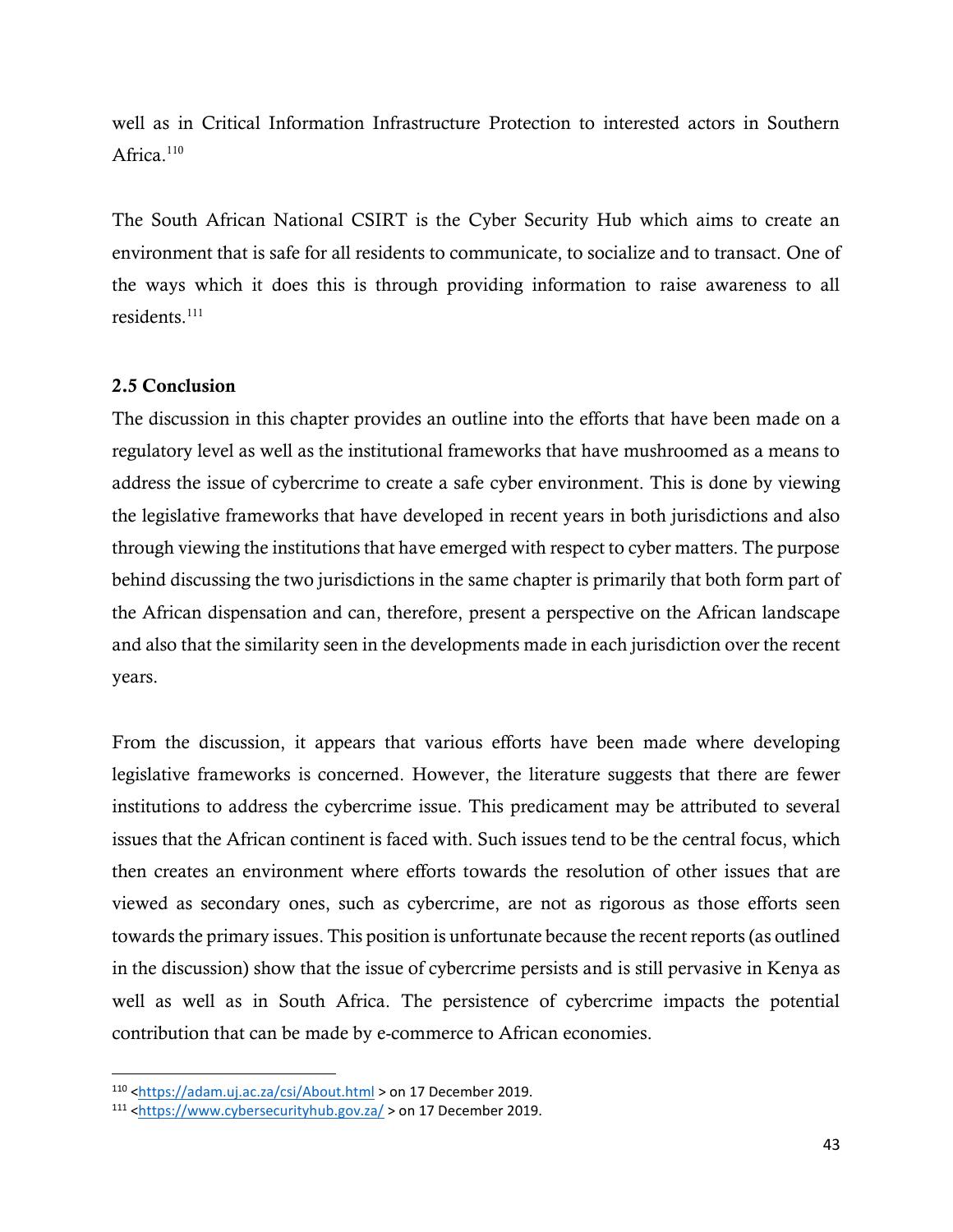# Chapter Three: Regulatory and Institutional Developments in the United Kingdom (International Perspective)

# 3.1 Introduction

 $\overline{\phantom{a}}$ 

The preceding chapter provides insight into the current regulatory landscape in Kenya and South Africa, which have been identified as African states with developing economies. When viewing the landscape of these states respectively, one can note that the development in the regulatory space is moving at relatively similar paces, therefore, impacting the use of ecommerce in similar ways. It is for this reason that it becomes important to provide insight into a regulatory framework in a developed nation where one can see the benefits of regulation and institutions to e-commerce activity.

In this chapter, I have provided an extensive discussion of the regulatory frameworks and institutional developments in the UK that are relevant to cyber matters.

I have then proceeded to analyse the criticisms made against these developments and provide the shortcomings of these developments in achieving the objective of cultivating a secure cybersecurity space. This is done through a comparative analysis of each jurisdiction that has been discussed in preceding chapters, with Kenya and South Africa viewed as providing an African perspective, and the UK providing an international perspective.

# 3.2 Contextual Issues Relating to the United Kingdom

In 2017, the British government valued e-commerce sales in the UK at 586 million British Pounds.<sup>112</sup>The e-commerce industry continues to boom in the UK, at a much faster pace than in developed countries, as one would imagine. It is largely dominated by American companies, but even so, local companies have penetrated the e-commerce space, which is considered to be a sophisticated market. The market comprises traditional retailers as well as those that operate purely on the internet: Debenhams is among these as are Currys PC World;

<sup>112</sup> < [https://www.statista.com/topics/2333/e-commerce-in-the-united-kingdom/>](https://www.statista.com/topics/2333/e-commerce-in-the-united-kingdom/) 03 February 2018.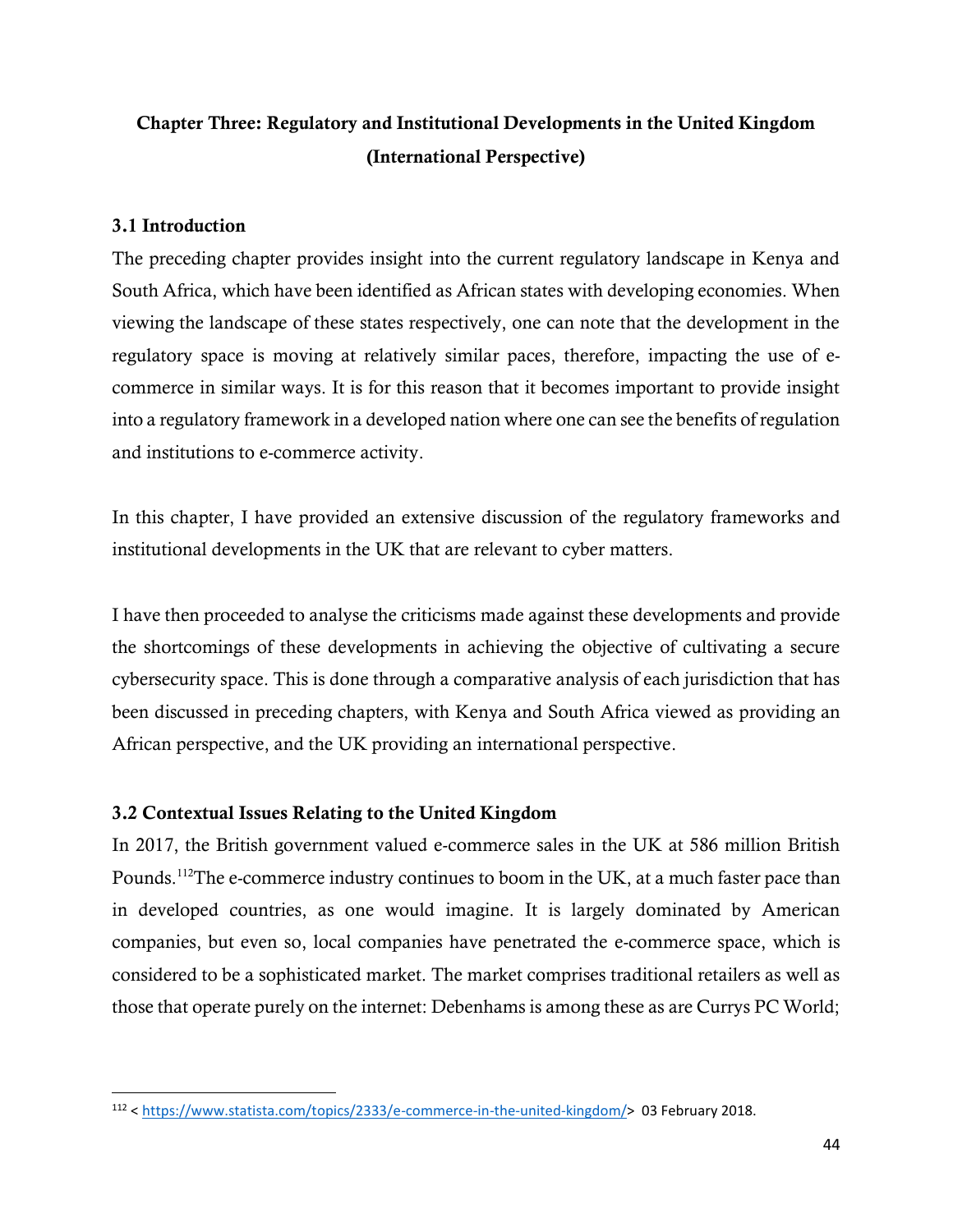John Lewis and Partners; Marks & Spencer; Tesco; Asda; Argos; Asos; eBay UK; Amazon UK, all cited as the leading stores in the e-commerce industry.<sup>113</sup>

The traditional brick-and-mortar model for retail was somewhat threatened by the consequences of Brexit and its implications for the stores in Europe. The uncertainty surrounding this issue brought more activity to the e-commerce market, as predictions indicated that consumers are likely to spend more online. This activity puts both traditional and e-commerce retailers in a favourable position, and also highlights the benefit of ecommerce platforms acting as alternatives to traditional ways of shopping.<sup>114</sup>

While the use of e-commerce promises economic growth, various factors may inhibit this potential growth. These factors have been alluded to above in the context of developing countries and can also be seen in more developed contexts. Trust is one of these factors, and it is vital to business-to-consumer e-commerce because consumers enter into transactions for goods or services with internet traders based on trust that there will be delivery. Once trust is established consumers may be encouraged to form long-lasting relationships with retailers which is beneficial to the e-commerce market. Awareness, perceived utility and accessibility are also a relevant factor in that when consumers have knowledge about e-commerce options and view these as useful and accessible facilities, they are more likely to engage. Governments have an important role to play in this industry as they are responsible for institutions and ICT infrastructure to support the growth of e-commerce for the benefit of a given economy by safeguarding the security of consumers because cybercrimes, such as fraud and hacking, are a significant impediment to the development of e-commerce across the board.<sup>115</sup>

The UK fell victim to what was categorised as one of the world's worst cybercrime incidents in 2017, when it was hit by the WannaCry ransomware virus, known as the most widespread attack orchestrated by hackers who navigated their way into the National Health Service computer system resulting in hospitals and medical staff having to operate their day-to-day

 $\overline{a}$ 

<sup>113</sup> < [https://disfold.com/top-e-commerce-sites-uk/>](https://disfold.com/top-e-commerce-sites-uk/) on 03 February 2020.

<sup>114</sup> < [https://www.e-xanthos.co.uk/blog/ecommerce-uk-online-retail-trends>](https://www.e-xanthos.co.uk/blog/ecommerce-uk-online-retail-trends) on 04 February 2020.

<sup>&</sup>lt;sup>115</sup> Kabango CM, Asa R, 'Factors influencing e-commerce development: Implications for the developing countries' 1(1) *International Journal of Innovation and Economic Development*, 2015, 65 -66.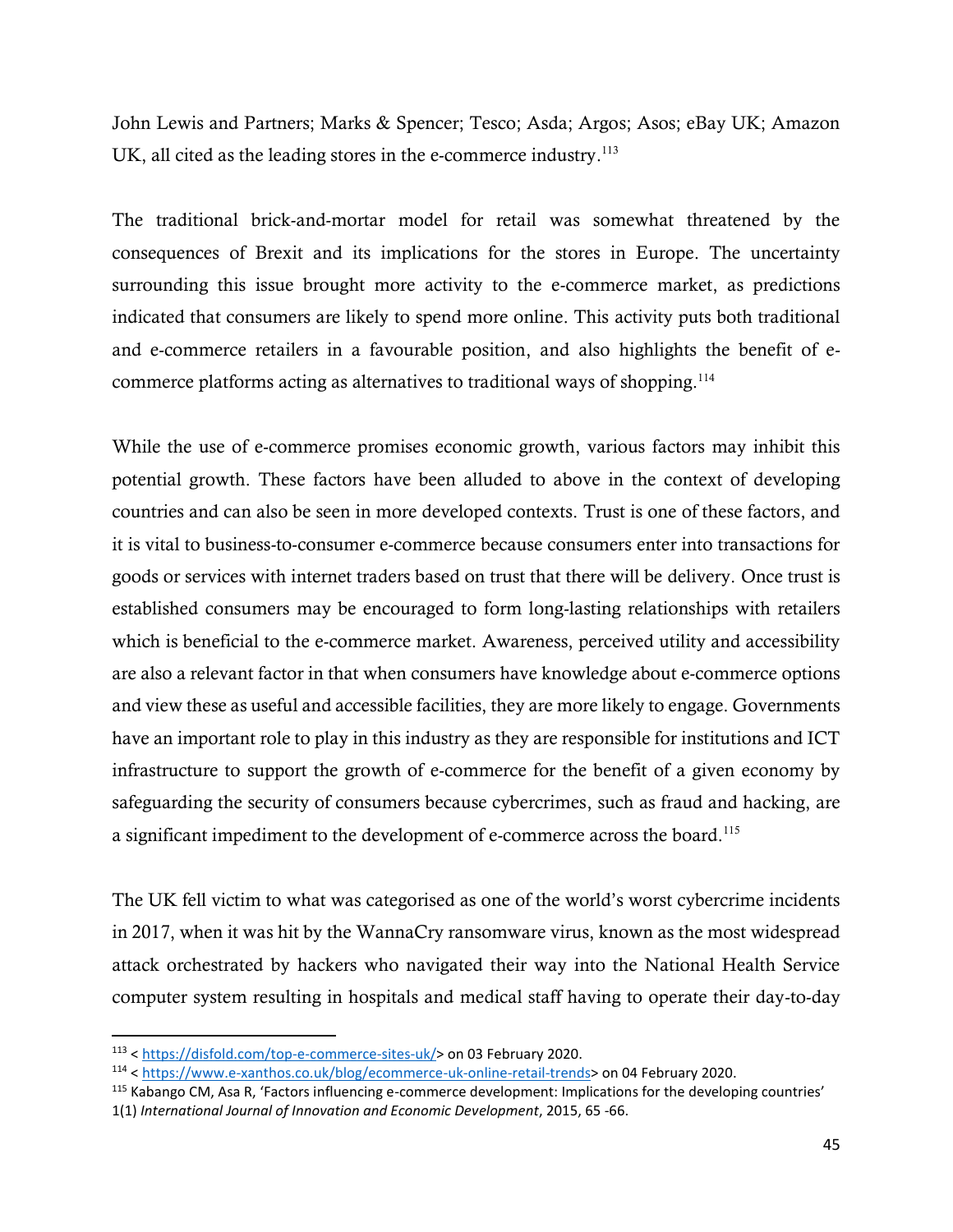functions completely offline, essentially caused a shutdown. This National Health Service computer system was down for several days until the kill switch was located by a security researcher.<sup>116</sup>

The UK Office for National Statistics issues a Crime Survey on an annual basis. In the latest survey released for the year ending in March of 2018 following the case, it was submitted that an approximate 4 million cybercrimes were committed in England and Wales combined, over a period of 12 months. Within this approximation, an estimate of 3 million of the crimes were offences related to fraud and the remaining approximation of 1 million relating to computer misuse, which specifically comprised child pornography and hacking. There is also evidence that different categories of cybercrimes are more common than others with each year. Not all this is bad news, however, because the report also provided that these statistics indicate a 31% reduction in cybercrime which can be attributed to more advanced antivirus technology. Despite this progress, the UK is warned against complacency because cybercriminals develop more sophisticated means to achieve their illicit ends, thus putting users in a constant state of vulnerability.<sup>117</sup>

# 3.3 Regulatory Mechanisms in Response to Cybercrime

The Council of European Union (EU) Convention on Cybercrime was adopted in 2001 which in section 1, Chapter II contains the offences which are considered to be against the confidentiality, integrity and availability of computer and data systems as follows:<sup>118</sup>

 Article 2 addresses illegal access and provides that the parties shall adopt measures under their domestic law, such as criminal liability, for the intentional access to a computer system with the right to access such a computer system. Such an offence may be committed through the breach of a security system or other unscrupulous intent, which involves the use of a computer system.

 $\overline{a}$ 

<sup>116</sup> < [https://www.thesun.co.uk/tech/4120942/five-of-the-worst-cases-of-cyber-crime-the-world-has-ever-seen](https://www.thesun.co.uk/tech/4120942/five-of-the-worst-cases-of-cyber-crime-the-world-has-ever-seen-from-data-theft-of-one-billion-yahoo-users-to-crippling-the-nhs/)[from-data-theft-of-one-billion-yahoo-users-to-crippling-the-nhs/>](https://www.thesun.co.uk/tech/4120942/five-of-the-worst-cases-of-cyber-crime-the-world-has-ever-seen-from-data-theft-of-one-billion-yahoo-users-to-crippling-the-nhs/) on 03 February 2020. <sup>117</sup> < [https://www.tigermobiles.com/blog/cybercrime-statistics/>](https://www.tigermobiles.com/blog/cybercrime-statistics/) 04 February 2020.

<sup>118</sup> Article 2 to 11, *Council of Europe Convention on Cybercrime*, November 2001.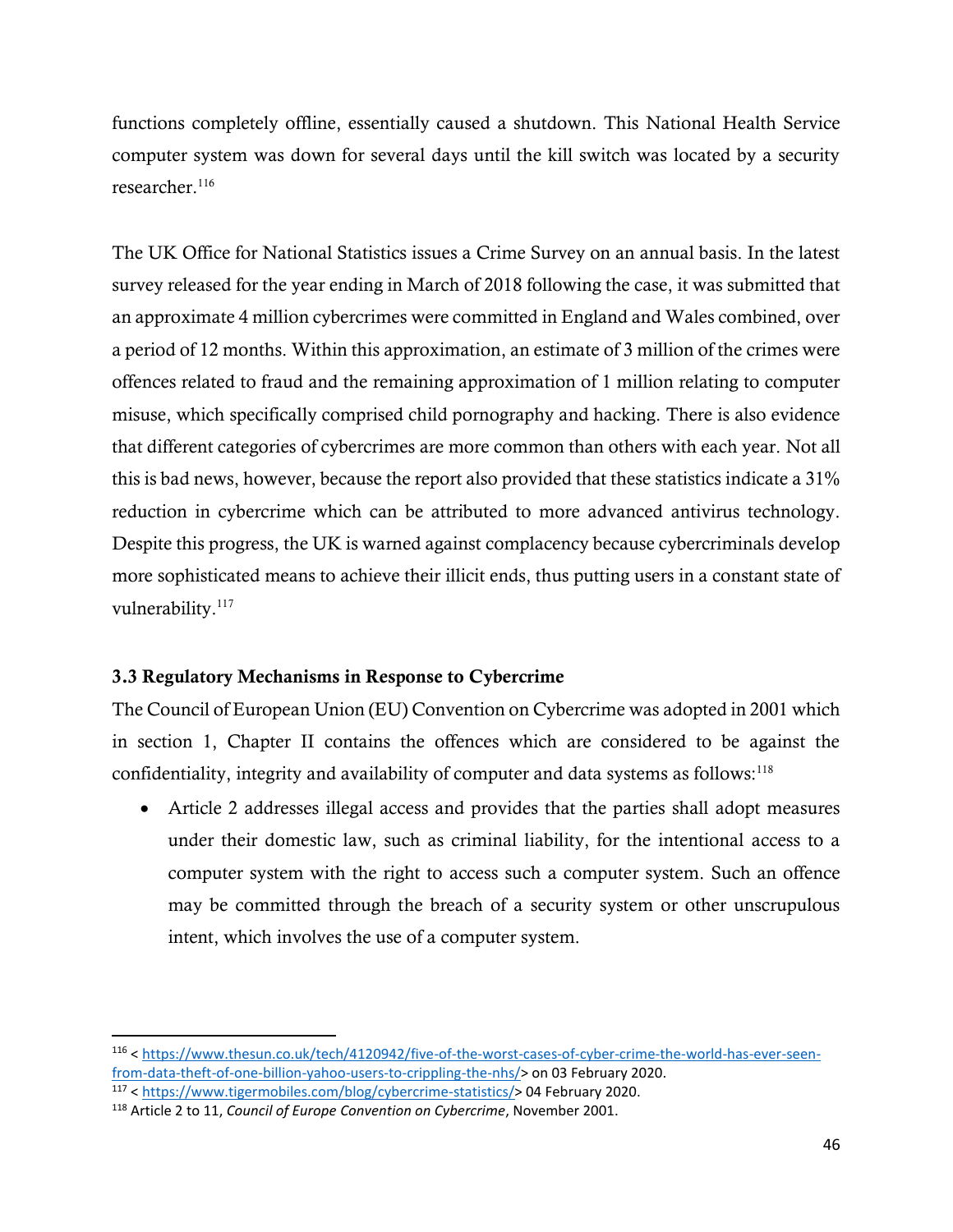- Article 3 makes provision for illegal interception and provides that each party shall adopt measures under their domestic law that are necessary to establish criminal offences for conduct that involves the unlawful interception of computer data made by technical means, which include electromagnetic emissions from a computer system carrying such data.
- Article 4 provides for data interference and states that each party shall adopt measures under their domestic law that are necessary to establish criminal liability for interfering with intentionally and without right with data in a manner that causes such data to be damaged, deleted, deteriorated, altered or suppressed.
- Article 5 addresses system interference and provides that each party shall adopt measures under their domestic law that are necessary to create criminal offences relating to, intentional conduct that results in the serious hindering of the functioning capacity of a computer system through the input, transmission, damage, deletion, deterioration, alteration or suppression of computer data.
- Article 6 makes provision for the misuse of devices and provides that each party shall adopt measures necessary to establish criminal offences under their domestic law for conduct that relates to producing, procuring for use, selling, importing, distributing or otherwise making available devices, computer programmes, access codes, computer password with the intention to commit offences and without right to do so.
- Article 7 addresses computer-related forgery. It provides that each party shall adopt measures, under their domestic law, to establish criminal liability for the intentional conduct of inputting, altering or deleting computer data which results in inauthentic data that with the intention that such data be acted upon for legal purposes as if it were authentic.
- Article 8 provides for computer-related fraud and provides that each party shall adopt measures under their domestic law to establish criminal liability for conduct that is undertaken with the intention and causes the loss of property to another through inputting, altering, deleting, suppressing or any interference with computer data with the intention to fraudulently obtain economic benefit for oneself or another person.
- Article 9 addresses offences related to child pornography and states that each shall adopt measures under their domestic law to establish criminal offences for conduct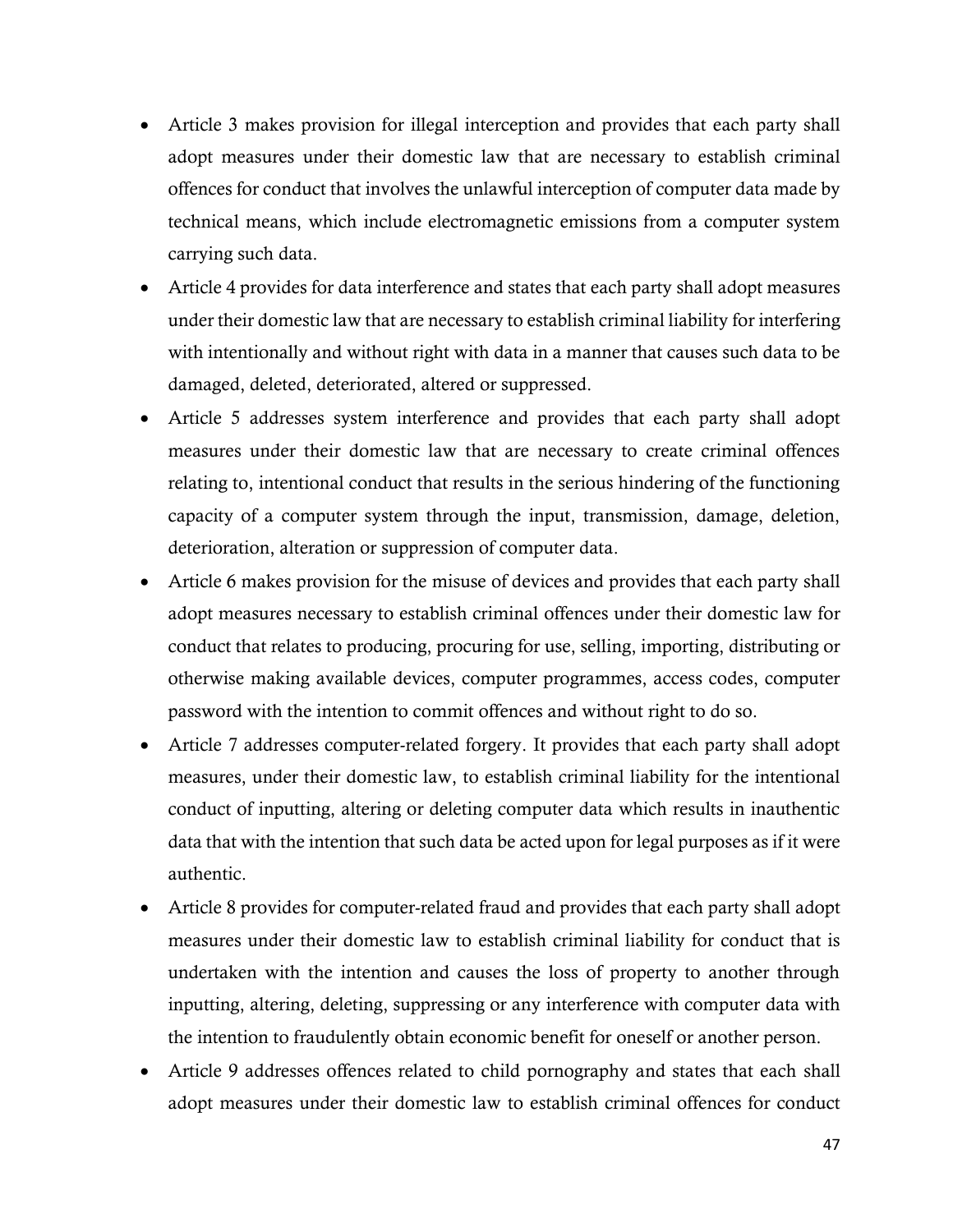that entails producing, making available, transmitting, procuring and possessing material that depicts minors and persons appearing to be minors engaged in conduct that is sexually explicit.

- Article 10 provides for offences related to infringements of copyright and related rights stating that each party shall adopt measures under their domestic law that creates a criminal offence out of the infringement of copyright and such related rights.
- Article 11 makes provision for attempt and aiding or abetting and states that each party shall adopt measures under their domestic law to create criminal offences out of the intention attempting and aiding or abetting of any the offences that have been outlined from Articles 2 to 10 above.

In 1995 the European Parliament and of the Council of the European Union adopted the directive on the protection of individuals with regard to the processing of personal data and on the free movement of such data which is no longer in force, with its validity ending in 2018. It was replaced by the Regulation of the European Parliament and of the Council of the European Union on the protection of natural persons with regard to the processing of personal data and on the free movement of such data in 2016 otherwise known as the General Data Protection Regulation (GDPR).<sup>119</sup> Where data protection is concerned, the *Data Protection Act* was also enacted in the UK in 2018.<sup>120</sup>

Article 1 of the regulation provides that it is a fundamental right of natural persons to be protected with respect to the processing of data that is relevant to such persons. The right to be extended this type of protection is contained in the Charter of Fundamental rights of the European Union. Article 2 provides that where the principles of data protection are concerned and the protection of data subjects should not be contingent on the nationality or residence of data subjects and should rather be focused on respecting the rights and fundamental freedoms of data subjects. Article 3 of the GDPR addresses the territorial scope of the regulation.<sup>121</sup> Despite the consequence of Brexit being that the UK no longer forms part of the EU, the

 $\overline{\phantom{a}}$ 

<sup>119</sup> [<https://eur-lex.europa.eu/legal-content/en/TXT/?uri=CELEX:32016R0679>](https://eur-lex.europa.eu/legal-content/en/TXT/?uri=CELEX:32016R0679) on 03 February 2020.

<sup>120</sup> *Data Protection* (Act of 2018).

<sup>121</sup> Article 3, *General Data Protection Regulation*, April 2016.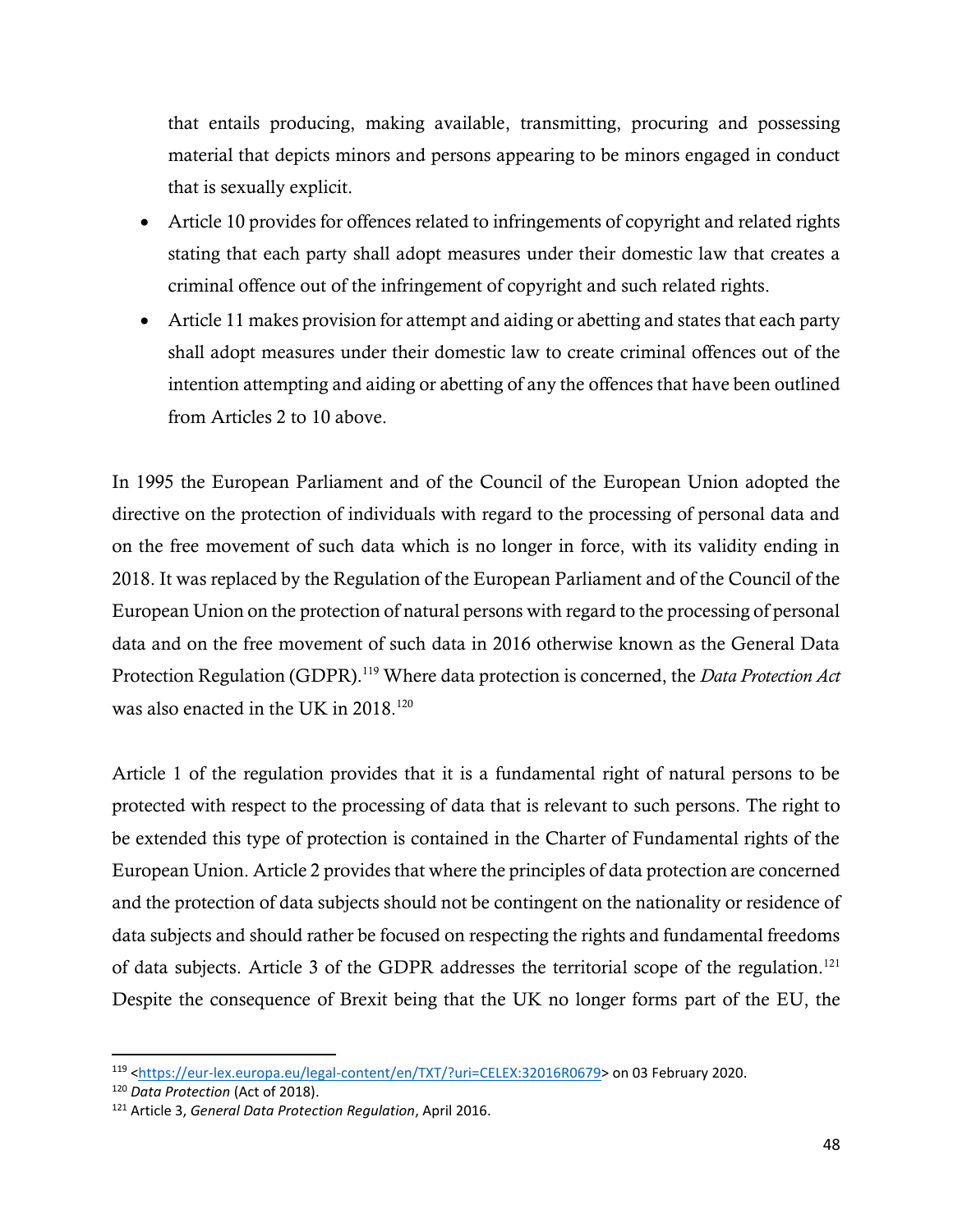GDPR, as well as other EU regulations, find application to the UK as it will be deemed as part of the EU until December 2020 where this period may or may not be extended.<sup>122</sup>

Richard Lloyd brought a class action on behalf of over 4 million Apple iPhone users, against Google LLC before the Court of Appeal. The background to this case is briefly that, from 9 April 2011 to February 2012 Apple iPhone users were impacted by the Safari Workaround. The Safari Workaround enabled Google to set a DoubleClick Ad cookie on devices without device users consent or knowledge resulting in Google having access to information concerning users' internet activity, including information on the approximate geographical location of users. Prior to proceeding with the claim Lloyd sought permission from the High Court to institute the claim for damages outside of the jurisdiction however this was refused by the court. Lloyd appealed this decision and was duly granted this permission by the court of appeal making reference to both the GDPR and Data protection Act of 2018.<sup>123</sup> This judgement is particularly significant as it sets a precedent for claims to be instituted outside of a jurisdiction when the circumstances allow it.

In addition to the GDPR and the Convention referred to above, as a regulatory mechanism applicable to the UK, laws related to cybercrime also exist within the UK. These laws have been promulgated over the years. In 1990, the *Computer Misuse Act* was promulgated, with the view of mainly providing for ensuring that computer material is secured against modification and access thereto which is unauthorised.

The first section of the Act deals with access to computer material that not authorised and provides that a person has committed an offence where he/she prompts a computer to perform any function that causes him/her to secure access to computer data or program. The section goes further to provide that at the time that such access is secured the person is unauthorised to secure the access and has the knowledge that he/she is not authorised. Penalties relating to this described conduct also appear under this section. The second section

<sup>122</sup> [<https://www.itgovernance.co.uk/eu-gdpr-uk-dpa-2018-uk-gdpr>](https://www.itgovernance.co.uk/eu-gdpr-uk-dpa-2018-uk-gdpr) on 03 February 2020.

<sup>123</sup> *Lloyd v Google LLC* (2019), The Court of Appeal of the United Kingdom.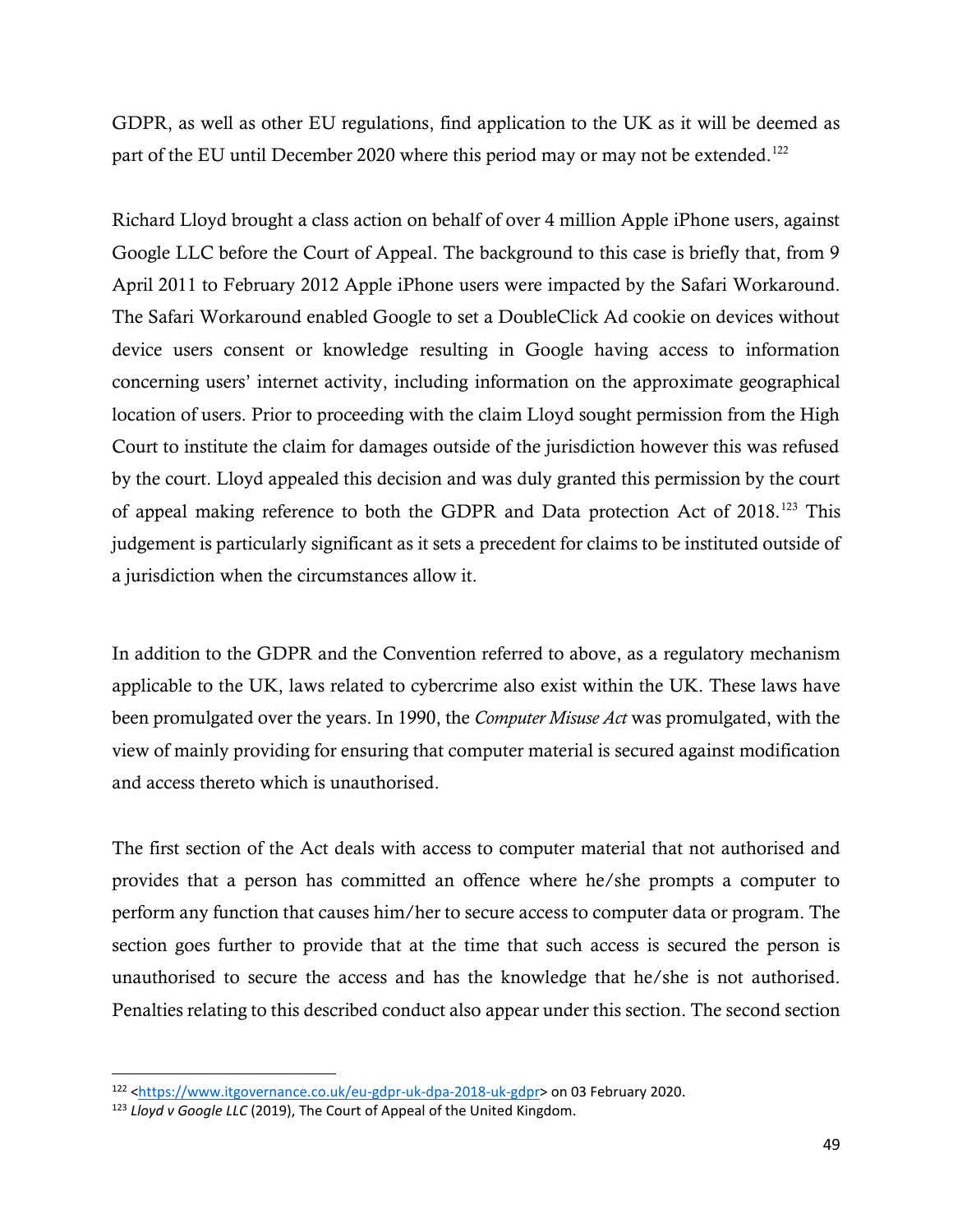of the Act deals with the unauthorised access into a computer system with the intention to commit or facilitate the commission of a further offence. It follows that this is considered a 'further offence' because it has been established the section one constitutes an offence. Furthermore, this section provides that this conduct need not be committed at the same time or on the same occasion as the conduct outlined in section one. Additionally, that the commission need not be possible for a person to have met the requirement to be guilty of an offence. In other words, that the intention to engage in illicit conduct is enough to establish that an offence has been committed. Section three of the Act creates an offence out of the unauthorised modification of computer material. At the time that the offence is committed the person must have the requisite knowledge and the requisite intent which, according to the section, constitutes an intent to modify data in a manner that impairs the computer or computer program. This is also applicable to an intent to prevent or hinder access to data or program held on the computer.<sup>124</sup>

In the fourth section of the mentioned Act, jurisdiction is described, and the territorial scope of the Act is outlined. According to this section, this Act applies to the home country of the UK being Scotland, England, Northern Ireland and Wales. It then goes further to state that for conduct to be considered an offence in the UK, there must be a link with the domestic jurisdiction. This link can either be the accused being in the home country at the time the offence is committed or the computer that the accused sought to secure unauthorised access to being in the home country at the time the offence was committed.<sup>125</sup>

Electronic communications are dealt with under Electronic Communications Networks and Services which appear under Chapter one of the *Communications Act* of 2003. Section 125 of this Act states that a person is guilty of an offence if he/she obtains electronic communications services and does so with the intent to avoid payment of a charge related to the use of that service. Further that it is an offence where a person possesses or supplies apparatus with the intention to aid the contravention of Section 125. In Section 127, an offence is created out of

<sup>124</sup> Section 1 to 3, *Computer Misuse* (Act 1990).

 $125$  Section 4 and 5 (Act 1990).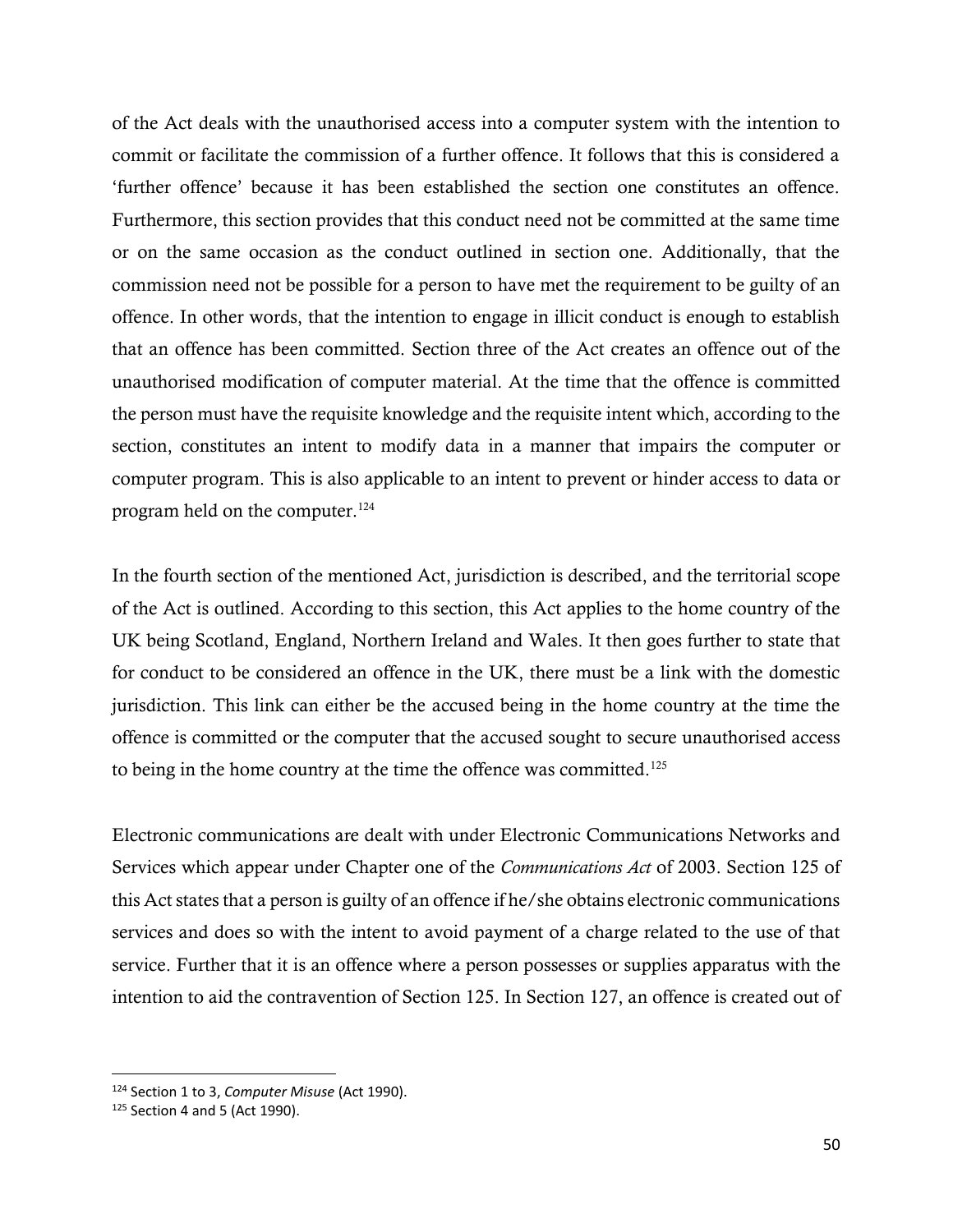the improper use of a communications network such as sending messages that are of a gross or obscene nature.<sup>126</sup>

The *Civil Contingencies Act* of 2004 is concerned with making provision for civil contingencies. Cybercrime protection and the achievement of cybersecurity is relevant to Section 19 of this Act, which outlines what constitute emergencies and, therefore, requires arrangements for contingency. An event which threatens serious damage to the security of the UK, such as a disruption to a system for communications, is captured under this section.<sup>127</sup>

One can see that these pieces of legislation, having been promulgated over a decade ago and some more than that, may need to be revised to be adequately applied to the current dispensation. The Criminal Law Reform Now Network (CLRNN) submitted a lengthy report calling for the revision of the *Computer Misuse Act* discussed above. The CLRNN cited the following reasons for the recommendation that an updated version of the legislation is needed: issues with enforcement of the provisions contained in the Act as well legal obstructions that could place critical infrastructure in the UK in a vulnerable position; further, the provisions of the Act are framed in a manner that exposes cybersecurity professionals to criminal prosecution for doing their required work. The CLRNN thus recommends that defences for such professionals as well as those for professionals conducting research around cybercrime and cybersecurity be built into the updated Act such that there is no exposure to criminal prosecution for professionals undertaking this type of work.<sup>128</sup>

During 2018, it was announced that plans were underway for the building of specialised courts for cyber matters, fraud and economic crimes. This step was viewed as promising towards the fight against cybercrime, as matters will be brought before presiding officers who

<sup>126</sup> Section 125 to 127, *Communications* (Act of 2003)

<sup>127</sup> Section 19, *Civil Contingencies* (Act of 2004).

<sup>128</sup> Bowcott O, 'Cybercrime laws need urgent reform to protect UK, says report' 22 January 2020 [<https://www.theguardian.com/technology/2020/jan/22/cybercrime-laws-need-urgent-reform-to-protect-uk](https://www.theguardian.com/technology/2020/jan/22/cybercrime-laws-need-urgent-reform-to-protect-uk-says-report)[says-report>](https://www.theguardian.com/technology/2020/jan/22/cybercrime-laws-need-urgent-reform-to-protect-uk-says-report) on 04 February 2020.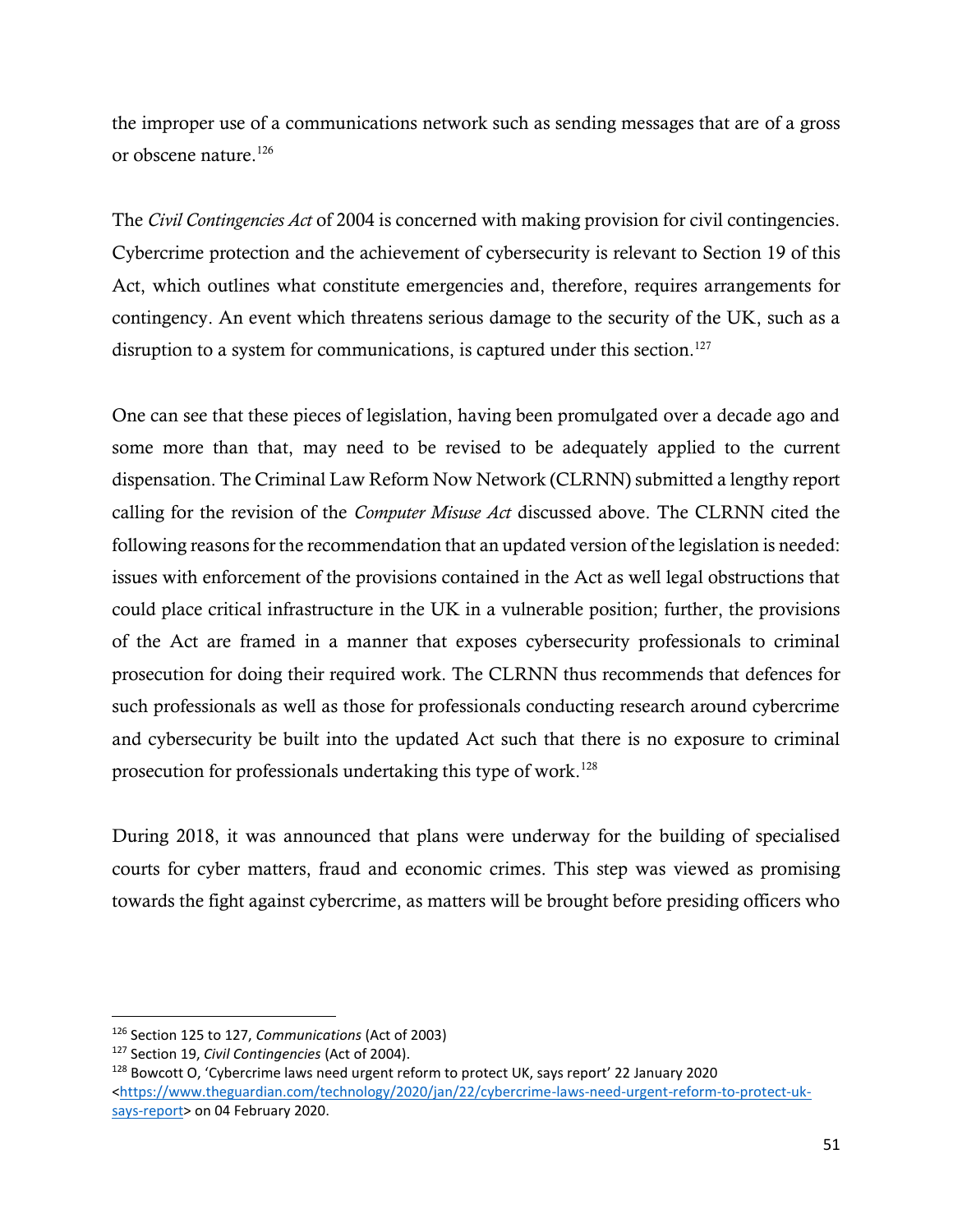are well-informed about cyber matters and a specialised court will allow for the tracking of case law to be done with less complexity.<sup>129</sup>

One of the most significant cybercrime prosecutions was seen by the UK in 2018 when 21 year-old hacker, Alex Bessell was incarcerated for the commission of over two thousand offences. The offence was prosecuted in terms of the *Computer Misuse Act*. Bessell generated copious amounts of money from trading his as well as others' malware products which enabled the creation of viruses, launching of cyber-attacks and theft of data by users. In addition to this, Bessell created a shop for online hackers on the dark web.<sup>130</sup>

### 3.4 Structural Developments to Address Cybercrime

With the rise in computer use and the development of cybersecurity measures against cybercriminal activity various institutions, strategies and directives emerged in the UK to work hand-in-hand with, and to give effect to the legislative frameworks developed. Where strategies are concerned a National Security Capability Review was commissioned in support of a National Security Strategic Defence and Security Review was implemented in 2015 with a national security defence doctrine intended to report on security issues that will demand the government's attention over a decade. Cybersecurity issues will form part of these priority issues and are captured as such in the review.<sup>131</sup>

In 2016, a National Cybersecurity Strategy 2016 - 2021 was implemented in the UK. The strategy outlines the UK government's plan to create secure and resilient cyberspace within the UK. Two years following its implementation, a report was issued on its progress which contains the strategic outcomes of the strategy itself. These outcomes include: understanding the threat; tackling cybercrime through responding and deterring cybercriminals; ensuring that the UK has the capacity to respond to and manage cybercrime incidents; to establish an active cyber defence to render categories of cybercrimes ineffective; ensuring that technology is secure by designing cybersecurity features into products and services; improving the

 $\overline{a}$ 

<sup>129</sup> < [https://www.pinsentmasons.com/out-law/news/cyber-crime-london-cyber-court-plans>](https://www.pinsentmasons.com/out-law/news/cyber-crime-london-cyber-court-plans) on 03 February 2020.

<sup>130</sup> < [https://www.bbc.com/news/uk-england-42733638>on](https://www.bbc.com/news/uk-england-42733638%3eon) 03 February 2020.

<sup>131</sup> *National Security Capability Review*, 2015, 10.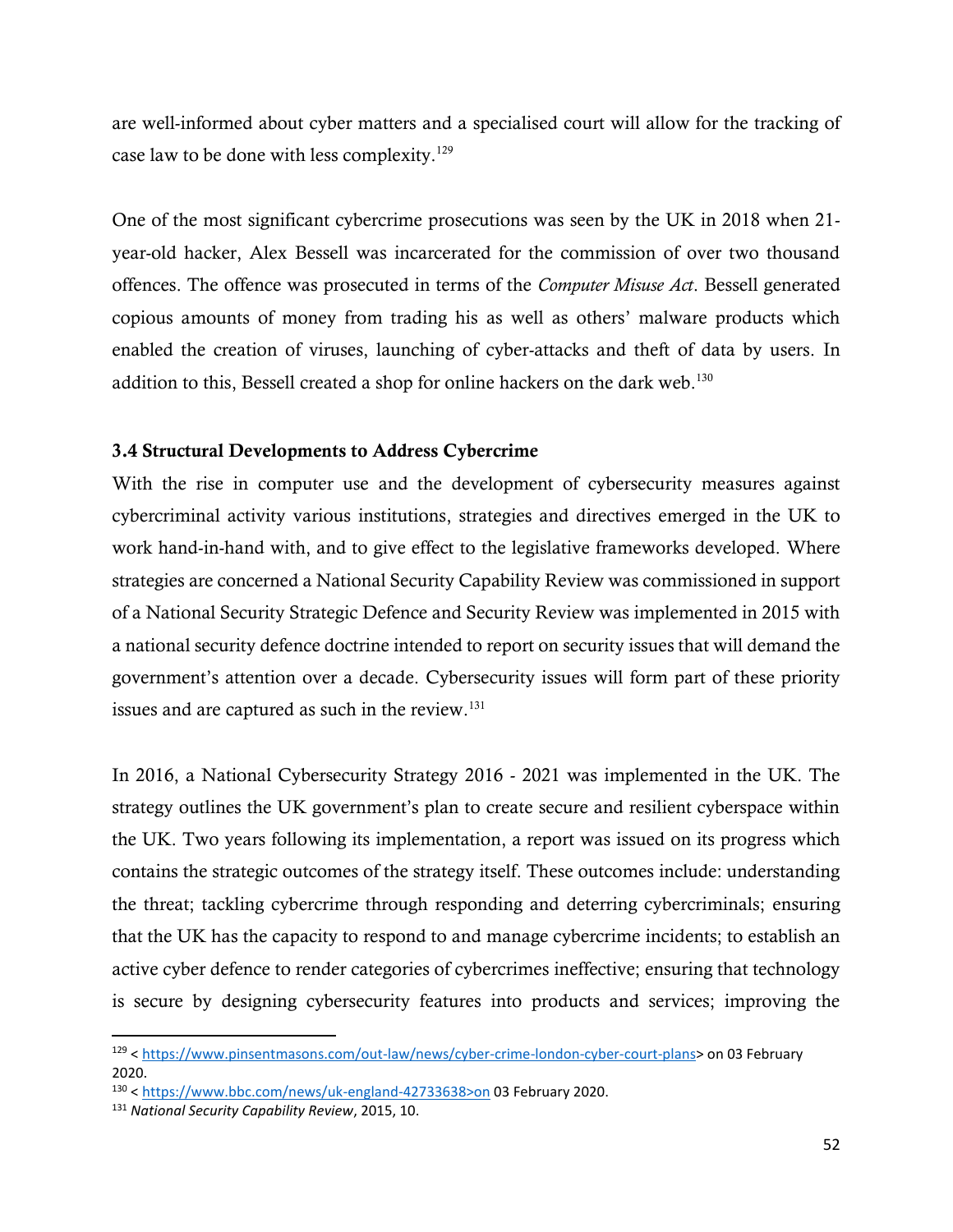cybersecurity of government to ensure that networks are secure; management of the cyber risk in the economy and society; develop the cybersecurity such that cybersecurity can be sustained as well as developing the skills pipeline in the sector; research and planning towards ensuring the achievement of these objectives.<sup>132</sup>

The National Risk Register has the purpose of assessing significant emergencies that pose a threat or have an impact on all or major parts of the UK and its citizens. These risks are placed into different categories, one of which being 'malicious attacks.' Malicious attacks in this context are understood to include those which are launched using technological means<sup>133</sup> thus amounting to cybercriminal activity.

In order to remain resilient to cyberattacks and sustain cybersecurity for the financial services sector in the UK, the Bank of England Sector Cyber Team in collaboration with the Council for Registered Ethical Security Testers (CREST) established the CBEST Vulnerability Testing Framework, which is a sophisticated security testing system. This initiative is the first of this nature to be spearheaded by any central bank in the world, thus placing the UK in the position of a trailblazer in this regard. This system promises to bring benefits to the financial services sector, such as access to advanced and detailed cyber threat intelligence as well as analysts who are skilled in dealing with cyber threat intelligence. The tests on this system are sophisticated in that they are programmed to imitate attacks that target cyber intelligence, and in this way can stay up to date with the shrewd techniques used by cybercriminals. Such testers are managed by highly skilled professionals which is beneficial in that it limits the pool of subjects that can penetrate such systems.<sup>134</sup>

As it has been alluded to above, there have also been directives by the EU that are still applicable to the UK. One is the Directive on Security of Network and Information Systems (NIS Directive), which was adopted by the European Parliament 2016 and placed an obligation on member states to transplant into their national legislative dispensations. This

 $\overline{\phantom{a}}$ 

<sup>132</sup> *National Cybersecurity Strategy*, 2016, 9 – 19.

<sup>133</sup> *National Risk Register*, 2017, 3 and 24.

<sup>134</sup> [<https://www.crest-approved.org/schemes/cbest/index.html>](https://www.crest-approved.org/schemes/cbest/index.html) on 03 February 2020.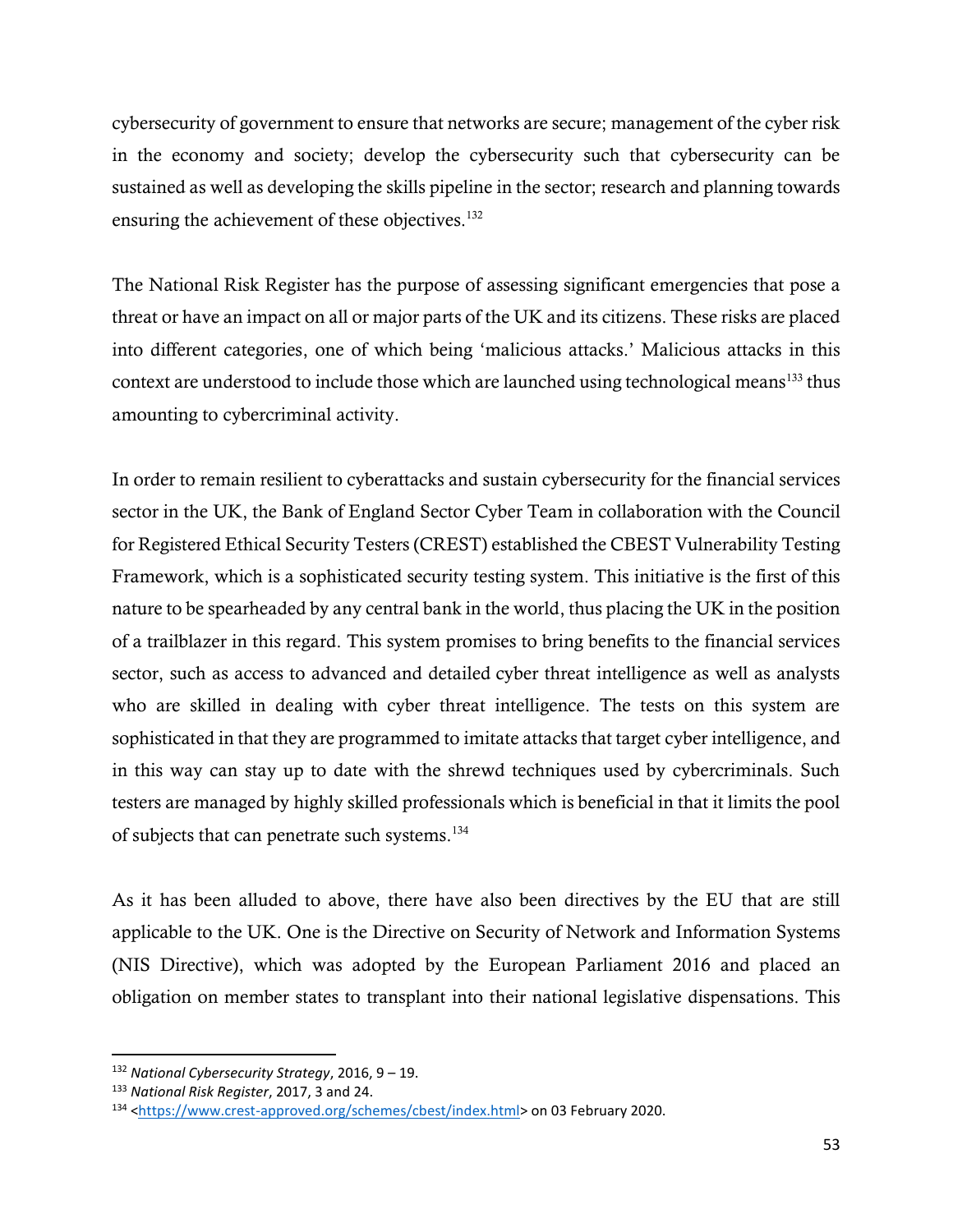Directive seeks to improve cybersecurity in the EU context through ensuring that member states are adequately prepared and equipped through having a NIS Authority with relevant competence as well as a CSIRT. Furthermore, that cooperation between member states and different industries in those states is fostered as a means to facilitate information sharing between member states particularly relating to threats and risks.<sup>135</sup>

In addition to this, the revised Payment Services Directive was published by the EU in 2016 with more comprehensive rules than its predecessor the Payment Services Directive of 2007. There are several objectives for this directive, however, making payments more secure and safer is most relevant to this study. The revised Payment Services Directive is augmented by standards relating to technical regulation; guidelines on the reporting of incidents and guidelines relating to the measures to be adopted for operational and security risks as developed by the European banking Authority together with European Central Bank. All payment service providers are accordingly required to comply with these guidelines.<sup>136</sup>

With respect to the institutions that have emerged, the National Cyber Security Centre was launched in 2016 in the UK. This body provides support to various critical organisations in the UK as well as the general public through the provision of appropriate incident responses to mitigate the destruction that can be triggered by such incidents. With the use of expertise in industry and academia, the body nurtures the capability of the UK to maintain secure cyberspace.<sup>137</sup>

Personal and physical protective advice is provided by the Centre for the Protection of National Infrastructure (CPNI), which is the national authority for this service in the UK. The CPNI is accountable to the Director-General of MI5 (part of the security service which protects the UK against threats to national security) in its functions that entail protecting national security through providing assistance in the reduction of national infrastructure

l <sup>135</sup> < [https://ec.europa.eu/digital-single-market/en/network-and-information-security-nis-directive>](https://ec.europa.eu/digital-single-market/en/network-and-information-security-nis-directive) on 03 February 2020.

<sup>136</sup> [<https://www.ecb.europa.eu/paym/intro/mip-online/2018/html/1803\\_revisedpsd.en.html>](https://www.ecb.europa.eu/paym/intro/mip-online/2018/html/1803_revisedpsd.en.html) on 03 February 2020.

<sup>137</sup> [<https://www.ncsc.gov.uk/section/about-ncsc/what-we-do>](https://www.ncsc.gov.uk/section/about-ncsc/what-we-do) on 03 February 2020.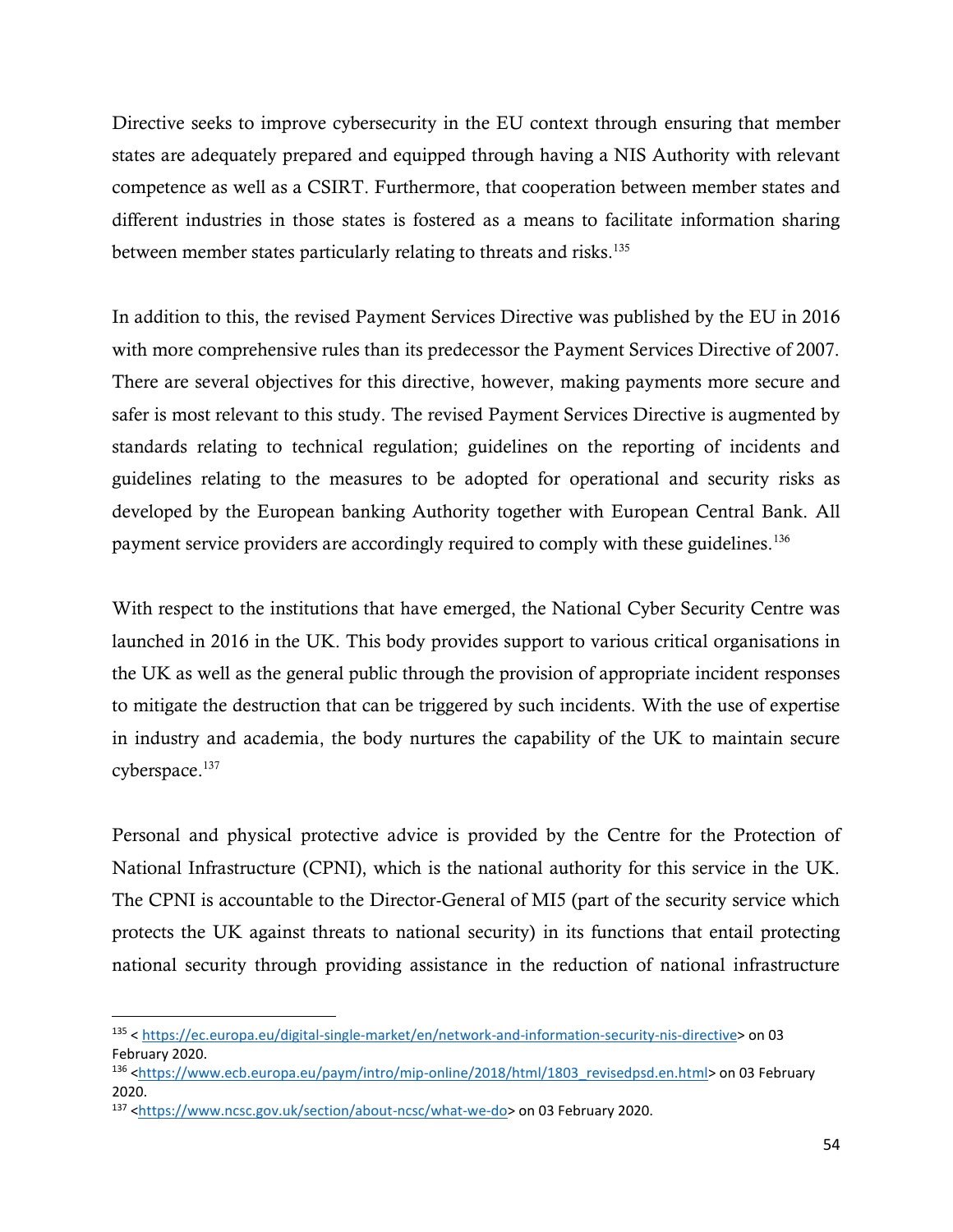vulnerability. The National Security Strategy and National Risk Register, which have been discussed above, and the Counter-Terrorism Strategy have a significant impact on the work undertaken by the CPNI.<sup>138</sup>

# 3.5 Comparative Analysis

As it was discussed in Chapter one (1.7 research methodology), this study makes use of the descriptive research design to describe the state of affairs in the varying jurisdictions. Then a comparison is drawn between the findings on the jurisdictions with Kenya and South Africa being relevant to the African perspective and the UK presenting the international (developed perspective) which is used as a point of reference. Essentially, this constitutes a descriptive comparison which has been defined by scholars as a type of study where the occurrences of certain phenomena, and the way in which these occurrences differ in varying cases, are described.<sup>139</sup>

In this study, I chose three jurisdictions, namely Kenya, South Africa and the UK. The rationale for the choices lies in my intention to obtain and present findings as they apply to an African context as well as findings that are relevant to an international perspective. With this viewpoint a comparison is drawn between these two perspectives, looking at what can be borrowed from one context to the other and enhance the context that is lacking in certain respects, in this case, the African context. The focus for these jurisdictions was the interplay between e-commerce and its impact on the economies, cybercrime as well as regulatory mechanisms.

The points of comparison which I drew from looking at the different jurisdictions are as follows: the state of economic development and use of e-commerce in the jurisdiction; cybercrime statistics in each jurisdiction; the legislation developed to respond to cybercrime in the jurisdiction as well as any case law and prosecutions in terms of these legislative

 $\overline{\phantom{a}}$ 

<sup>138</sup> < [https://www.cpni.gov.uk/about>](https://www.cpni.gov.uk/about) on 03 February 2020.

 $139$  Esser F, Vliegenthart R, 'Comparative Research Methods' 2012, 12 < [https://onlinelibrary.wiley.com/doi/pdf/10.1002/9781118901731.iecrm0035>](https://onlinelibrary.wiley.com/doi/pdf/10.1002/9781118901731.iecrm0035) on 05 February 2020.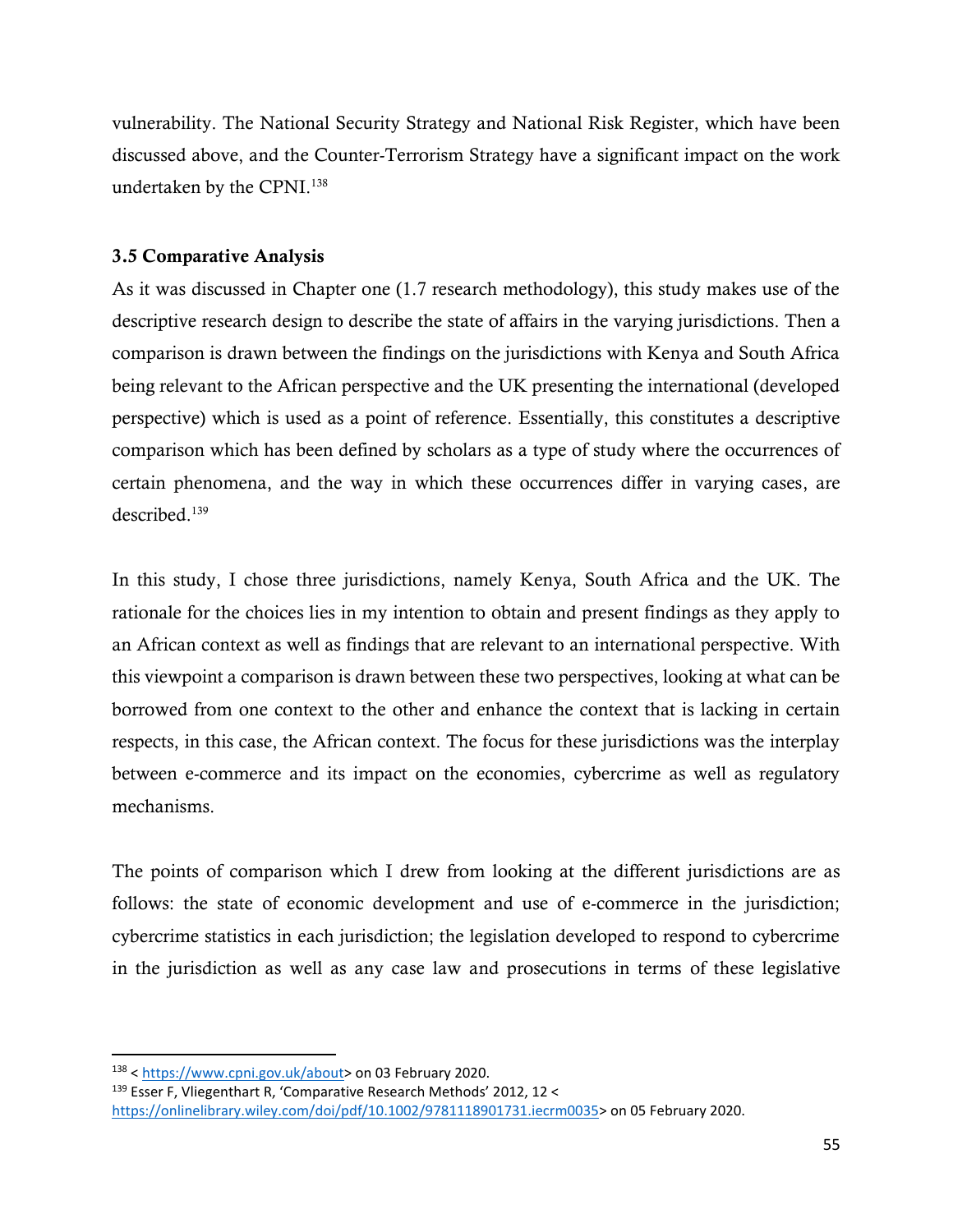frameworks; the institutions that have emerged together with or without legislation to address and foster cybersecurity.

In the discussion relating to e-commerce, it was uncovered that e-commerce is undoubtedly a booming industry across the world that is mainly comprised of online shopping sites, online banking and mobile payments. As such, the industry presents economic growth opportunities both in Africa and internationally. In this respect, the research suggests that the African and international perspective are similar, albeit the e-commerce industry is much larger in the UK. In other words, irrespective of the size of the industry, the potential benefits that could be brought by its activity are similar for all of the areas that were researched.

The ability to maximise these benefits is, however, stifled by various factors with cybercrime being the most relevant to this study. The statistics relevant to Kenya and South Africa illustrate that cybercrime is, and has been, on the rise at alarming rates since as early as 2012. Furthermore, that in spite of efforts to directed towards cybersecurity, cybercrime is a persistent issue. In the UK, this was a similar position until 2018, when a report indicated a decrease in cybercrime with a warning of continued vulnerability despite the decrease which was attributed to anti-virus technology.

Several technologies and systems have been developed in the UK to address the cybercrime issue. The most significant at present is the CBEST Vulnerability Testing Framework which was developed by the Bank of England in partnership with the Bank of England Sector Cyber Team in collaboration with the Council for Registered Ethical Security Testers. In addition to these institutions, policies and directives have been issued in the UK in response to cybercrime as a means to achieve a safer cyber space. When looking at the number of institutions in the UK and comparing that number to those in Kenya and South Africa, one can see a significant difference in that the UK has established more institutions than those which have been established in the two African countries. For instance, in the UK, each police department now has a unit that is committed to work, with relation to cybercrime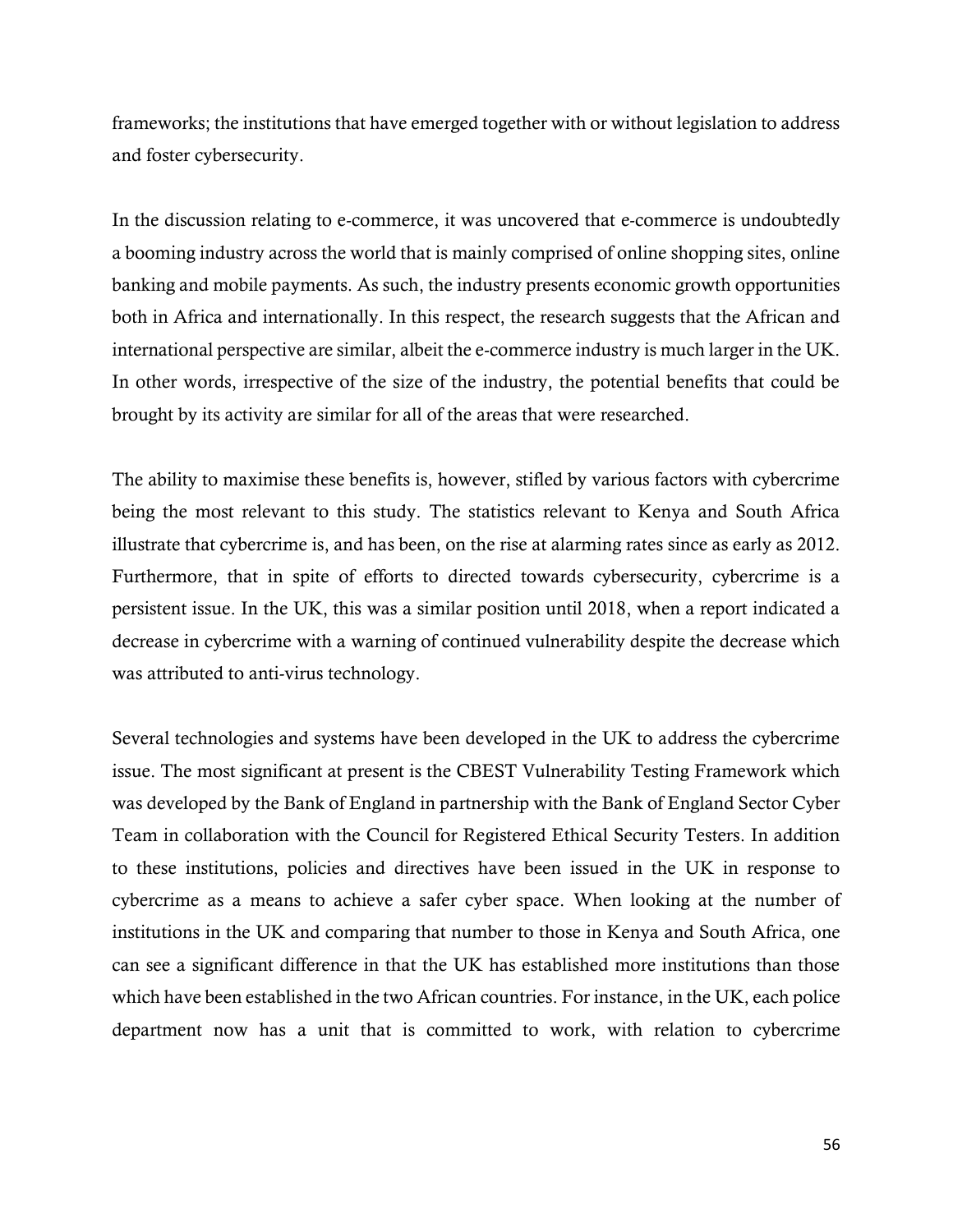investigations and offender pursuits.<sup>140</sup> Furthermore, as mentioned in Chapter three  $(3.3)$ , there are plans underway to establish specialised courts for cybercrime and other related matters.

The dispensation in Kenya and South Africa where legislation is concerned is more developed than the UK. In Kenya, legislative frameworks that speak directly to cybercrime and data protection have been promulgated between 2017 and 2019. In South Africa, the situation is similar to a bill on cybercrime published in 2017 and the data privacy regulation in 2013. In the UK, however, the most recent piece of legislation that is applicable to cyber matters was enacted in 2003. For this reason, a report has been submitted calling for revised legislation since the act on computer misuse came into force in 1990. In 2018 there was a successful prosecution in terms of this Act, as was mentioned in Chapter three (3.2). There have not been any prosecutions in Kenya and South Africa in terms of the recent legislation. However, certain sections of the Kenyan legislation have been contested in court.

# 3.6 Conclusion

An analysis of the regulatory environment in the United Kingdom seems to reveal that there have not been many efforts put into the framing of robust legislation to address cybercrime, and in turn promote a secure cyber environment. Instead, the focus seems to have been on the establishment of institutions to respond to the cybersecurity needs in the UK. This approach seems to be efficient, which is seen in the statistic reported on a reduction of successful cyber offences committed. Those in the legal fraternity in the UK have, however, submitted that there is a need for updated laws with the view that these developments will contribute to further victories in the fight against cybercrime.

When one views the differing as well as similar characteristics of these jurisdictions, the comparison reveals that there is a similarity in the progression of development that the African jurisdictions have taken, which is different from the practices in the UK. The most striking difference is that the efforts in the UK have been directed mainly towards institutions and less

l <sup>140</sup> < [https://saiia.org.za/research/new-bill-offers-robust-game-plan-against-cybercrime-in-south-africa/>](https://saiia.org.za/research/new-bill-offers-robust-game-plan-against-cybercrime-in-south-africa/) on 05 February 2020.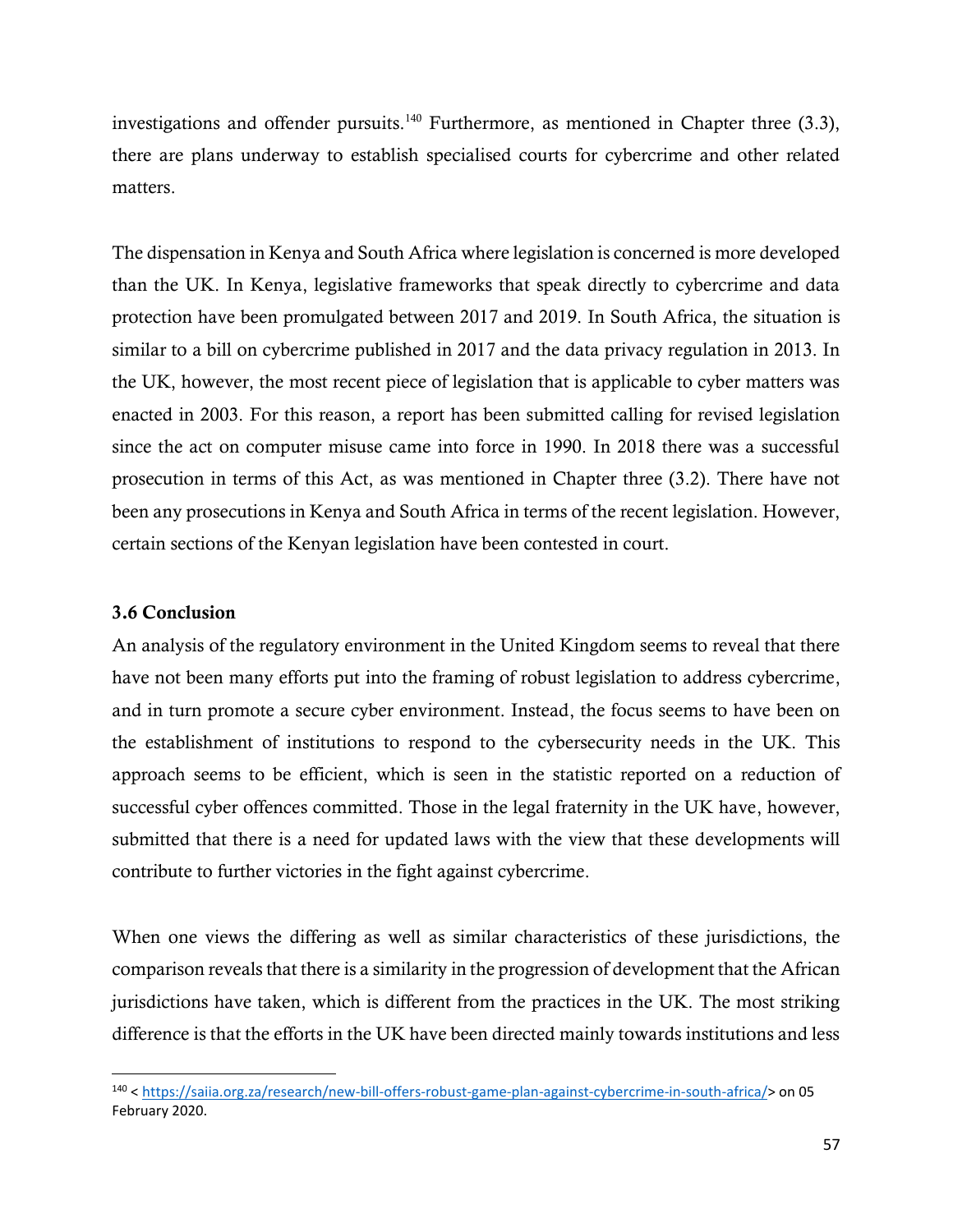on legislation wherein the African dispensations the opposite is true with legislative development being ahead and less presence of institutions seen.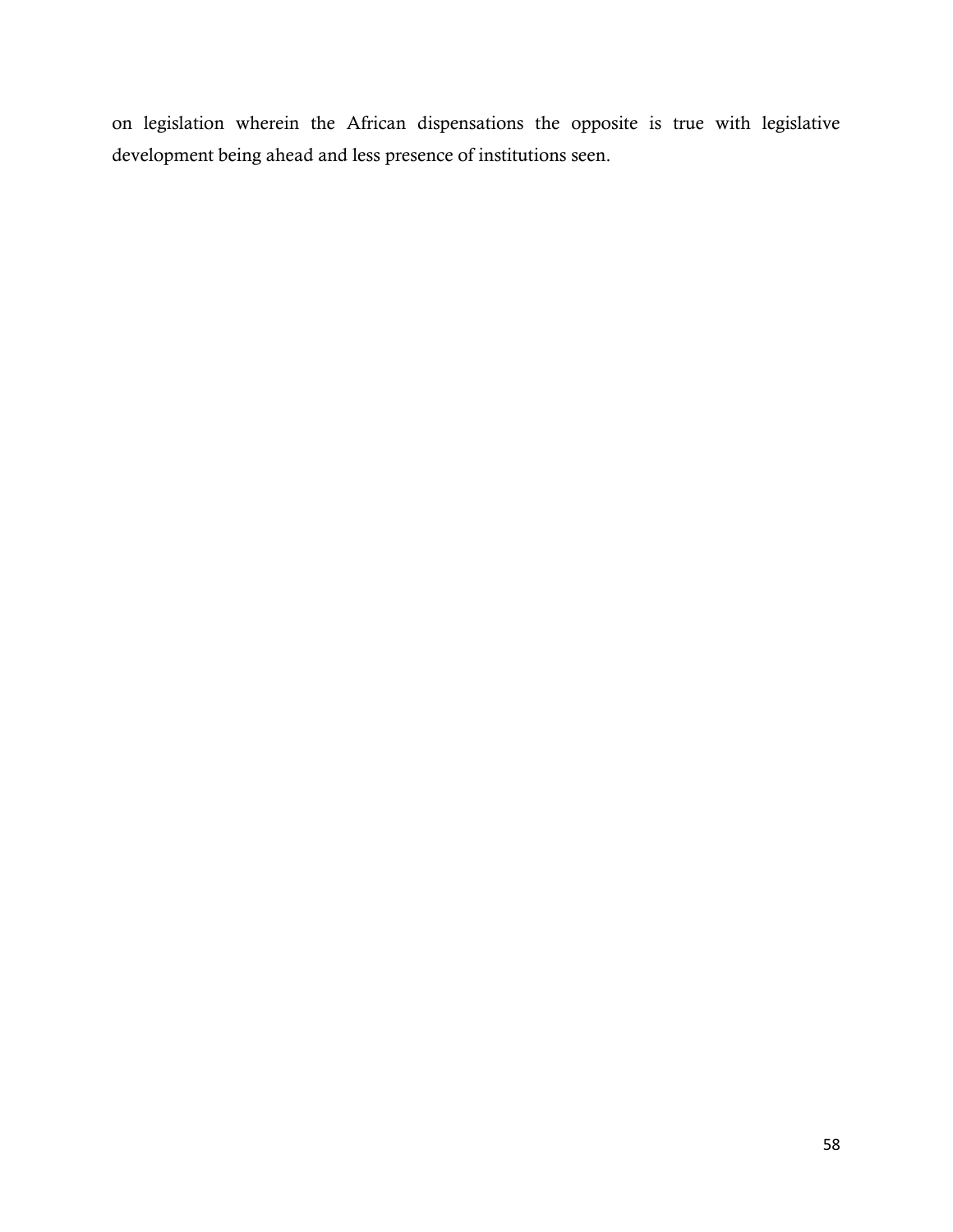### Chapter Four: Conclusion and Recommendations

### 4.1 Introduction

This conclusion is meant to provide a detailed integration of the research findings in respect of the impact of cybercrime on e-commerce and regulatory frameworks. The findings in this research draw significantly on secondary data regarding the literature, theoretical underpinnings as well as legislation and structural developments in each jurisdiction.

In the preceding chapter, an outline of the developments that have been made has been provided. However, it has been noted that despite the developments, cybercrime continues to be on the rise and a secure cybersecurity environment is, in turn, not achieved. In this chapter I submit a conclusion and recommendations on the findings to this research.

### 4.2 Conclusion

The world is increasingly making use of the internet for a broad range of reasons which bring the promise of human advancement. Therefore, it becomes imperative that the spaces such as the internet are secure and measures are in place to protect users as well as to maximise the benefits that humans can reap from the use of the internet.

In the introductory chapter of this dissertation, I have described the background of ecommerce and cybercrimes and the typology of each respectively in order to provide context for the manner in which the two are related. An overview of the relevant legislation is also provided in this chapter, once again to provide context and demonstrate the interplay between regulation, e-commerce and cybercrime.

In the second chapter, I provide in-depth insights into the variables described above in the African landscape by discussing the Kenyan and the South African dispensations, respectively. The chapter begins with a discussion about e-commerce in these contexts specifically through highlighting online stores (such as Zando in South Africa) and mobile payment facilities (MPESA in Kenya) that have advanced e-commerce in both these countries. I then proceed to explore the cybercrimes statistics with the use of reports from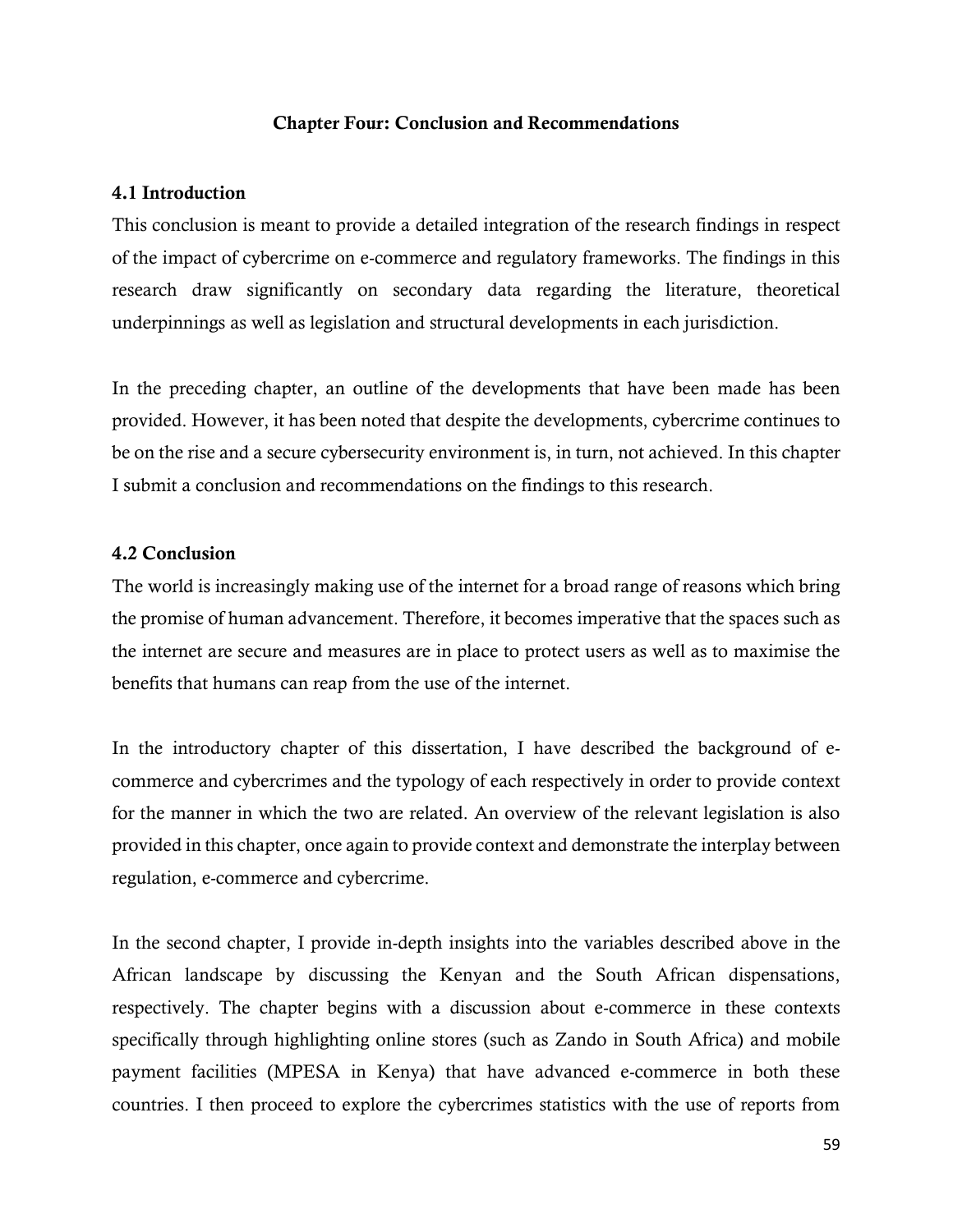each country. This is done to illustrate the idea that cybercrimes and e-commerce both being reliant on the internet leads to an interplay between the two which is essentially cybercrimes acting as an inhibitor to the economic growth promised by e-commerce. Since both countries are aware of these issues, various efforts have been made to combat cybercrime. These are regulatory efforts as well as those that relate to institutions for information communications technology. From this discussion, it was noted that the development of legislation seems to be the point of focus with not as much on the structural developments. When analysing the legislative provisions that exist in the two African jurisdictions, one can make note of the ways in which they reflect the provisions in the AU convention which suggests that in that regard, both countries have executed the mandate relating to legislative development. It was also noted that the legislative developments, while a progressive step, have been contested.

Similar to its preceding chapter, chapter three provides an in-depth overview of the variables being e-commerce, cybercrime and regulation. However, the context for the discussion in the third chapter is the United Kingdom. The practices in the UK, being more developed than the two African countries, can be useful to provide insight into what has been effective in combating cybercrime. As such, I explored the legislative framework in the UK as well as the structural arrangements relating to cybersecurity and cybercrime. This examination brought to light the emergence of strategies and institutions addressing cybercrime than there have been legislative frameworks that speak directly and comprehensively to cybercrime. As a result of this, scholars and members of the legal fraternity have called for revised cybercrime laws. However, it is worth noting that even with this lack of adequate legislation, the prosecution has been made and a decrease in cybercrime has been reported.

In these chapters, I have explored the topics with a view of responding to the research questions framed in the introductory chapter. The primary question broadly asks what the impact of cybercrime on e-commerce in Kenya, South Africa and the UK is. This question is answered by the full discussions in chapters two and three in which I provide that cybercrime has impacted both regulations as well as e-commerce in the three jurisdictions.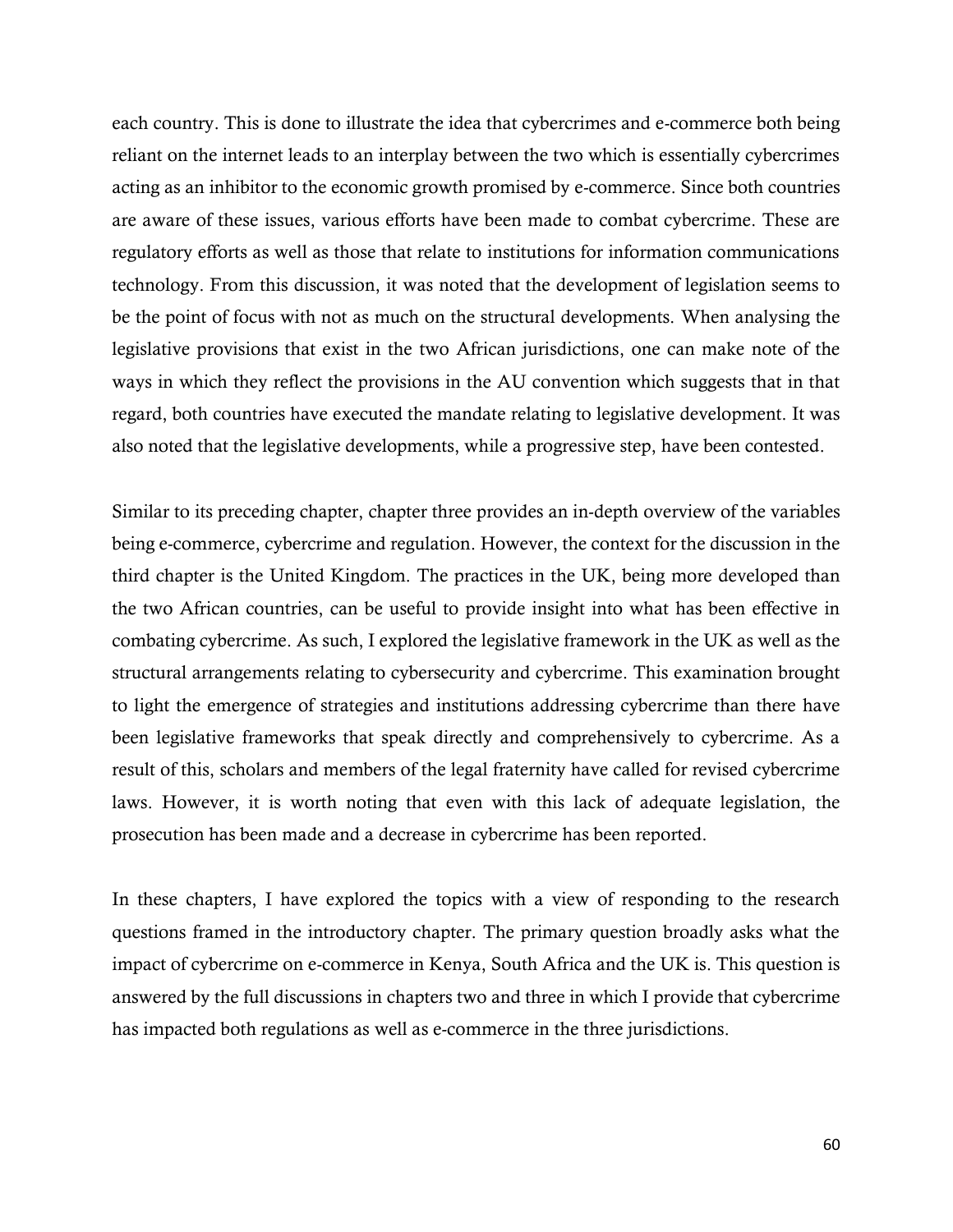The secondary questions require a response to what constitutes cybercrime, what constitutes e-commerce and the impact of cybercrime in each jurisdiction. Essentially these questions are a breakdown of the broad primary question and seek to respond to specific elements of the broader question. As such, the in-depth discussions into e-commerce, cybercrime and structural developments in each dispensation, respectively. From this, it can be concluded that there indeed is a relationship between cybercrime, e-commerce and regulatory frameworks. The nature of this relationship is that cybercrime is an inhibitor to the potential economic growth promised by e-commerce as it compromises the security of e-commerce users which makes it difficult for these consumers to engage in e-commerce. Further that in order to ensure the security of users, there must be robust regulatory measures in place as well as institutions to deter cybercriminals as well as to impose punitive sanctions on perpetrators of cybercrime.

#### 4.3 Recommendations

Kenya and South Africa have both made commendable progress with the development of cybercrime and data privacy legislation. The statistics have, however, brought to light that an approach that places a focus only on legislation is not the most effective strategy. It appears that an effective strategy makes use of both legislation and institutional arrangements to respond to the issues brought by cybercrime.

In light of this, I submit that these two jurisdictions can borrow the strategies adopted in the UK, where the institutional frameworks are concerned. It is important that there are bodies to give effect to the legislative provisions, which can be done through creating a police unit for cybercrime; educating presiding officers on cyber matters; training more IT professionals as well as providing resources for the development of security systems. The establishment of units of this nature is also provided for by the African Union in the *Convention on Cybersecurity and Personal Data Protection* as has been highlighted above. It was noted that some of the difficulties relevant to the African landscape are the lack of administrative will, implementation programmes which are wanting as well as coordination of intergovernmental mandates, which I have discussed above in chapter two (2.2.2).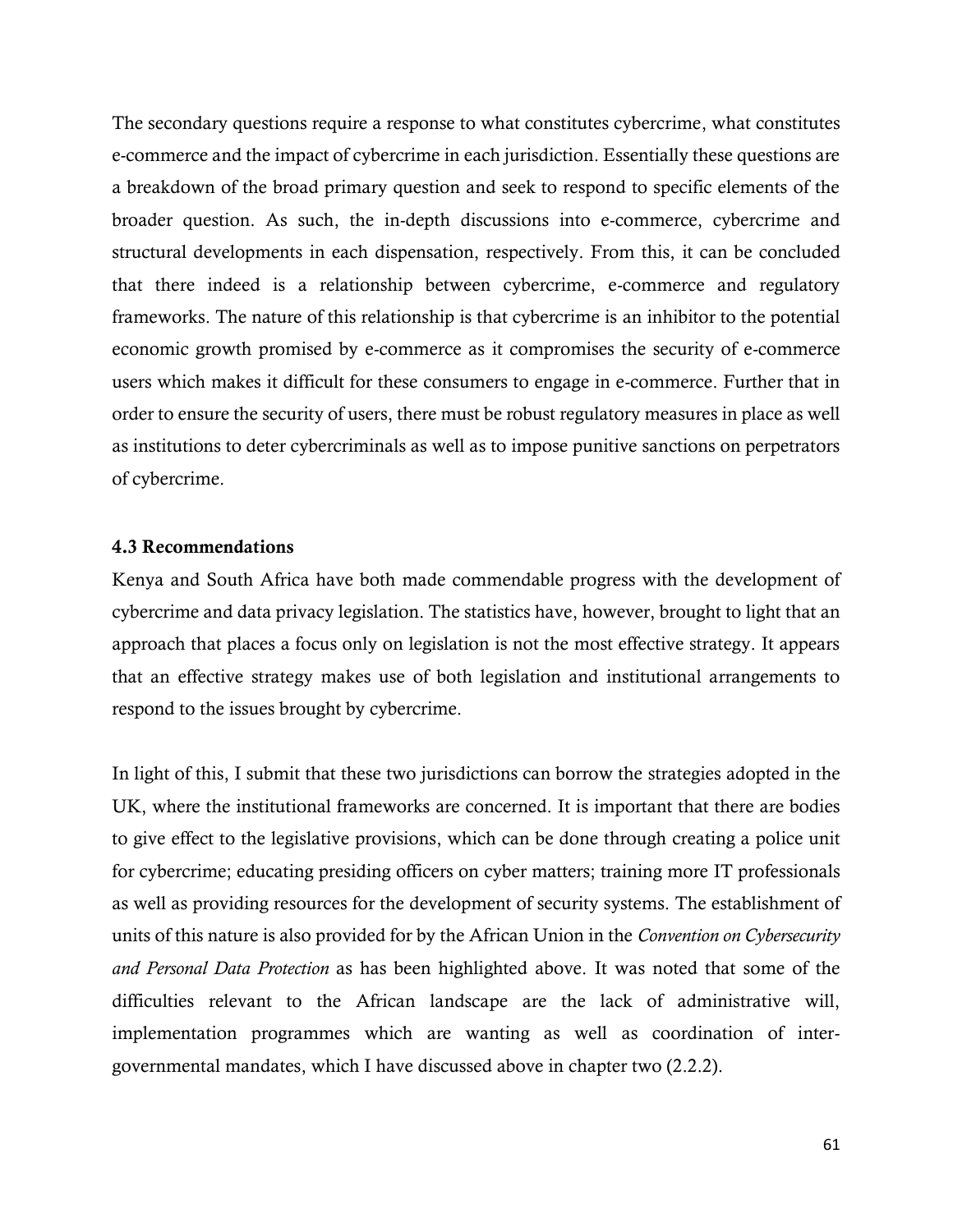Based on the discussion on the different jurisdictions it can be seen that one aspect of regulation cannot be done without the other, meaning legislation should develop together with the institutions to implement what is captured in and envisioned by the legislation. In other words, it is more the enforcement aspect of regulation that needs more attention in order to achieve a holistic approach to combating cybercrime and in turn, maximise the benefits of e-commerce to the African dispensation.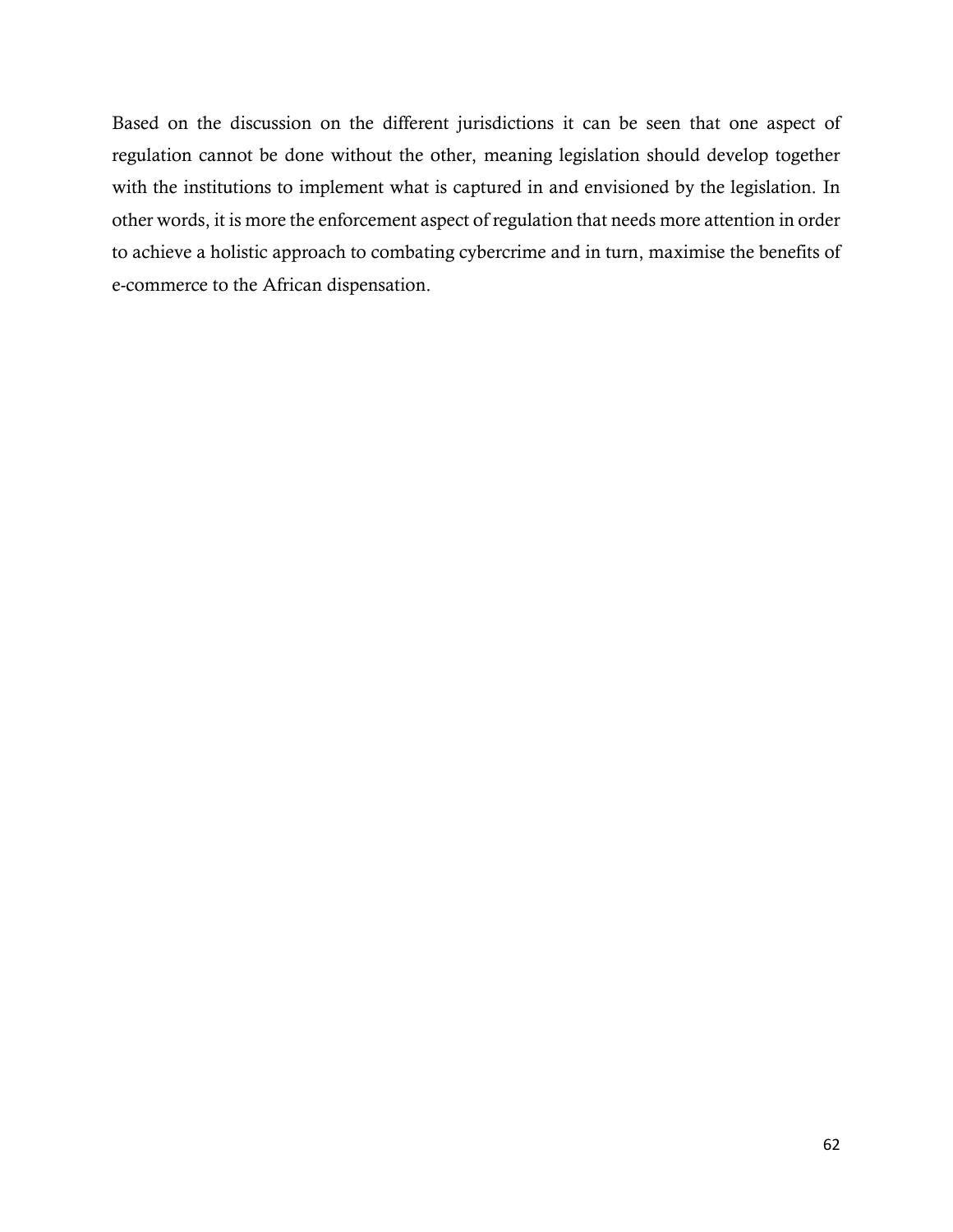#### References

#### Books

- 1) Comer DE, *Computer and Networks Internets with Internet Application,* Pearson Education Inc., New Jersey, 2004.
- 2) Wild JJ, Wild KL and Han JCY*, International Business: The challenges of globalization*, Pearson Education Inc., New Jersey, 2010.

### Journal Articles

- 1) Brenner SW, Schwerha JJ, 'Introduction—Cybercrime: A Note on International Issues' 6(2) *Information Systems Frontiers*, 2004.
- 2) Cassim F, 'Addressing the Challenges posed by Cybercrime: a South African Perspective' 5(3) *Journal of commercial Law and Technology*, 2010
- 3) Chang W, Chung W, Chen H and Chou S, 'An International Perspective on Fighting Cybercrime' *Information Systems Frontiers,* 2003, [https://link.springer.com/chapter/10.1007/3-540-44853-5\\_34](https://link.springer.com/chapter/10.1007/3-540-44853-5_34).
- 4) Cudjoe D, 'Electronic Commerce: State-Of-The-Art' 4(4) *American Journal of Intelligent Systems,* 2014, 136.
- 5) De Beer J *et al,* 'A Framework for Assessing Technology Hubs In Africa' 6(2), *Journal Of Intellectual Property And Entertainment Law*, 2017.
- 6) Halawi L, McCarthy R, 'Which Theory Applies: An Analysis of Information Systems Research' *Issues in Information Sysytems,* 7(2), 2006.
- 7) Jahankhani H, Al-Nemrat A, Hosseinian-Far A, 'Cybercrime Classification and Characteristics' *ReseachGate,* 2014, 157, <https://www.researchgate.net/publication/280488873> , on 10 March 2019.
- 8) Kshetri N, 'Cybercrime and Cybersecurity in Africa' 22(2) *Journal of Global Information Technology Management*, 2019.
- 9) Nemat R, 'Taking a look at different types of ecommerce' (1)2 *World Applied Programming*, 2011, 101.
- 10) Nida T, 'The Impact of Cyberattacks on Financial Institutions' 23(2) *Journal of Internet Banking and Commerce*, 2018, 7.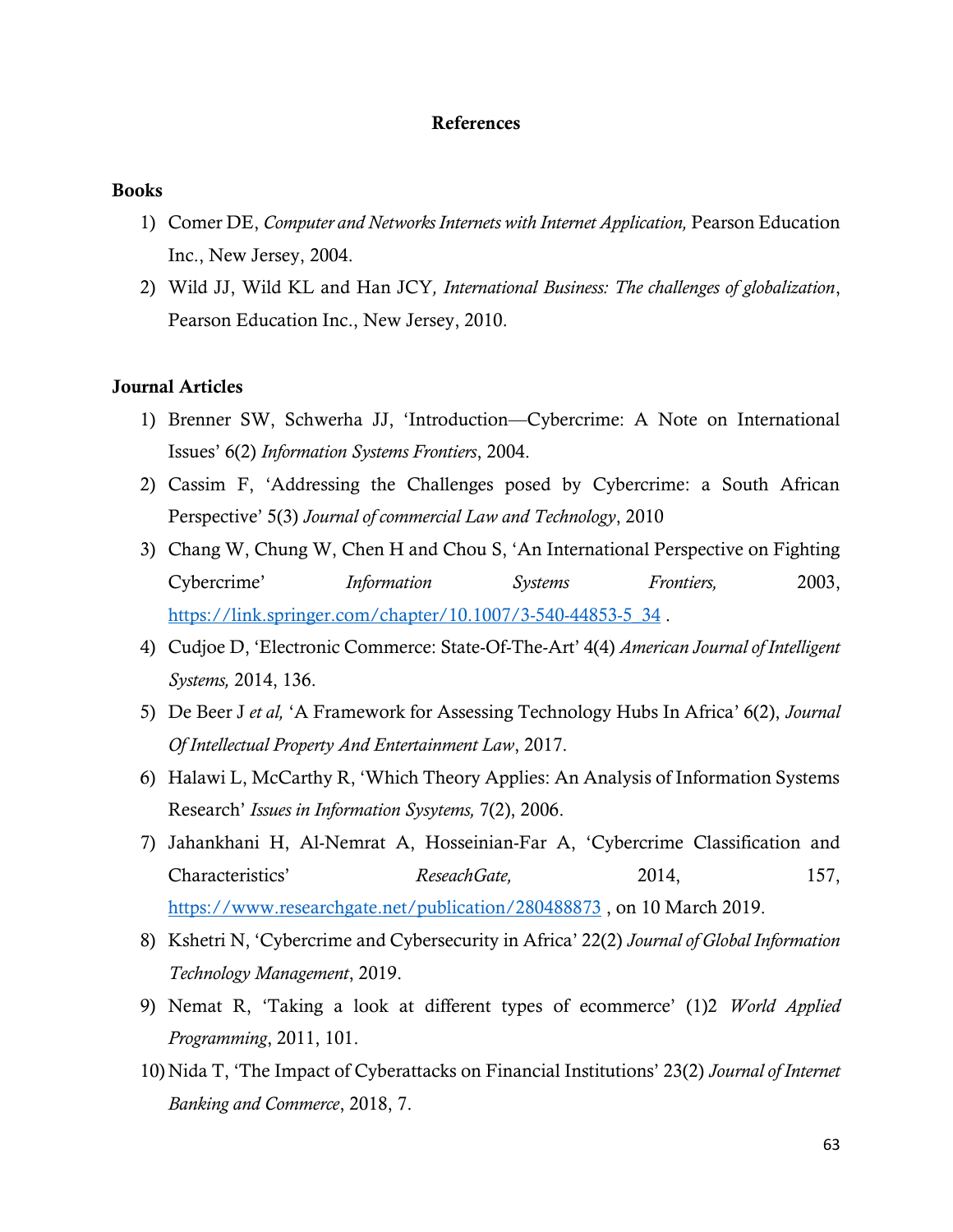- 11) Ndonga D, 'E-Commerce in Africa: Challenges and Solutions' 5 *African Journal of Legal Studies*, 2012.
- 12)Mcdermott Y, 'Conceptualizing the right to data protection in an era of Big Data' *SAGE Journals*, 2017.
- 13) Podgor ES, 'Cybercrime: National, Transnational or International' 50(97) *The Wayne Law Review*, 2004.
- 14) Raghavan AR and Parthiban L, 'The effect of cubercrime on a Bank's finances' 2(2) *International Journal of Current Research and Academic Review,* 2014.
- 15)Van der Merwe D, 'A Comparative Overview Of The (Sometimes Uneasy) Relationship Between Digital Information And Certain Legal Fields In South Africa And Uganda' 17(01) *Potchefstroom Electronic Law Journal,* 2014.
- 16)Van Niekerk B, 'An Analysis of Cyber-Incidents in South Africa' 20, *The African Journal of Information and Communication,* 2017.
- 17) Yar M, 'The Novelty of Cybercrime: An Assessment in Light of the Routine Activity Theory' *European Journal of Criminology (2)4,* 2005.

#### Other Resources

- 1) Akhtar I, 'Research in Social Science: Interdisciplinary Perspectives' *ResearchGate*, 2016, 73 – 74 < [https://www.researchgate.net/publication/308915548\\_Research\\_Design>](https://www.researchgate.net/publication/308915548_Research_Design) on 27 April 2018.
- 3) Bendovschi A, Cyberattacks Trends, Patterns and Security Countermeasures, International Conference on Financial Criminology Organised by Wadham College, Oxford, 13-14 April 2015, 28-29.
- 4) Bowcott O, 'Cybercrime laws need urgent reform to protect UK, says report' 22 January2020 <https://www.theguardian.com/technology/2020/jan/22/cybercrime-laws-needurgent-reform-to-protect-uk-says-report> on 04 February 2020.
- 5) Capital FM Kenya, 'Plight against cybercrime rife in Kenya' 02 July 2019 [<https://www.capitalfm.co.ke/business/2019/07/plight-against-cybercrime-rife-in](https://www.capitalfm.co.ke/business/2019/07/plight-against-cybercrime-rife-in-kenya/)kenya/ $>$  on 12 August 2019.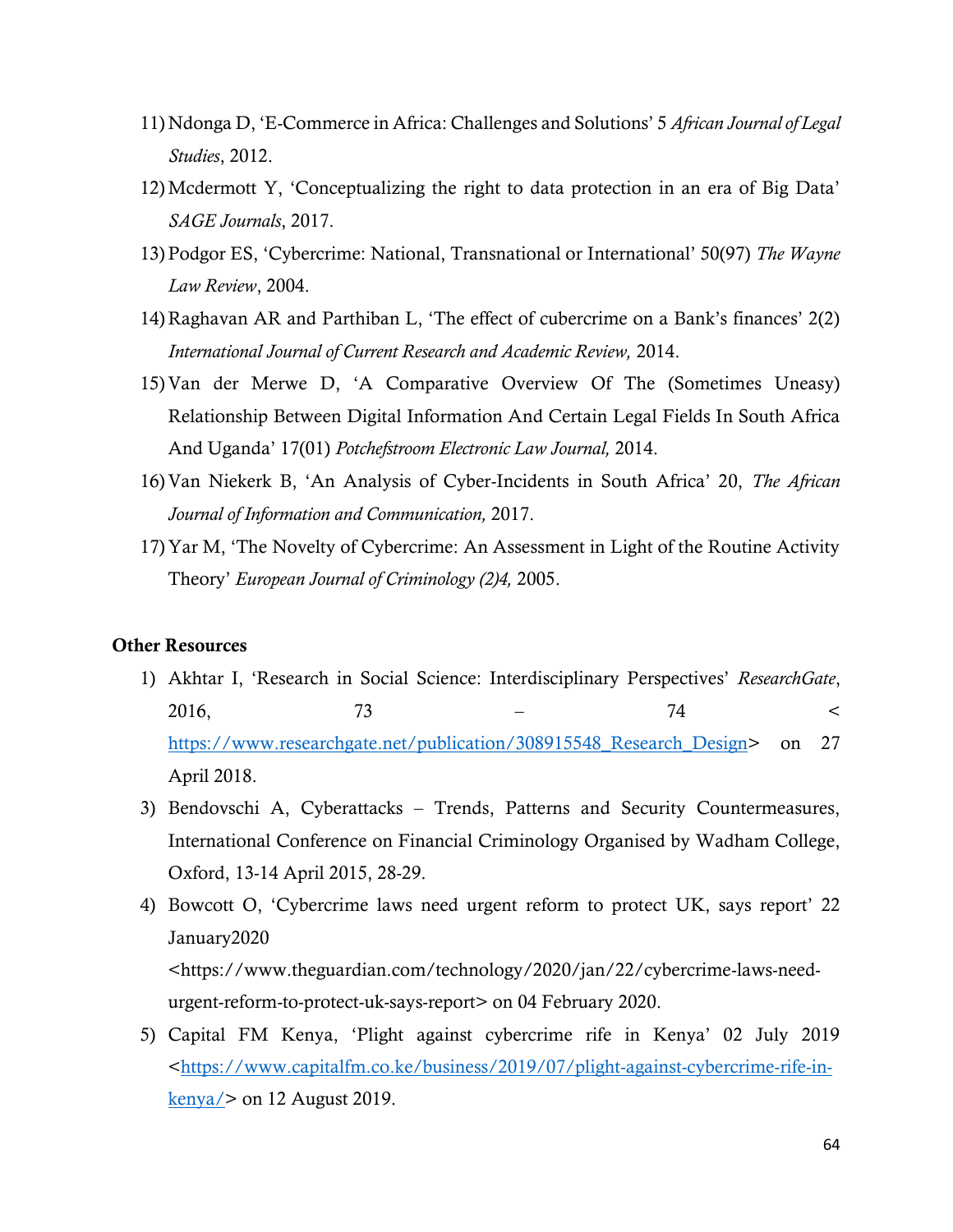- 6) *Cybersecurity Readiness Report* 2017, 38.
- 7) Dahir AL, 'Cybercrime is costing Africa's businesses billions' *Quartz Africa*, 2018 [<https://qz.com/africa/1303532/cybercrime-costs-businesses-in-kenya-south-africa](https://qz.com/africa/1303532/cybercrime-costs-businesses-in-kenya-south-africa-nigeria-billions/)[nigeria-billions/](https://qz.com/africa/1303532/cybercrime-costs-businesses-in-kenya-south-africa-nigeria-billions/) > 05 September 2019.
- 8) Esser F, Vliegenthart R, 'Comparative Research Methods' 2012, 12 < https://onlinelibrary.wiley.com/doi/pdf/10.1002/9781118901731.iecrm0035> on 05 February 2020.
- 9) Gercke M, 'Understanding Cybercrime: phenomena, challenges and legal response' *International Telecommunications Union*, 2012, 97 [<https://www.itu.int/en/ITU-](https://www.itu.int/en/ITU-D/Cybersecurity/Documents/Cybercrime2014_E.pdf)[D/Cybersecurity/Documents/Cybercrime2014\\_E.pdf>](https://www.itu.int/en/ITU-D/Cybersecurity/Documents/Cybercrime2014_E.pdf) on 27 April 2019.
- 10) Gumbi D, 'Understanding the threat of cybercrime: A comparative study of cybercrime and the ICT legislative frameworks of South Africa, Kenya, India, the United States and the United Kingdom' published, University of Cape Town, Cape Town, 2018, 11.
- 11)Mann CL, Eckert SE and Cleeland Knight S, Global Electronic Commerce, Institute for International Economics, Washington DC, 2000, 9.
- 12)Muendo M, 'Kenya's new cybercrime laws open the door to privacy violations, censorship' *The Conversation*, 2018 [https://theconversation.com/kenyas-new](https://theconversation.com/kenyas-new-cybercrime-law-opens-the-door-to-privacy-violations-censorship-97271%20on%2010%20October%202019)[cybercrime-law-opens-the-door-to-privacy-violations-censorship-97271 on 10 October](https://theconversation.com/kenyas-new-cybercrime-law-opens-the-door-to-privacy-violations-censorship-97271%20on%2010%20October%202019)  [2019.](https://theconversation.com/kenyas-new-cybercrime-law-opens-the-door-to-privacy-violations-censorship-97271%20on%2010%20October%202019)
- 13) Nanfuka J, 'Sections of Kenya's Computer Misuse and Cybercrimes Act Temporarily Suspended' *CIPESA* 2018 [https://cipesa.org/2018/05/sections-of-kenyas-computer](https://cipesa.org/2018/05/sections-of-kenyas-computer-misuse-and-cybercrimes-act-2018-temporarily-suspended/)[misuse-and-cybercrimes-act-2018-temporarily-suspended/](https://cipesa.org/2018/05/sections-of-kenyas-computer-misuse-and-cybercrimes-act-2018-temporarily-suspended/) on 10 October 2019.
- 14) Njogore EW, 'Effects Cybercrime Related Costs on Development of Financial Innovation Products and Services: A Case Study of NIC Bank of Kenya' Jomo Kenyatta University of Agriculture and Technology, Nairobi, 2017.
- 15)Obeng-Adjei A, 'Analysis of Cybercrime Activity: Perceptions from a South African Financial Bank' unpublished, University of the Witwaterstrand, Johannesburg, 2017.
- 16)Okoth H, Ojango S, 'Kenya: Cybersecurity 2020' *ICLG.com* 2019 <https://iclg.com/practice-areas/cybersecurity-laws-and-regulations/kenya> on 10 October 2019.